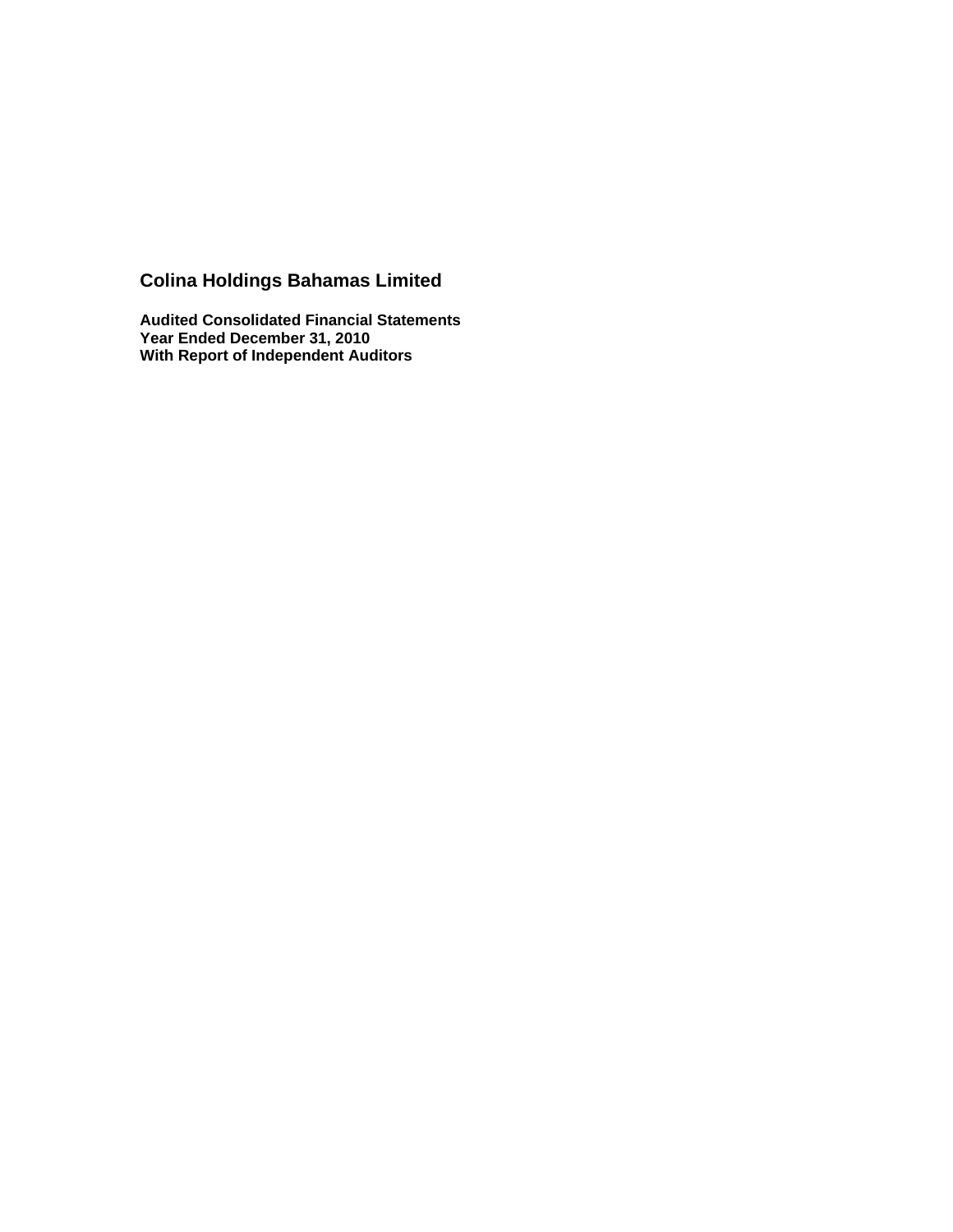# **Deloitte**

Deloitte & Touche Chartered Accountants and Management Consultants 2nd Terrace, Centreville P.O. Box N-7120 Nassau, Bahamas

Tel: + 1 (242) 302-4800 Fax:  $+1$  (242) 322-3101 http://www.deloitte.com.bs

# **INDEPENDENT AUDITORS' REPORT**

To the Shareholders of Colina Holdings Bahamas Limited:

We have audited the consolidated financial statements of Colina Holdings Bahamas Limited (the "Company"), which comprise the consolidated statement of financial position as at December 31, 2010, and the consolidated statements of income, comprehensive income, changes in equity and cash flows for the year then ended, and a summary of significant accounting policies and other explanatory notes. The prior year financial statements were audited by other independent auditors, whose report dated March 25, 2010 expressed an unqualified opinion.

#### **Management's Responsibility for the Consolidated Financial Statements**

Management is responsible for the preparation and fair presentation of these consolidated financial statements in accordance with International Financial Reporting Standards, and for such internal control as management determines is necessary to enable the preparation of consolidated financial statements that are free from material misstatement, whether due to fraud or error.

# **Auditors' Responsibility**

Our responsibility is to express an opinion on these consolidated financial statements based on our audit. We conducted our audit in accordance with International Standards on Auditing. Those Standards require that we comply with ethical requirements and plan and perform the audit to obtain reasonable assurance about whether the consolidated financial statements are free from material misstatement.

An audit involves performing procedures to obtain audit evidence about the amounts and disclosures in the consolidated financial statements. The procedures selected depend on the auditors' judgement, including the assessment of the risks of material misstatement of the consolidated financial statements, whether due to fraud or error. In making those risk assessments, the auditors consider internal control relevant to the entity's preparation and fair presentation of the consolidated financial statements in order to design audit procedures that are appropriate in the circumstances, but not for the purpose of expressing an opinion on the effectiveness of the entity's internal control. An audit also includes evaluating the appropriateness of accounting policies used and the reasonableness of accounting estimates made by management, as well as evaluating the overall presentation of the consolidated financial statements.

We believe that the audit evidence we have obtained is sufficient and appropriate to provide a basis for our audit opinion.

# **Opinion**

In our opinion, the consolidated financial statements present fairly, in all material respects, the financial position of the Company as at December 31, 2010, and its financial performance and its cash flows for the year then ended in accordance with International Financial Reporting Standards.

eloite + Lorde

March 9, 2011

-1-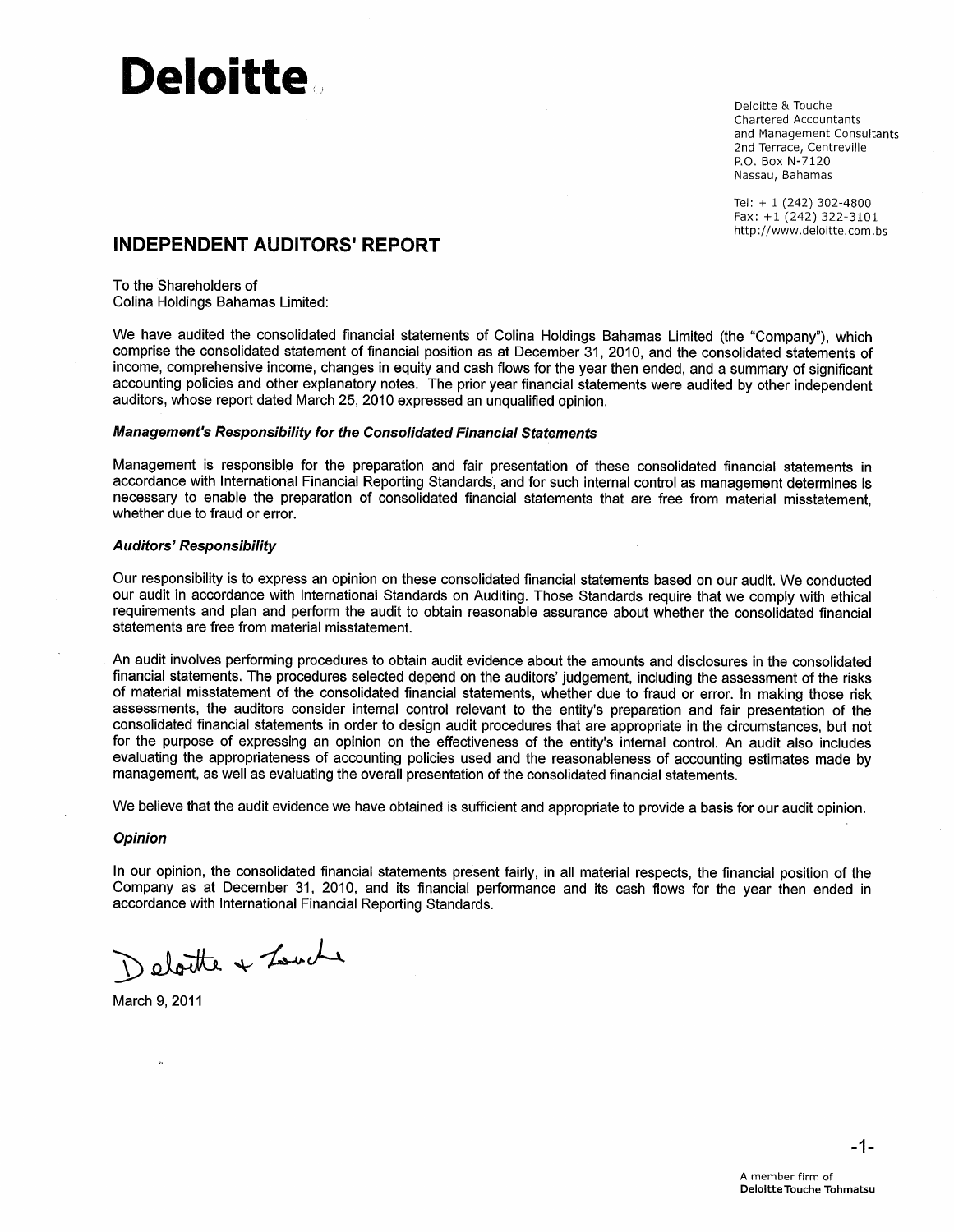# **OLIVER WYMAN**

161 Bay Street PO Box 501 Toronto, Ontario M5J 2S5 1 416 868 2700 Fax 1 416 868 7002 www.oliverwyman.com

February 28, 2011

# Subject: 2010 certification of actuarial liabilities

The majority of the assets of Colina Holdings Bahamas Limited is its wholly owned subsidiary, Colina Insurance Limited, for which I am also the Appointed Actuary.

I have valued the actuarial liabilities of Colina Insurance Limited for its consolidated balance sheet as of 31st December 2010, for a total amount of \$311,797,811, and their change in the consolidated statement of operations for the year then ended in accordance with accepted actuarial practice, the Canadian Institute of Actuaries' Standards of Practice (for Life companies), and the Canadian valuation method ("CALM"), all of which are accepted in the Bahamas, including selection of appropriate assumptions and methods.

In my opinion, the amount of the actuarial liabilities reported above makes appropriate provision for all future policyholder obligations, and the consolidated financial statements of Colina Insurance Ltd. present fairly the results of the valuation.

Respectfully submitted,

fcqvo Inn*h*az

Jacques Tremblay Fellow of Canadian Institute of Actuaries, Fellow of Society of Actuaries Appointed Actuary for Colina Holdings Bahamas Limited and Colina Insurance Limited February 28, 2011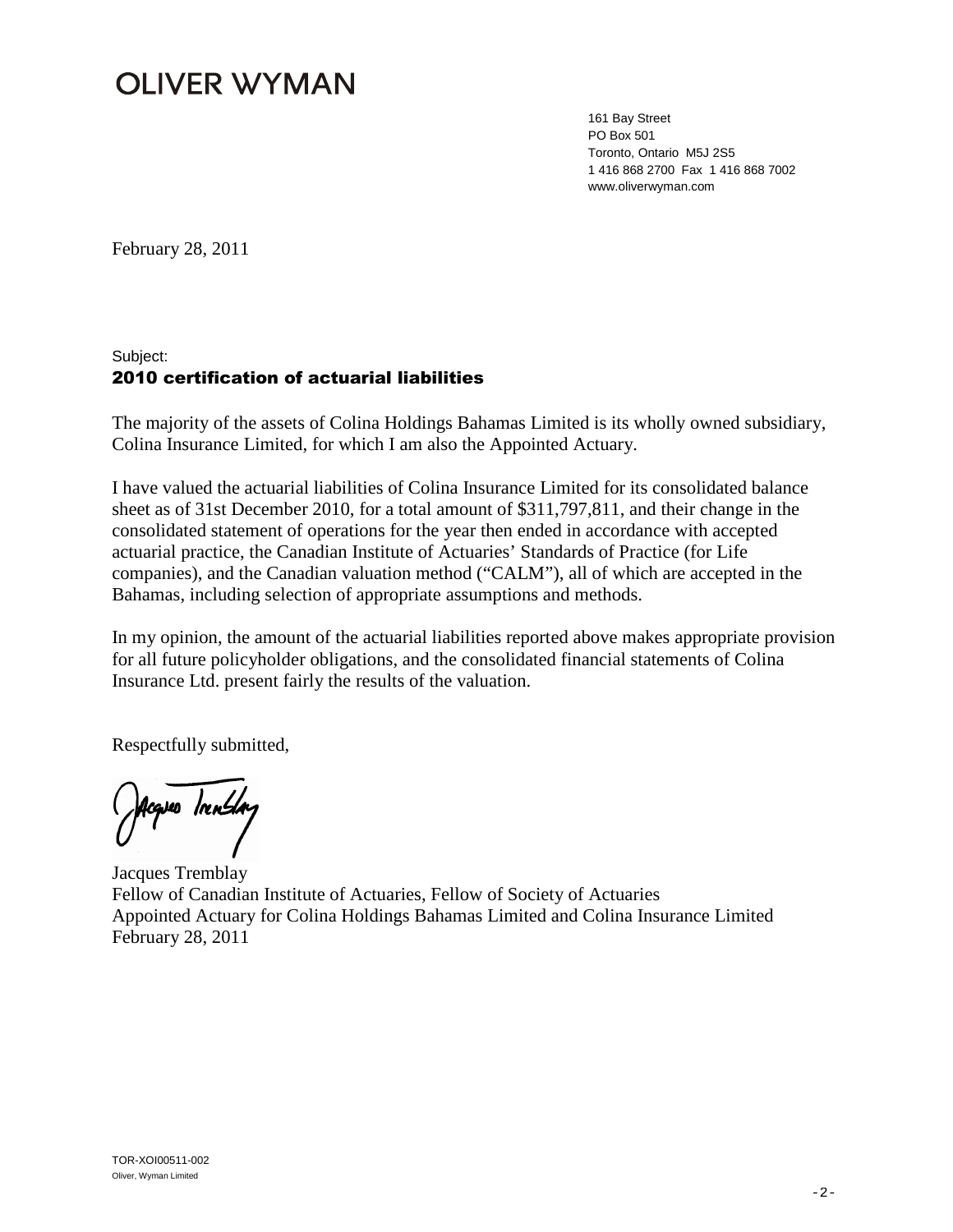# **COLINA HOLDINGS BAHAMAS LIMITED Consolidated Statement of Financial Position**

# At December 31, 2010

(Expressed in Bahamian dollars)

|                                      | <b>Notes</b> | 2010              | 2009               |
|--------------------------------------|--------------|-------------------|--------------------|
| <b>ASSETS</b>                        |              |                   |                    |
| Term deposits                        | 8            | \$<br>15,172,686  | \$<br>12, 147, 223 |
| Investment securities                | 9            | 207,683,148       | 188,514,129        |
| Mortgages and commercial loans       | 10           | 68,877,119        | 76,859,904         |
| Policy loans                         | 11           | 69,581,644        | 71,742,995         |
| Investment properties                | 12           | 49,248,407        | 48,439,000         |
| Investment in associates             | 13           | 10,747,280        | 11,312,539         |
| Total invested assets                |              | 421,310,284       | 409,015,790        |
| Cash and demand balances             | 8            | 20,011,805        | 12,821,425         |
| Receivables and other assets         | 14           | 52,296,830        | 44,457,391         |
| Property and equipment               | 15           | 19,835,270        | 20,937,852         |
| Goodwill                             | 16           | 10,931,580        | 11,034,383         |
| Other intangible assets              | 17           | 1,211,359         | 266,885            |
| <b>Total assets</b>                  |              | 525,597,128       | 498,533,726        |
| <b>LIABILITIES</b>                   |              |                   |                    |
| Provision for future policy benefits | 18           | \$<br>311,797,811 | \$<br>296,834,533  |
| Policy dividends on deposit          |              | 31,488,577        | 32,328,725         |
| Total policy liabilities             |              | 343,286,388       | 329,163,258        |
| <b>Bank loans</b>                    | 19           |                   | 2,903,756          |
| Other liabilities                    | 20           | 66,812,145        | 63,203,804         |
| <b>Total liabilities</b>             |              | 410,098,533       | 395,270,818        |
| <b>EQUITY</b>                        |              |                   |                    |
| Ordinary shares                      | 21           | 24,729,613        | 24,729,613         |
| Treasury shares                      | 21           | (331, 614)        | (81, 615)          |
| Share premium                        |              | 5,960,299         | 5,960,299          |
| <b>Revaluation reserve</b>           | 22           | 6,985,968         | 5,567,530          |
| Retained earnings                    |              | 39,655,010        | 34,105,176         |
| Total ordinary shareholders' equity  |              | 76,999,276        | 70,281,003         |
| Preference shares                    | 21           | 26,027,000        | 20,000,000         |
| Total shareholders' equity           |              | 103,026,276       | 90,281,003         |
| Non-controlling interests            |              | 12,472,319        | 12,981,905         |
| <b>Total equity</b>                  |              | 115,498,595       | 103,262,908        |
| <b>Total liabilities and equity</b>  |              | \$<br>525,597,128 | \$<br>498,533,726  |

The accompanying notes are an integral part of these consolidated financial statements.

Approved by the Board of Directors on February 28, 2011 and signed on its behalf by:

\_\_\_\_\_\_\_\_\_\_\_\_\_\_\_\_\_\_\_\_\_\_\_\_\_\_\_\_\_\_\_\_\_ \_\_\_\_\_\_\_\_\_\_\_\_\_\_\_\_\_\_\_\_\_\_\_\_\_\_\_\_\_\_\_\_\_\_\_\_\_

T. Hilts - Chairman **E. M. Alexiou – Executive Vice-Chairman**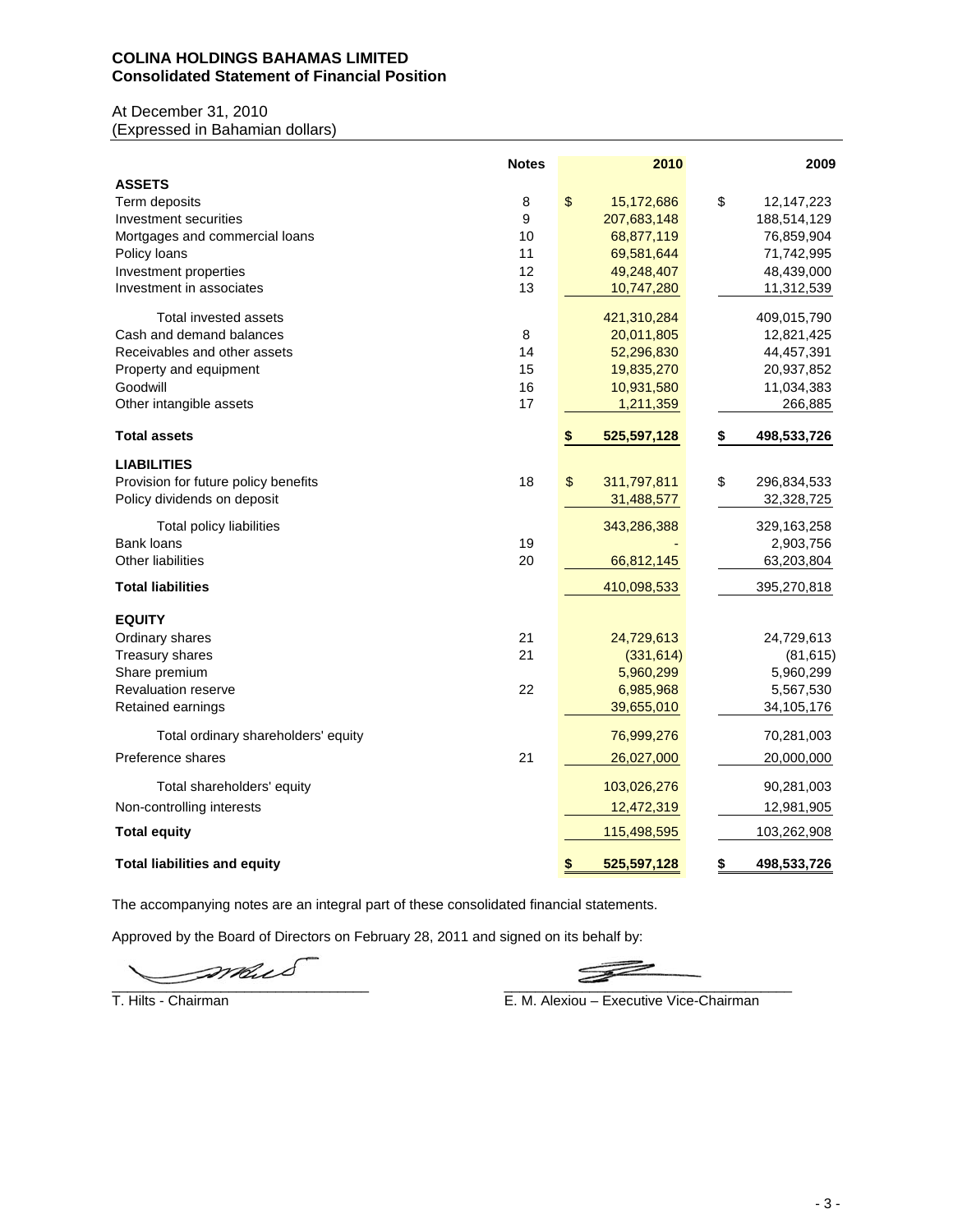# **COLINA HOLDINGS BAHAMAS LIMITED Consolidated Statement of Income**

For the Year Ended December 31, 2010 (Expressed in Bahamian dollars)

|                                                 | <b>Notes</b> | 2010                          | 2009              |
|-------------------------------------------------|--------------|-------------------------------|-------------------|
| <b>Revenues:</b>                                |              |                               |                   |
| Premium revenue                                 |              | $\mathfrak{L}$<br>131,842,822 | \$<br>128,389,436 |
| Less: Reinsurance premiums                      | 25           | (13,669,376)                  | (16, 230, 623)    |
| Net premium revenue                             | 25           | 118,173,446                   | 112,158,813       |
| Net investment income                           | 26           | 29,528,576                    | 27,761,149        |
| Share of loss of associates                     | 13           | (674, 649)                    | (395, 914)        |
| Other income and fees                           |              | 5,597,167                     | 5,187,147         |
| Total revenues                                  |              | 152,624,540                   | 144,711,195       |
| <b>Benefits and expenses:</b>                   |              |                               |                   |
| Policyholders' benefits                         |              | 87,872,347                    | 85,591,694        |
| Less: Reinsurance recoveries                    | 27           | (11, 238, 582)                | (9,087,877)       |
| Net policyholders' benefits                     | 27           | 76,633,765                    | 76,503,817        |
| Changes in provision for future policy benefits | 18           | 14,963,278                    | 10,200,329        |
| General and administrative expenses             | 28           | 29,952,409                    | 26,437,326        |
| Commissions                                     |              | 11,825,797                    | 13,263,168        |
| Premium and other tax expense                   |              | 3,640,339                     | 3,041,081         |
| Finance costs and interest                      | 29           | 52,860                        | 226,905           |
| Goodwill impairment                             | 16           | 102,803                       |                   |
| Other expenses                                  |              | 1,389,057                     | 1,665,443         |
| Total benefits and expenses                     |              | 138,560,308                   | 131,338,069       |
| Net income for the year                         |              | 14,064,232<br>\$              | \$<br>13,373,126  |
| Net income attributable to:                     |              |                               |                   |
| Equity shareholders of the Company              | 30           | \$<br>12,955,662              | \$<br>12,375,798  |
| Non-controlling interests                       |              | 1,108,570                     | 997,328           |
| Net income for the year                         |              | 14,064,232                    | 13,373,126        |
| Basic earnings per ordinary share               | 30           | 0.46<br>\$                    | \$<br>0.44        |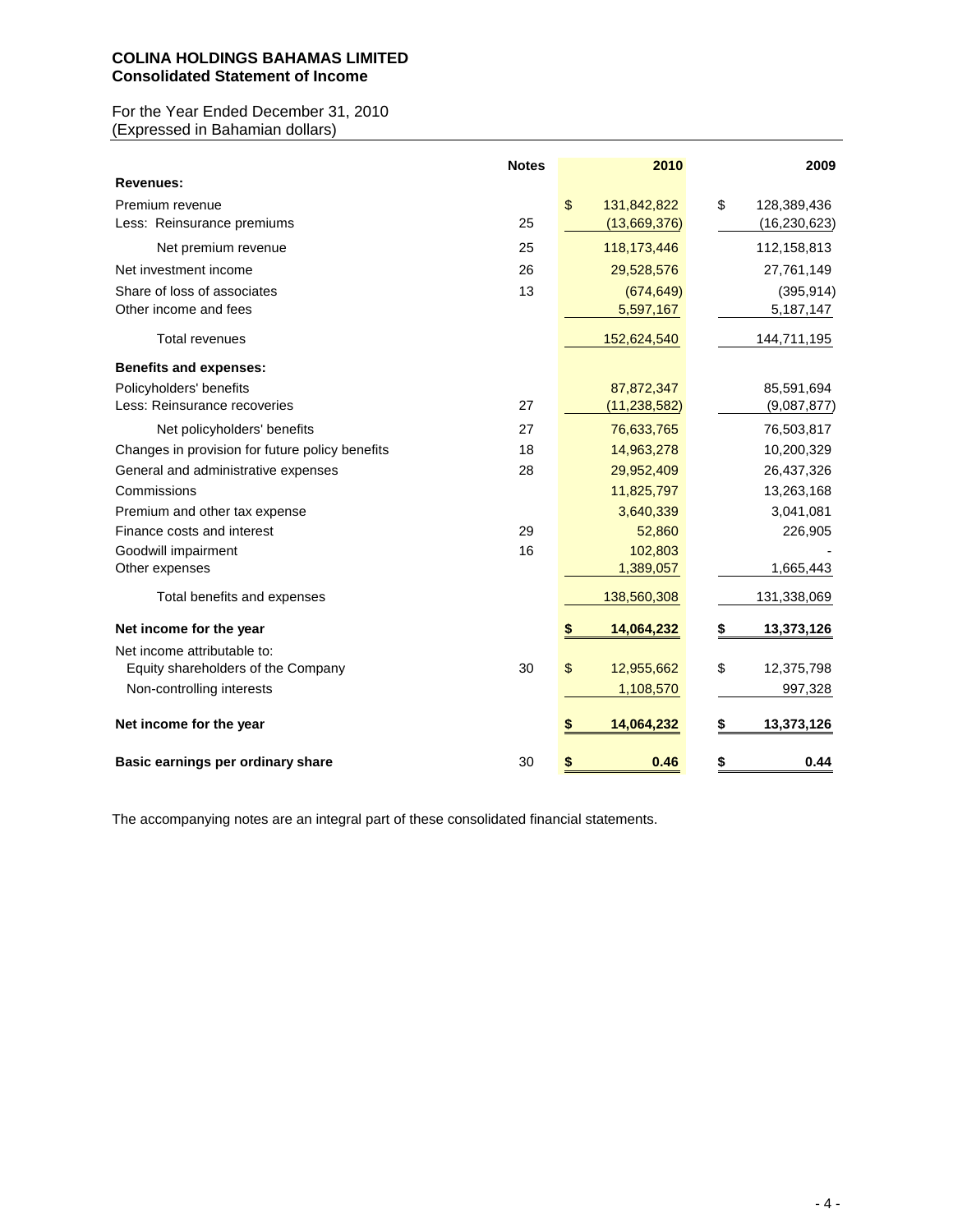# **COLINA HOLDINGS BAHAMAS LIMITED Consolidated Statement of Comprehensive Income**

# For the Year Ended December 31, 2010 (Expressed in Bahamian dollars)

|                                                                                                                | 2010                    |   | 2009                     |
|----------------------------------------------------------------------------------------------------------------|-------------------------|---|--------------------------|
| Net income for the year                                                                                        | \$<br>14.064.232        | S | 13,373,126               |
| Other comprehensive income:<br>Transfers to retained earnings<br>Change in available-for-sale financial assets | 304.228                 |   | (350,728)<br>(1,286,836) |
| Other comprehensive income/(expense) for the year                                                              | 304,228                 |   | (1,637,564)              |
| Total comprehensive income for the year                                                                        | 14,368,460              |   | 11,735,562               |
| Attributable to:<br>Equity shareholders of the Company<br>Non-controlling interests                            | 13,263,830<br>1,104,630 |   | 10,744,008<br>991,554    |
| Total comprehensive income for the year                                                                        | 14,368,460              |   | 11,735,562               |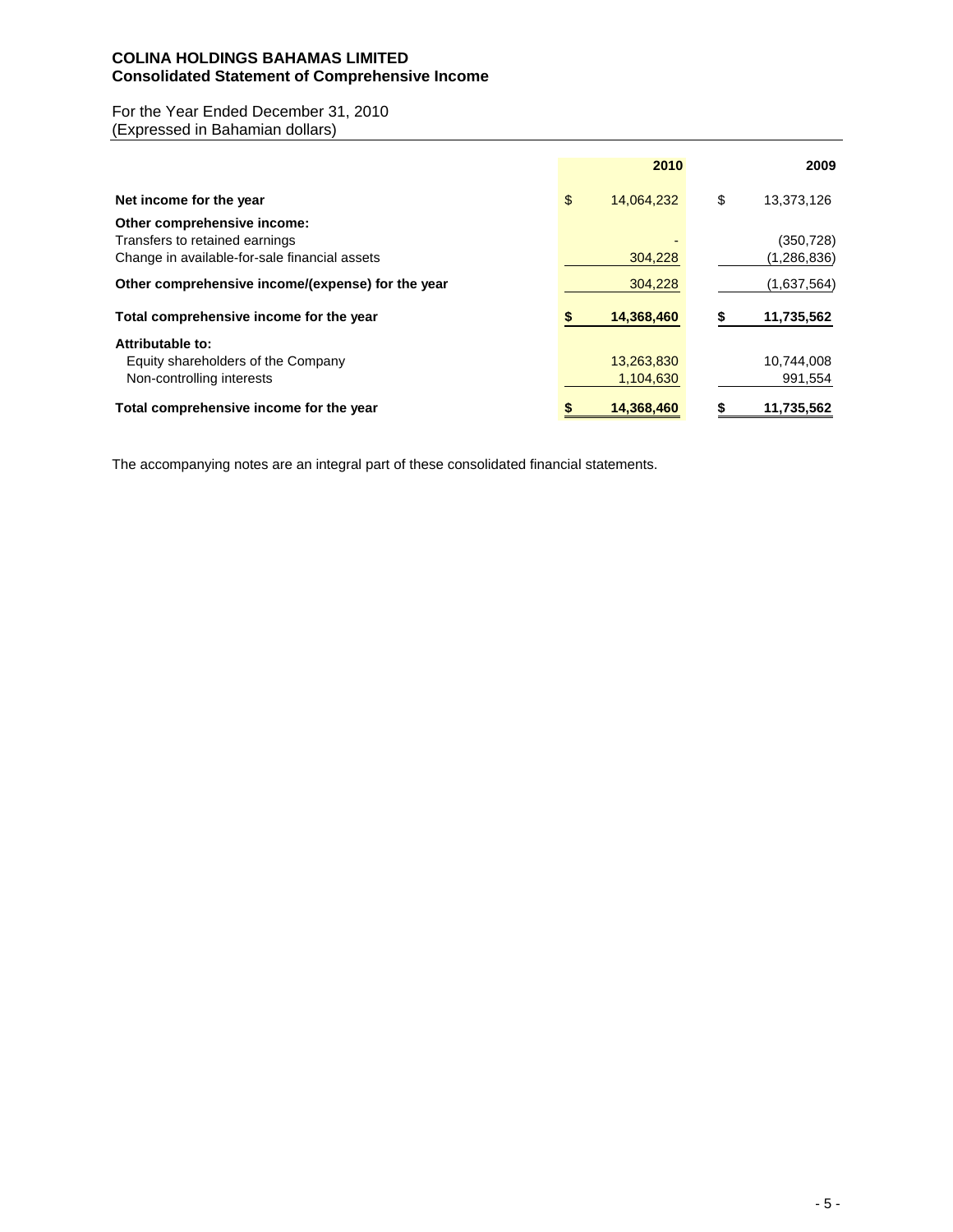|                                                               |    | Ordinary<br><b>Share</b><br>Capital | <b>Treasury</b><br><b>Shares</b> | <b>Share</b><br>Premium | <b>Revaluation</b><br><b>Reserve</b> | <b>Preference</b><br><b>Share</b><br>Capital | <b>Retained</b><br><b>Earnings</b> | Non-<br>controlling<br><b>Interests</b> | <b>Total</b><br><b>Equity</b> |
|---------------------------------------------------------------|----|-------------------------------------|----------------------------------|-------------------------|--------------------------------------|----------------------------------------------|------------------------------------|-----------------------------------------|-------------------------------|
| Balance, December 31, 2008                                    | S. | 24,729,613 \$                       | $(81, 615)$ \$                   | 5,960,299 \$            | 7,462,729 \$                         | 20,000,000 \$                                | 24,274,927 \$                      | 8,265,830 \$                            | 90,611,783                    |
| Net income for the year                                       |    |                                     |                                  |                         |                                      |                                              | 12,375,798                         | 997,328                                 | 13,373,126                    |
| Net loss on remeasurement of                                  |    |                                     |                                  |                         |                                      |                                              |                                    |                                         |                               |
| available-for-sale securities to fair value                   |    |                                     |                                  |                         | (1, 286, 836)                        |                                              |                                    |                                         | (1, 286, 836)                 |
| Transfers                                                     |    |                                     |                                  |                         | (350, 728)                           |                                              | 350,728                            |                                         |                               |
| Net fair value gain transferred to income on                  |    |                                     |                                  |                         |                                      |                                              |                                    |                                         |                               |
| disposal of available-for-sale securities                     |    |                                     |                                  |                         | (257, 635)                           |                                              |                                    |                                         | (257, 635)                    |
| Sale of shares in subsidiary                                  |    |                                     |                                  |                         |                                      |                                              |                                    | 245,615                                 | 245,615                       |
| Acquisition of subsidiaries                                   |    |                                     |                                  |                         |                                      |                                              |                                    | 3,703,832                               | 3,703,832                     |
| Distributions by subsidiaries                                 |    |                                     |                                  |                         |                                      |                                              |                                    | (230, 700)                              | (230, 700)                    |
| Dividends paid to ordinary shareholders (Note 30)             |    |                                     |                                  |                         |                                      |                                              | (1,483,777)                        |                                         | (1,483,777)                   |
| Preference share dividends (Note 30)                          |    |                                     |                                  |                         |                                      |                                              | (1,412,500)                        |                                         | (1,412,500)                   |
| Balance, December 31, 2009                                    |    | 24,729,613                          | (81, 615)                        | 5,960,299               | 5,567,530                            | 20,000,000                                   | 34, 105, 176                       | 12,981,905                              | 103,262,908                   |
| Increase in treasury shares                                   |    |                                     | (249,999)                        |                         |                                      |                                              |                                    |                                         | (249,999)                     |
| Net income for the year                                       |    |                                     |                                  |                         |                                      |                                              | 12,955,662                         | 1,108,570                               | 14,064,232                    |
| Net gain on remeasurement of                                  |    |                                     |                                  |                         |                                      |                                              |                                    |                                         |                               |
| available-for-sale securities to fair value                   |    |                                     |                                  |                         | 304,228                              |                                              |                                    |                                         | 304,228                       |
| Net fair value gain transferred to income on                  |    |                                     |                                  |                         |                                      |                                              |                                    |                                         |                               |
| disposal of available-for-sale securities                     |    |                                     |                                  |                         | (117)                                |                                              |                                    |                                         | (117)                         |
| Sale of shares in subsidiary                                  |    |                                     |                                  |                         |                                      |                                              |                                    | 2,625,000                               | 2,625,000                     |
| Unrealized gain on purchase of shares in subsidiary (Note 22) |    |                                     |                                  |                         | 1,114,327                            |                                              |                                    |                                         | 1,114,327                     |
| Acquisition of subsidiaries                                   |    |                                     |                                  |                         |                                      |                                              |                                    | (4,042,456)                             | (4,042,456)                   |
| Distributions by subsidiaries                                 |    |                                     |                                  |                         |                                      |                                              |                                    | (200, 700)                              | (200, 700)                    |
| Issuance of preference share capital                          |    |                                     |                                  |                         | $\sim$                               | 6,027,000                                    | (105,000)                          |                                         | 5,922,000                     |
| Dividends paid to ordinary shareholders (Note 30)             |    |                                     |                                  |                         |                                      |                                              | (5,687,811)                        |                                         | (5,687,811)                   |
| Preference share dividends (Note 30)                          |    |                                     |                                  |                         |                                      |                                              | (1,613,017)                        |                                         | (1,613,017)                   |
| Balance, December 31, 2010                                    |    | 24,729,613 \$                       | $(331, 614)$ \$                  | 5,960,299               | 6,985,968<br>- \$                    | 26,027,000 \$<br>- \$                        | 39,655,010 \$                      | 12,472,319                              | 115,498,595<br>- 5            |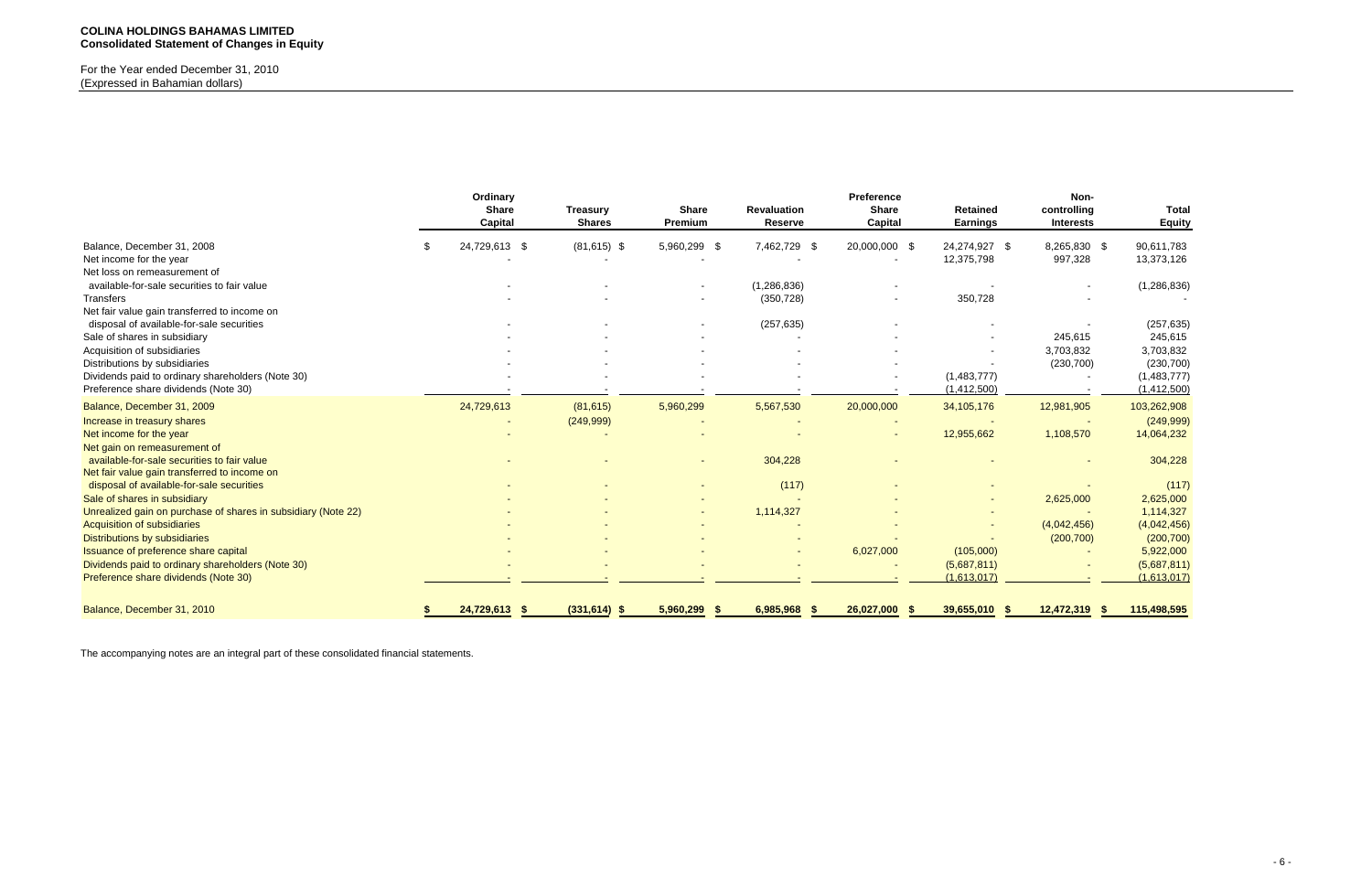# **COLINA HOLDINGS BAHAMAS LIMITED Consolidated Statement of Cash Flows**

# For the Year ended December 31, 2010 (Expressed in Bahamian dollars)

|                                                      | 2010             | 2009             |
|------------------------------------------------------|------------------|------------------|
| Cash flows from operating activities:                |                  |                  |
| Net income                                           | \$<br>14,064,232 | \$<br>13,373,126 |
| Adjustments to reconcile net income to net cash      |                  |                  |
| provided by/(used in) operating activities:          |                  |                  |
| Change in unrealized (gain)/loss on fair value       |                  |                  |
| through profit or loss securities                    | (1, 147, 244)    | 534,137          |
| Increase in provision for future policy benefits     | 14,963,278       | 10,200,329       |
| Changes in loss provisions for loans and receivables | 890,509          | 4,335,218        |
| Depreciation and impairment/amortization charges     | 2,492,181        | 1,873,281        |
| Net realized loss on fair value through              |                  |                  |
| profit or loss securities                            | 581,122          | 606,565          |
| Net realized gain on sale of available-for-sale      |                  |                  |
| securities                                           | (117)            | (257, 635)       |
| Interest income                                      | (24, 701, 908)   | (22, 882, 123)   |
| Dividend income                                      | (1,303,532)      | (1, 209, 333)    |
| Fair value gains on investment properties            | (809, 407)       | (1,008,000)      |
| Finance costs and interest                           | 52,860           | 226,905          |
| Operating cash flows before changes in operating     |                  |                  |
| assets and liabilities                               | 5,081,974        | 5,792,470        |
| Changes in operating assets and liabilities:         |                  |                  |
| Increase in other assets                             | (8, 198, 514)    | (5,852,223)      |
| Increase in other liabilities                        | 2,502,166        | 2,915,709        |
|                                                      |                  |                  |
| Net cash (used in)/provided by operating activities  | (614, 374)       | 2,855,956        |

*(Continued)*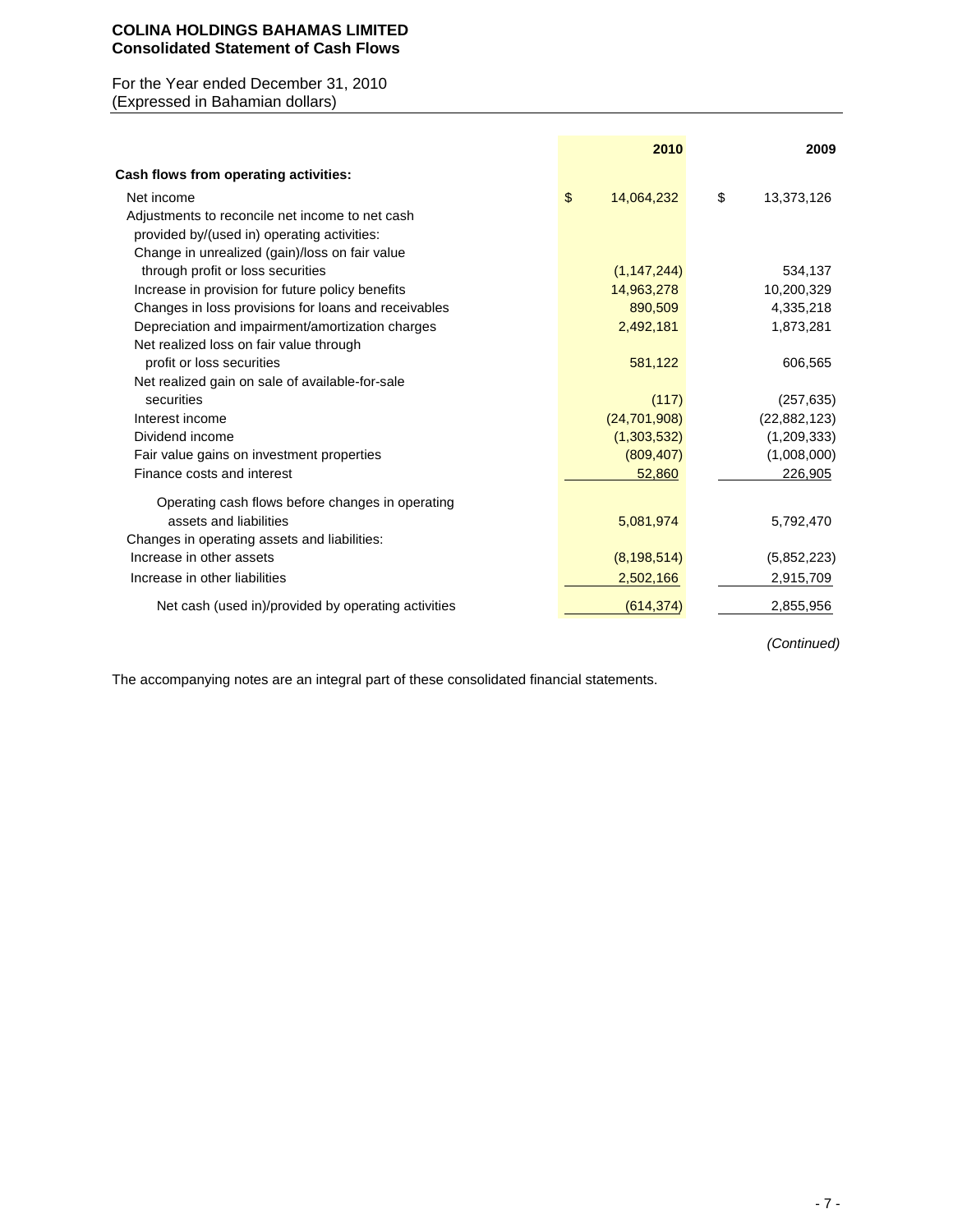# **COLINA HOLDINGS BAHAMAS LIMITED Consolidated Statement of Cash Flows**

# For the Year ended December 31, 2010 (Expressed in Bahamian dollars)

|                                                               | 2010           | 2009             |
|---------------------------------------------------------------|----------------|------------------|
| Cash flows from investing activities:                         |                |                  |
| Investment in associate                                       |                | (8,000,000)      |
| Acquisition of subsidiaries, net of cash acquired             | (303, 129)     | (3,743,921)      |
| (Increase)/decrease in term deposits with original maturities |                |                  |
| greater than 90 days                                          | (819, 905)     | 2,859,502        |
| Increase in restricted cash balances                          | (257,062)      | (1,646)          |
| Fair value through profit or loss securities purchased        | (28, 512, 577) | (12,041,719)     |
| Proceeds on disposal of fair value through profit             |                |                  |
| or loss securities                                            | 18,538,129     | 5,919,021        |
| Available-for-sale securities purchased                       | (18, 322, 347) | (27, 959, 109)   |
| Proceeds on disposal of available-for-sale securities         | 9,998,126      | 26,094,885       |
| Acquisition of treasury shares                                | (249, 999)     |                  |
| Net decrease in loans to policyholders                        | 1,859,749      | 2,436,373        |
| Net decrease in mortgages and commercial loans                | 8,187,981      | (4,885,073)      |
| Interest received                                             | 24,687,040     | 21,356,397       |
| Dividends received                                            | 1,303,532      | 1,209,333        |
| Proceeds on disposal of property and equipment, net           | 57,249         | (7, 872)         |
| Additions to property and equipment                           | (406, 323)     | (1, 236, 983)    |
| Additions to other intangible assets                          | (1,737,097)    | (55, 616)        |
| Net cash provided by investing activities                     | 14,023,367     | 1,943,572        |
| Cash flows from financing activities:                         |                |                  |
| Distributions by subsidiaries                                 | (200, 700)     | (230, 700)       |
| Interest paid on guaranteed investment and other contracts    | (16, 464)      | (35,625)         |
| Payment of interest on bank loan                              | (36, 396)      | (191, 280)       |
| Repayment of principal on bank loan                           | (2,903,756)    | (839, 677)       |
| Net proceeds of preference share offering                     | 5,922,000      |                  |
| Dividends paid to ordinary shareholders                       | (5,687,811)    | (1,483,777)      |
| Dividends paid to preference shareholders                     | (1,613,017)    | (1,412,500)      |
| Net cash used in financing activities                         | (4, 536, 144)  | (4, 193, 559)    |
| Net increase in cash and cash equivalents                     | 8,872,849      | 605,969          |
| Cash and cash equivalents, beginning of year                  | 20,510,737     | 19,904,768       |
| Cash and cash equivalents, end of year (Note 8)               | 29,383,586     | \$<br>20,510,737 |

*(Concluded)*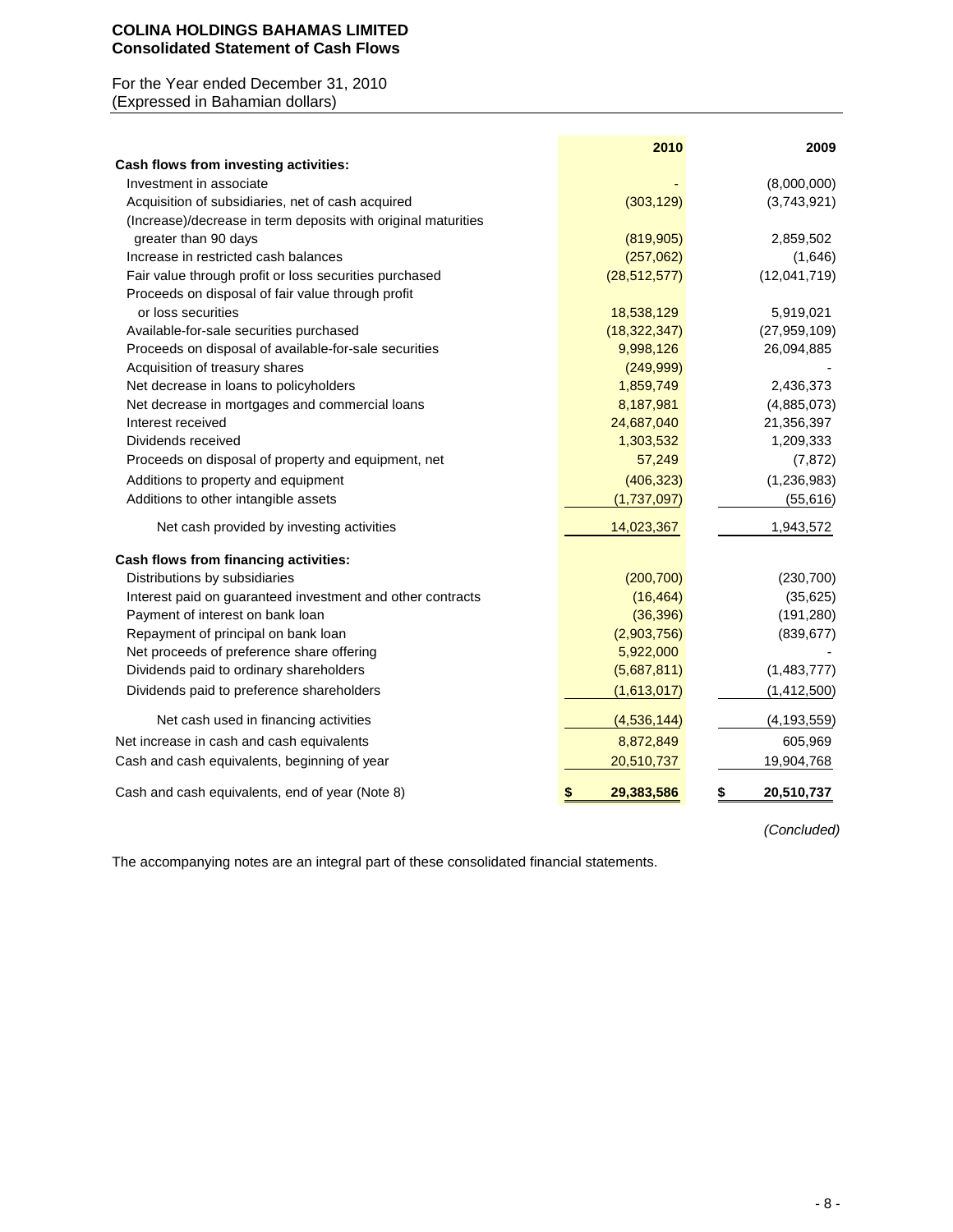# **1. Corporate Information**

Colina Holdings Bahamas Limited ("the Company") was incorporated under the laws of the Commonwealth of The Bahamas on July 6, 1993.

The Company acts principally as the holding company of Colina Insurance Limited ("Colina"), formerly ColinaImperial Insurance Ltd., a wholly-owned life and health insurer incorporated in The Bahamas. Colina is registered to operate as a life and health insurer in The Bahamas, The Cayman Islands, and The Turks and Caicos Islands. Effective December 4, 2009, the name of the Company's principal operating subsidiary, ColinaImperial Insurance Ltd., was changed to Colina Insurance Limited.

The ordinary shares of the Company are listed on the Bahamas International Securities Exchange. At December 31, 2010, approximately 58.4% (2009: 58.1%) of the Company's issued ordinary shares were owned by AF Holdings Ltd. ("AFH") and 41.6% (2009: 41.9%) by the Bahamian public. All significant balances and transactions with AFH and parties related to AFH are disclosed in these consolidated financial statements (See Note 33).

The registered office of the Company is located at Trinity Place Annex, Frederick and Shirley Streets, P.O. Box N-4805, Nassau, The Bahamas and its principal place of business is located at 308 East Bay Street, P.O. Box N-4728, Nassau, The Bahamas.

The consolidated financial statements of the Company for the year ended December 31, 2010 were authorized for issue in accordance with a resolution of the Company's Board of Directors on February 28, 2011.

# **2. Changes in Accounting Policy and Disclosures**

The accounting policies adopted are consistent with those of the previous financial year except for the following new and amended International Financial Reporting Standards (IFRS) and International Financial Reporting Interpretations Committee (IFRIC) interpretations effective as of January 1, 2010 which the Company has adopted:

- IFRS 2 *Share-based Payment: Group Cash-settled Share-Based Payment Transactions*  effective January 1, 2010;
- IFRS 3 *Business Combinations (Revised)* and IAS 27 *Consolidated and Separate Financial Statements (Amended)* effective July 1, 2009 including consequential amendments to IFRS 7, IAS 21, IAS 28, IAS 31 and IAS 39;
- IAS 39 Financial Instruments: Recognition and Measurement Eligible Hedged Items effective July 1, 2009;
- IFRIC 17 *Distributions of Non-cash Assets to Owners* effective July 1, 2009; and
- Improvements to IFRSs (April 2009), the effective date of each amendment is included in the IFRS affected.

The principal effects of these changes are as follows:

# *IFRS 2 Share-based Payment (Revised)*

The IASB issued an amendment to IFRS 2 that clarified the scope and the accounting for group cash-settled share-based payment transactions. The Company adopted this amendment as of January 1, 2010. It does not have an impact on the financial position or performance of the Company.

# *IAS 39 Financial Instruments: Recognition and Measurement – Eligible Hedged Items*

The amendment clarifies that an entity is permitted to designate a portion of the fair value changes or cash flow variability of a financial instrument as a hedged item. This also covers the designation of inflation as a hedged risk or portion in particular situations. The Company has concluded that the amendment has no impact on the financial position or performance of the Company, as the Company has not entered into any such hedges.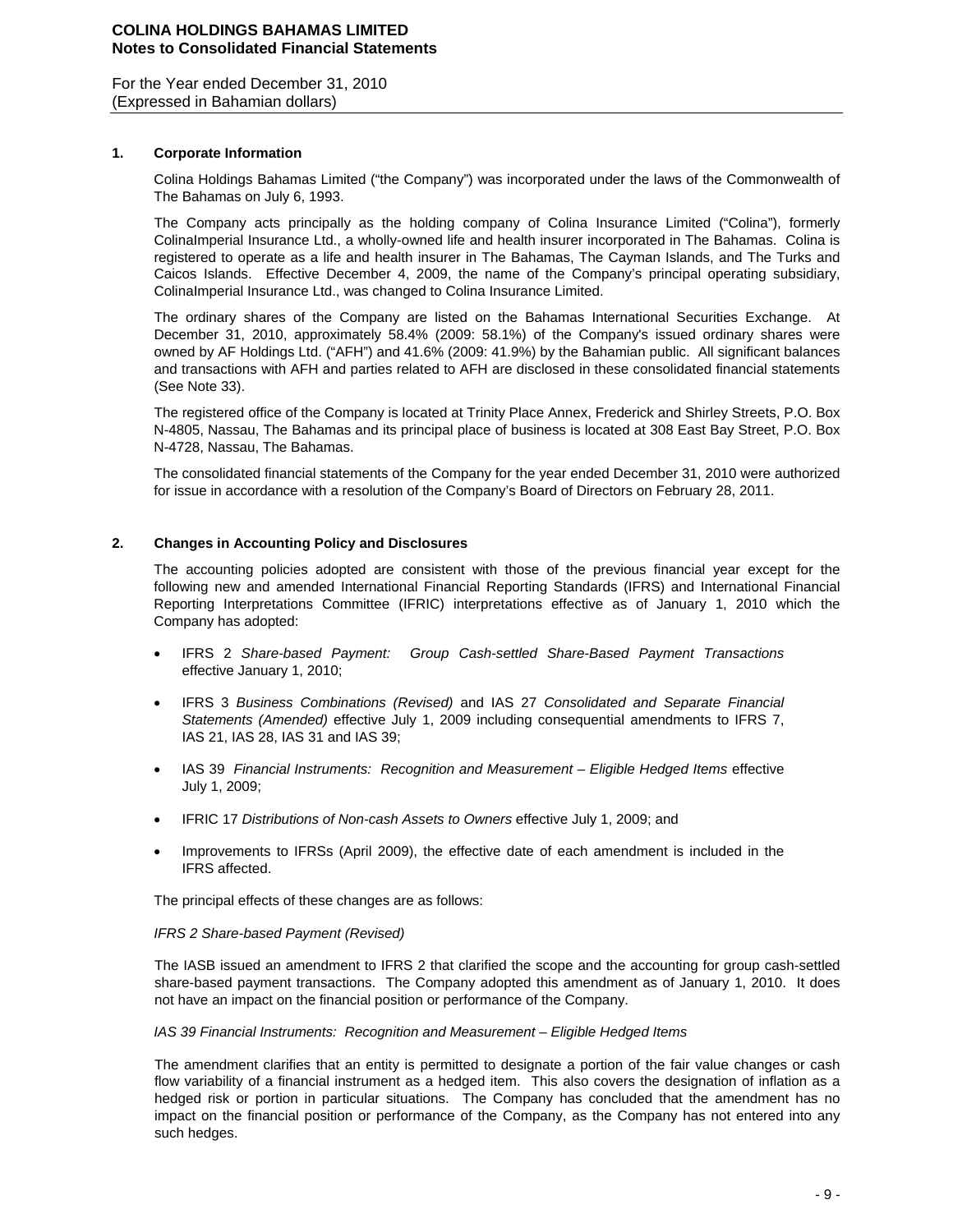For the Year ended December 31, 2010 (Expressed in Bahamian dollars)

# **3. Standards Issued but not yet Effective**

The Company has not adopted the following IFRS and interpretations issued by the IFRIC that have been issued but are not yet effective.

- IAS 24 *Related Party Disclosures (Amendment):* Effective prospectively for reporting periods beginning on or after January 1, 2011;
- IAS 32 *Financial Instruments Presentation Classification of Rights Issues:* Effective prospectively for reporting periods beginning on or after February 1, 2010;
- IFRS 9 *Financial Instruments Classification and Measurement:* Effective prospectively for reporting periods beginning on or after January 1, 2013;
- IFRIC 14 *Prepayments of a minimum funding requirement (Amendment):* Effective prospectively for reporting periods beginning on or after January 1, 2011;
- IFRIC 19 *Extinguishing Financial Liabilities with Equity Instruments:* Effective prospectively for reporting periods beginning on or after July 1, 2010; and

The Company does not anticipate that the adoption of these standards in future periods will have a material impact on the consolidated financial statements of the Company.

# **4. Summary of Significant Accounting Policies**

The principal accounting policies applied in the preparation of these consolidated financial statements are set out below. These policies have been consistently applied to the years presented, unless otherwise stated.

# *4.1 Statement of compliance*

The consolidated financial statements of the Company have been prepared in accordance with IFRS.

The Company presents its consolidated statement of financial position broadly in order of liquidity. An analysis regarding recovery or settlement within twelve months after the balance sheet date (current) and more than 12 months after the balance sheet date (non-current) is presented in Note 34.

# *4.2 Basis of preparation*

These consolidated financial statements, comprising the Company and its subsidiaries, have been prepared under the historical cost convention, as modified by the revaluation of certain financial assets and liabilities and investment properties that are required to be remeasured at fair value. The Company, with the concurrence of The Insurance Commission of The Bahamas, uses actuarial practices generally accepted in Canada for the valuation of its provision for future policyholder benefits as no specific guidance is provided by IFRS for determining such provisions. The adoption of IFRS 4 – Insurance Contracts, permits the Company to continue with this valuation policy.

Financial assets and liabilities are offset and the net amount reported in the consolidated balance sheet only when there is a legally enforceable right to offset the recognized amounts and there is an intention to settle on a net basis, or to realize the assets and settle the liability simultaneously. Income and expense will not be offset in the consolidated statement of income unless required or permitted by any accounting standard or interpretation, as specifically disclosed in the accounting policies of the Company.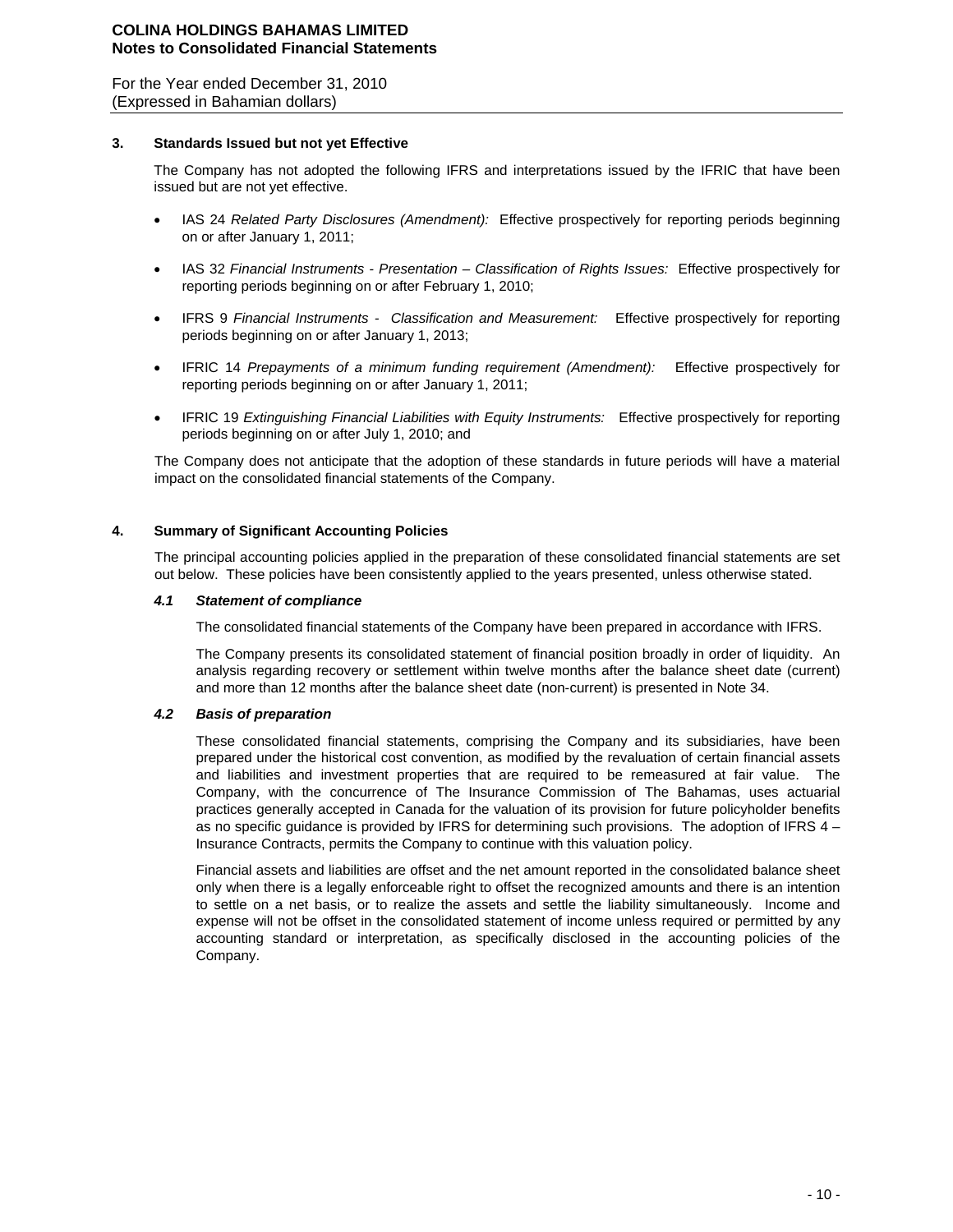# *4.3 Significant accounting judgments and key sources of estimation uncertainty*

The preparation of the consolidated financial statements in conformity with IFRS requires management to make judgments, estimates and assumptions that affect the reported amounts of assets and liabilities and disclosures of contingent assets and liabilities at the date of the financial statements, and the reported amounts of revenues and expenses during the reporting period. However, uncertainty about these assumptions and estimates could result in outcomes that could require a material adjustment to the carrying amount of the asset or liability affected in the future. These factors could include:

#### *Estimates and assumptions*

The key assumptions concerning the future and other key sources of estimation uncertainty at the balance sheet date, that have a significant risk of causing a material adjustment to the carrying amounts of assets and liabilities within the next financial year are discussed below.

(a) Valuation of long term insurance contract liabilities and investment contract liabilities with a Discretionary Participation Feature ("DPF")

The liability for life insurance contracts and investment contracts with DPF is either based on current assumptions or on assumptions established at inception of the contract, reflecting the best estimate at the time increased with a margin for risk and adverse deviation. All contracts are subject to a liability adequacy test, which reflect management's best current estimate of future cash flows.

The main assumptions used relate to mortality, morbidity, longevity, investment returns, expenses, lapse and surrender rates, and discount rates. The Company bases mortality and morbidity rates on standard industry Canadian mortality tables which reflect historical experiences, adjusted when appropriate to reflect the Company's unique risk exposure, product characteristics, target markets and own claims severity and frequency experiences. For those contracts that insure risk related to longevity, prudent allowance is made for expected future mortality improvements as well as wide ranging changes to life style, could result in significant changes to the expected future mortality exposure.

Estimates are also made as to future investment income arising from the assets backing life insurance contracts. These estimates are based on current market returns as well as expectations about future economic and financial developments.

Assumptions on future expense are based on current expense levels, adjusted for expected expense inflation if appropriate.

Lapse and surrender rates are based on the Company's historical experience of lapses and surrenders.

Discount rates are based on current industry risk rates, adjusted for the Company's own risk exposure.

The carrying value at December 31, 2010 of long term insurance contract liabilities is \$199,519,172 (2009: \$192,420,742) and of investment contract liabilities with DPF is \$9,659,290 (2009: \$10,791,710).

(b) Medical insurance contract liabilities

For medical insurance contracts, estimates have to be made for the expected ultimate cost of claims reported at the balance sheet date and for the expected ultimate cost of claims incurred but not yet reported at the balance sheet date (IBNR). It can take a significant period of time before the ultimate claims cost can be established with certainty and for certain types of policies, IBNR claims form the majority of the balance sheet liability.

The ultimate cost of outstanding claims is estimated by using a range of standard actuarial claims projection techniques.

The main assumption underlying these techniques is that a company's past claims development experience can be used to project future claims development and hence ultimate claims costs.

The carrying value at the balance sheet date of non-life insurance contract liabilities is \$13,524,480 (2009: \$ 10,987,524).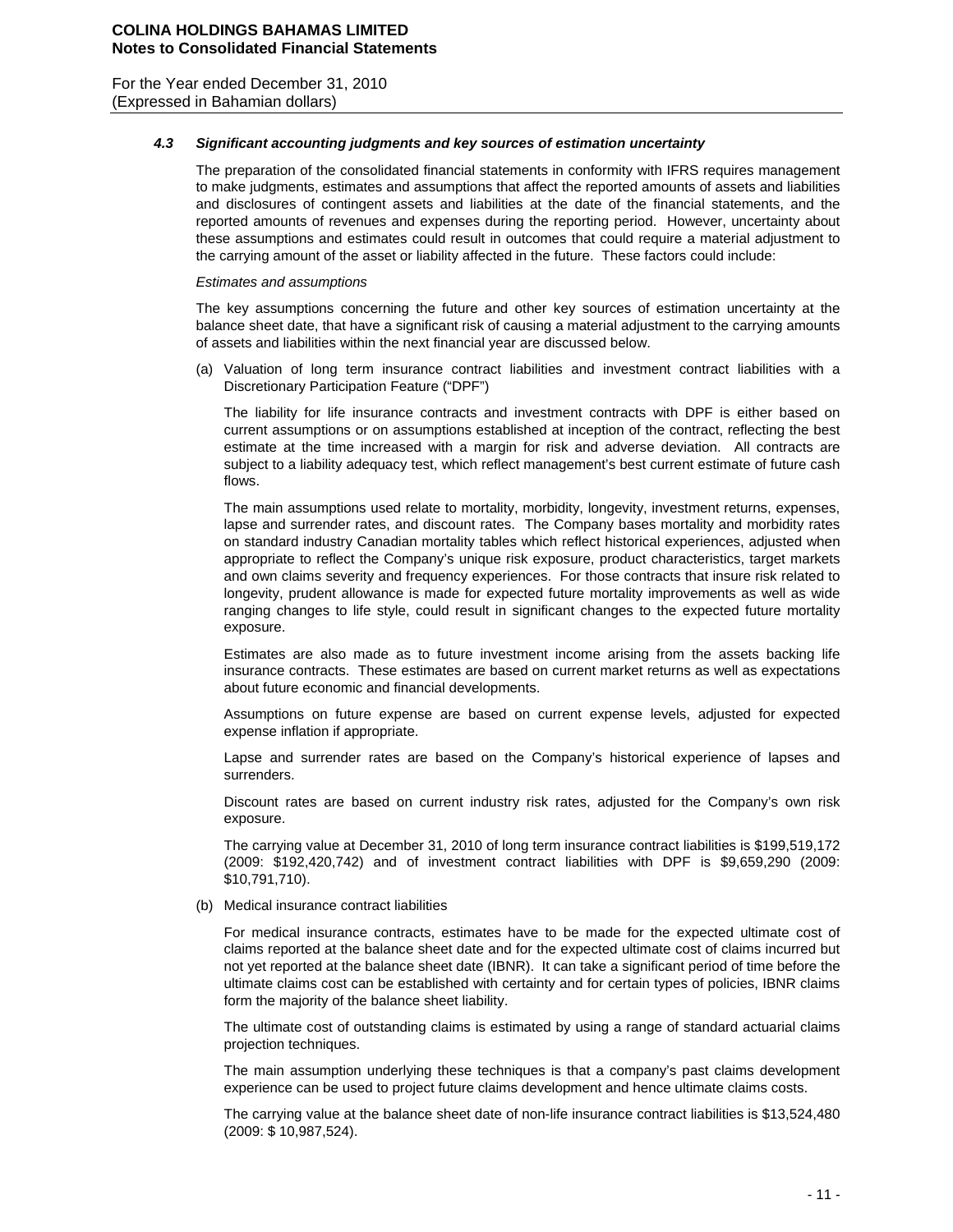#### (c) Goodwill impairment testing

Goodwill is tested for impairment, annually and when circumstances indicate that the carrying value may be impaired. Impairment is determined for goodwill by assessing the recoverable amount of the cash-generating units to which the goodwill relates. Where the recoverable amount of the cash-generating units is less than their carrying amount, an impairment loss is recognized.

The carrying value of goodwill is \$10,931,580 (2009: \$11,034,383).

# *4.4 Principles of consolidation*

The consolidated financial statements include the accounts of the Company and subsidiaries where the Company has the power to govern the financial and operating policies, generally accompanying a shareholding of more than 50% of the voting rights. Subsidiaries are fully consolidated from the date on which control is transferred to the Company and are de-consolidated from the date on which control ceases.

Non-controlling interests in the net assets of consolidated subsidiaries are identified separately from the Company's equity. Non-controlling interests consist of the amount of those interests at the date of the original business combination (See Note 4.5) and the non-controlling interest's share of changes in equity since the date of the combination.

All material inter-company balances and transactions are eliminated on consolidation. The accounting policies of subsidiaries have been changed where necessary to ensure consistency with the policies adopted by the Company.

# *4.5 Business combinations*

Business combinations are accounted for using the acquisition method. The cost of an acquisition is measured as the aggregate of the consideration transferred, measured at acquisition date fair value and the amount of any non-controlling interest in the acquiree. For each business combination, the Company has an option to measure any non-controlling interests in the acquiree either at fair value or at the non-controlling interest's proportionate share of the acquiree's identifiable net assets.

When the Company acquires a business, it assesses the financial assets and liabilities assumed for appropriate classification and designation in accordance with the contractual terms, economic circumstances and pertinent conditions at the acquisition date.

If the business combination is achieved in stages, the acquisition date fair value of the acquirer's previously held equity interest in the acquiree is remeasured to fair value as at the acquisition date through profit or loss. Once control has been established, the unrealized gain or loss is recorded in the revaluation reserve in the consolidated statement of changes in equity.

Any contingent consideration to be transferred by the acquirer will be recognized at fair value at the acquisition date. Subsequent changes to the fair value of the contingent consideration which is deemed to be an asset or a liability will be recognized as measurement period adjustments in accordance with the applicable IFRS. If the contingent consideration is classified as equity, it will not be remeasured and its subsequent settlement will be accounted for within equity.

Goodwill is initially measured at cost, being the excess of the fair value of the consideration transferred over the Company's share in the net identifiable assets acquired and liabilities assumed and net of the fair value of any previously held equity interest in the acquiree. After initial recognition, goodwill is measured at cost less any accumulated impairment losses. For the purposes of impairment testing, goodwill acquired in a business combination is allocated to an appropriate cash-generating unit that is expected to benefit from the combination, irrespective of whether other assets or liabilities of the acquiree are assigned to those units.

Where goodwill forms part of a cash-generating unit and part of the operation within that unit is disposed of, the goodwill associated with the operation disposed of is included in the carrying amount of the operation when determining the gain or loss on disposal of the operation. Goodwill disposed of in this circumstance is measured based on the relative values of the operation disposed of and the portion of the cash-generating unit retained.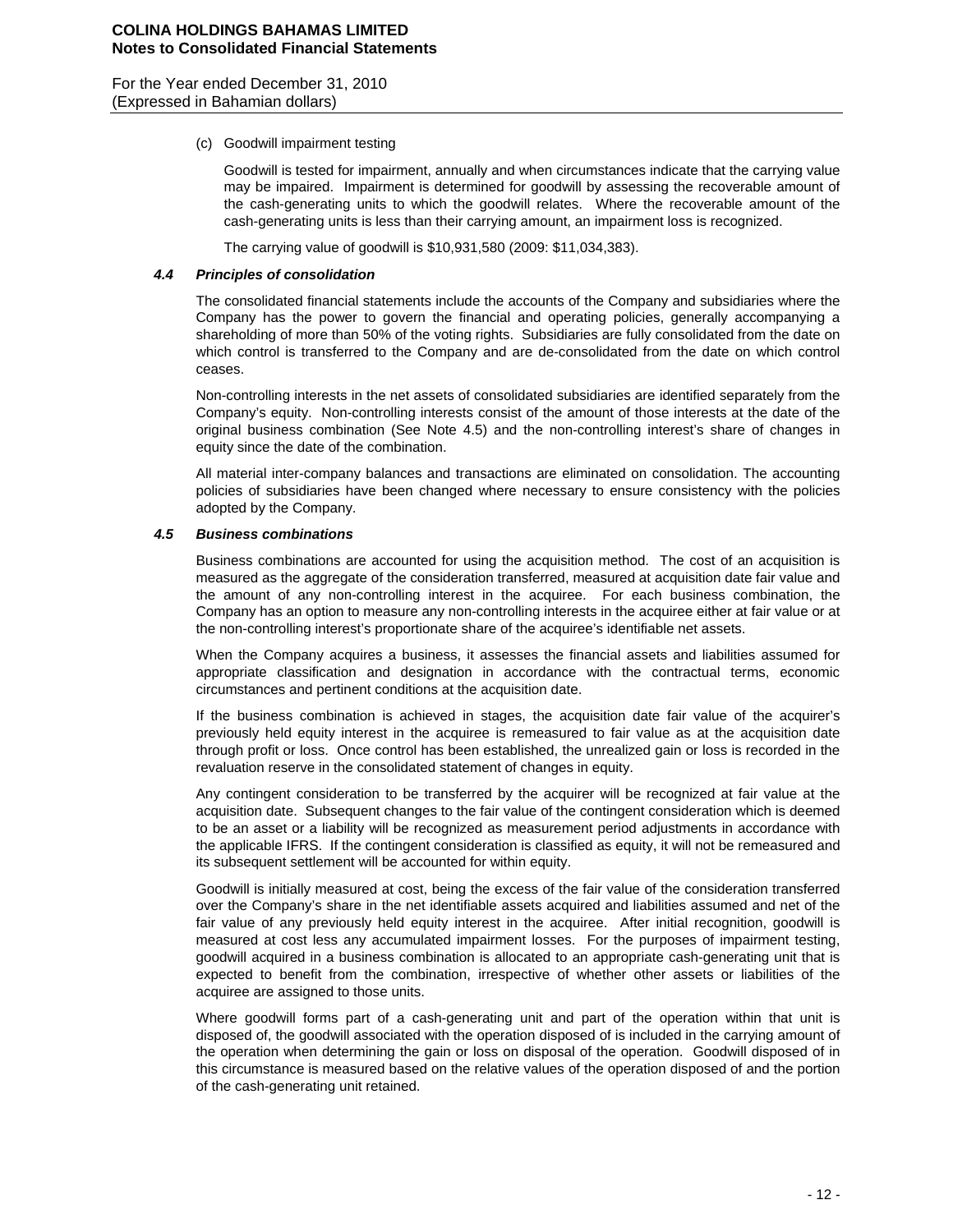# *4.6 Investment in associates*

The Company's investment in associates is accounted for using the equity method of accounting. An associate is an entity over which the Company has significant influence and that is neither a subsidiary nor an interest in a joint venture. Significant influence is the power to participate in the financial and operating policy decisions of the investee but is not control or joint control over those policies.

Under the equity method, investments in associates are carried in the consolidated statement of financial position at cost plus post-acquisition changes in the Company's share of the net assets of the associate. Any excess of the cost of acquisition over the Company's share of the net fair value of the identifiable assets, liabilities and contingent liabilities of the associate recognized at the date of acquisition is recognized as goodwill. As goodwill relating to an associate forms part of the carrying amount of an investment in associate and is not separately recognized, it is neither amortized nor individually tested for impairment.

After application of the equity method, the Company assesses at each balance sheet date whether there is any objective evidence that the entire carrying amount of the investment in associate is impaired by comparing its carrying value to its recoverable amount. Any impairment losses are recognized immediately in the consolidated statement of income.

The income statement reflects the share of the results of operations of the associate. Where there has been a change recognized directly in the equity of the associate, the Company recognizes its share of any changes and discloses this, when applicable, in the statement of changes in equity. Profits or losses resulting from transactions between the Company and the associate are eliminated to the extent of the Company's interest in the relevant associate.

Upon loss of significant influence over an associate, the Company measures and recognizes any remaining investment at its fair value. Any difference between the carrying amount of the associate upon loss of significant influence and the fair value of the remaining investment and proceeds from disposal is recognized in profit or loss.

# *4.7 Foreign currency translation*

The Company's functional and presentation currency is the Bahamian dollar. Monetary assets and liabilities denominated in currencies other than the Bahamian dollar are translated to Bahamian dollars using the rate of exchange prevailing at the balance sheet date. Income and expense items denominated in foreign currencies are translated at a rate of exchange that approximates the actual rate prevailing at the time of the transaction. Resulting differences are recognized in income in the reporting period in which they arise.

#### *4.8 Cash and cash equivalents*

For the purposes of the consolidated statement of cash flows, cash and cash equivalents comprise: cash on hand; demand deposits; term deposits with original maturities of 90 days or less; adjusted for restricted cash balances and bank overdrafts.

# *4.9 Financial assets*

The Company classifies its financial assets into the following categories: financial assets at fair value through profit or loss, loans and receivables, and available-for-sale financial assets. The classification depends on the purpose for which the investments were acquired. Management determines the classification of its investments at initial recognition and re-evaluates the classification at every reporting date.

#### *Financial assets at fair value through profit or loss ("FVPL")*

Financial assets at FVPL has two sub categories - namely, financial assets held for trading, and those designated at fair value through the income statement at inception. Investments typically bought with the intention to sell in the near future are classified as held for trading. For investments designated at initial recognition as at FVPL, the following criteria must be met:

The designation eliminates or significantly reduces the inconsistent treatment that would otherwise arise from measuring the assets and liabilities or recognizing gains and losses on a different basis; or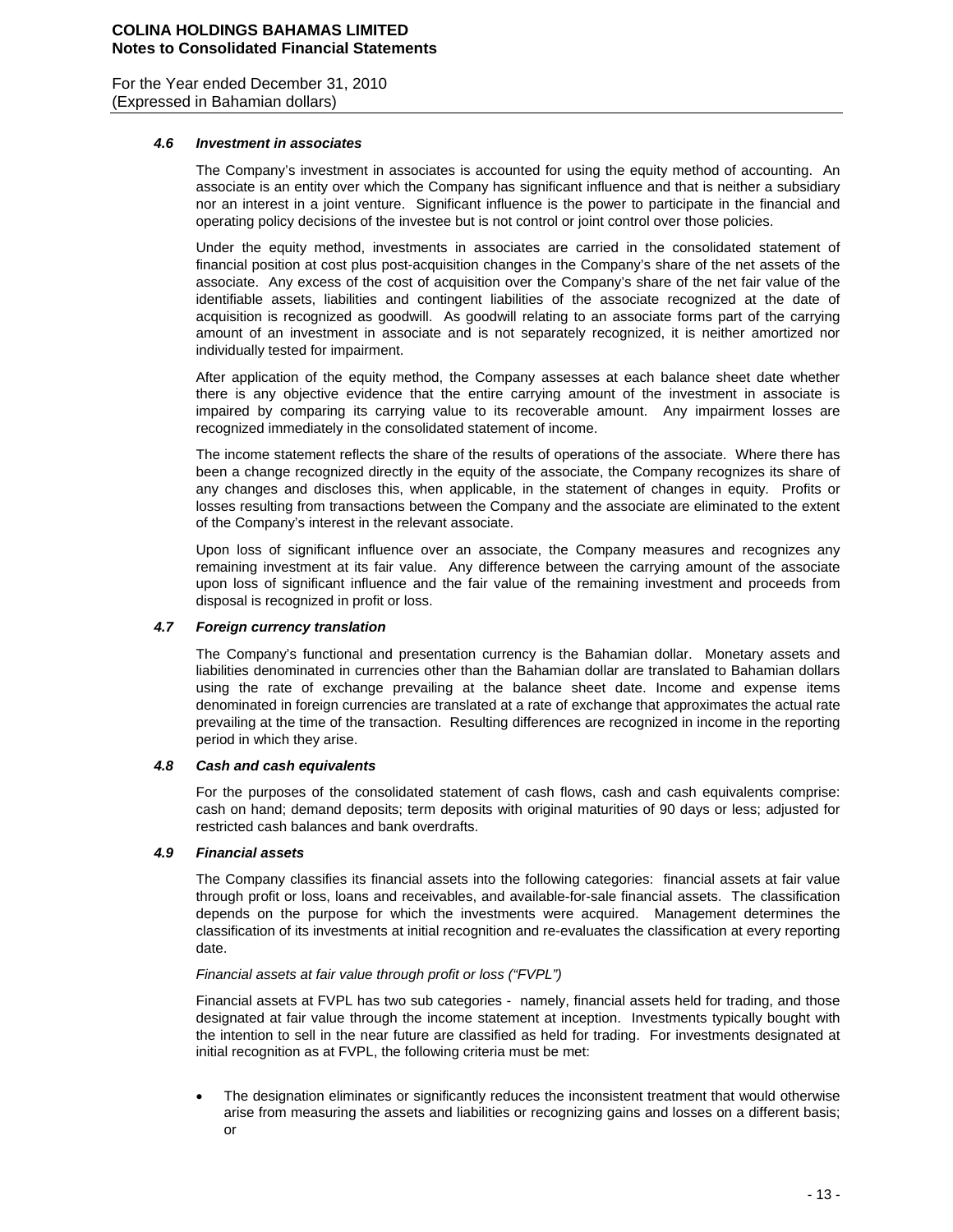> The assets are part of a group of financial assets which are managed and their performance evaluated on a fair value basis, in accordance with a documented risk management or investment strategy.

#### *Loans and receivables*

Loans and receivables are non-derivative financial assets with fixed or determinable payments that are not quoted in an active market other than those that the Company intends to sell in the short term or that it has designated as at FVPL or available-for-sale. Balances that are included in this classification include: mortgages and commercial loans, policy loans, receivables arising from insurance contracts, and term deposits with maturities of greater than 90 days.

#### *Available-for-sale ("AFS") financial assets*

AFS financial assets are non-derivative financial assets that are either designated in this category or not classified in any of the other categories.

Regular way purchases and sales of financial assets are recognized on trade date – the date on which the Company commits to purchase or sell the asset. Investments are initially recognized at fair value plus, in the case of all financial assets not carried at FVPL, transaction costs that are directly attributable to their acquisition. Investments are derecognized when the rights to receive cash flows from the investments have expired or where they have been transferred and the Company has also transferred substantially all risks and rewards of ownership.

#### *Fair value of financial instruments*

Fair value is defined under accounting guidance currently applicable to the Company to be the prices that would be received upon the sale of an asset or paid to transfer a liability in an orderly transaction between open market participants at the measurement date. AFS financial assets and financial assets at FVPL are subsequently carried at fair value. Realized and unrealized gains and losses arising from changes in the fair value of the financial assets classified in the FVPL category are included in the consolidated statement of income in the period in which they arise. Unrealized gains and losses arising from changes in the fair value of financial assets classified as AFS are recognized in the revaluation reserve in the consolidated statement of changes in equity. When financial assets classified as AFS are sold or impaired, the difference between cost or amortized cost and estimated fair value is removed from the revaluation reserve and charged to the consolidated statement of income.

For financial instruments where there is not an active market, the fair value is determined by comparison to similar instruments for which market observable prices exist, and other relevant valuation models.

The carrying value of floating rate and overnight deposits with credit institutions approximates fair value. The carrying value is the cost of the deposit and accrued interest.

If the fair value cannot be measured reliably, these financial instruments are measured at cost, being the fair value of the consideration paid for the acquisition of the investment or the amount received on issuing the financial liability. All transaction costs directly attributable to the acquisition are also included in the cost of the investment.

An analysis of fair values of financial instruments and further details as to how they are measured are provided in Note 9.

# *4.10 Impairment of financial assets*

#### *Financial assets carried at amortized cost*

The Company assesses at each balance sheet date whether there is objective evidence that a financial asset or group of financial assets is impaired. A financial asset or group of financial assets is impaired and impairment losses are incurred only if there is objective evidence of impairment as a result of one or more events that have occurred after the initial recognition of the asset ('a loss event') and that loss event (or events) has an impact on the estimated future cash flows of the financial asset or group of financial assets that can be reliably estimated. Objective evidence that a financial asset or group of assets is impaired includes observable data that comes to the attention of the Company about the following events:

- significant financial difficulty of the issuer or debtor;
- a breach of contract, such as a default or delinguency in payments;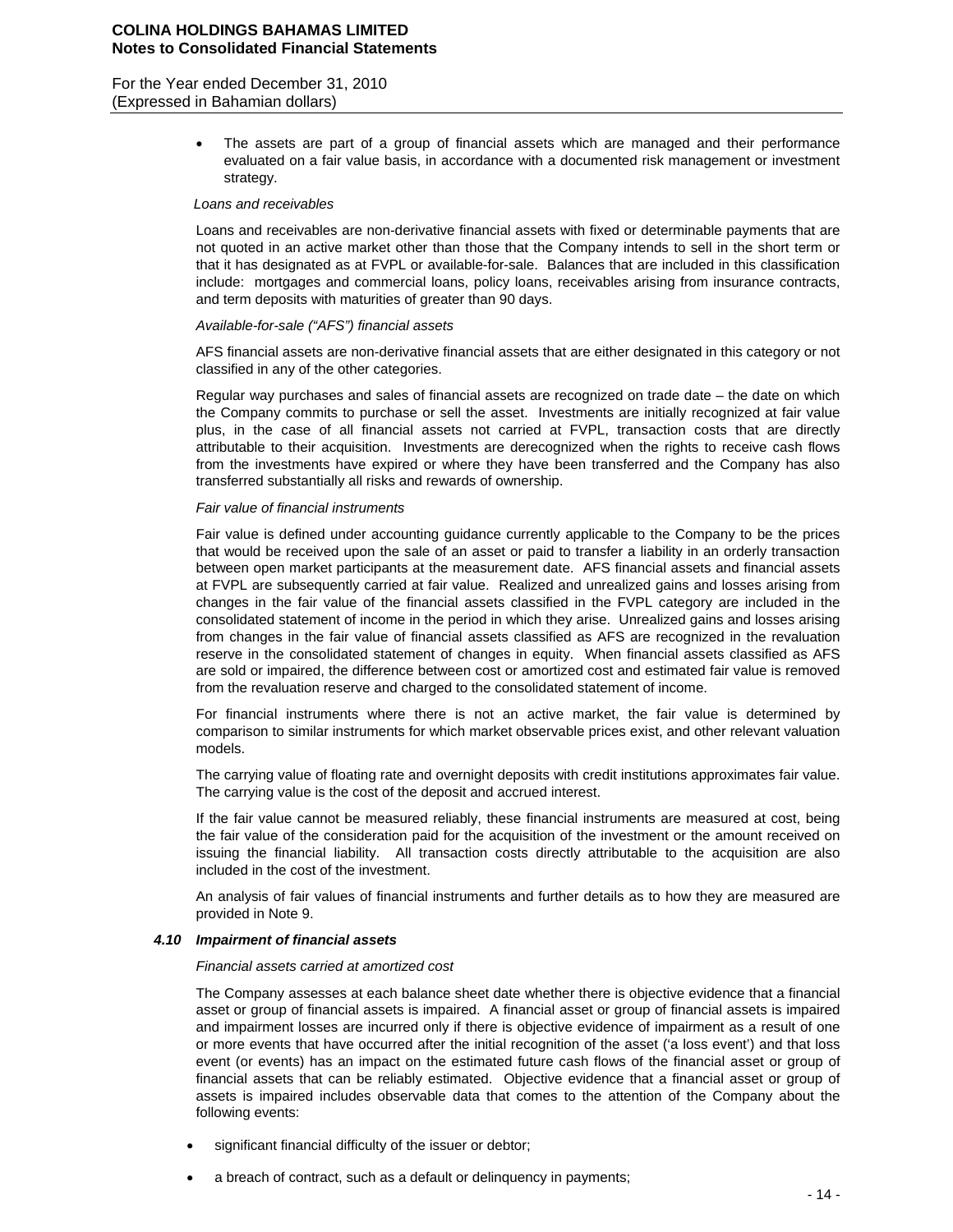- it becoming probable that the issuer or debtor will enter bankruptcy or other financial reorganization;
- the disappearance of an active market for that financial asset because of financial difficulties; or
- observable data indicating that there is a measurable decrease in the estimated future cash flows from a group of financial assets since the initial recognition of those assets, though the decrease cannot yet be identified with the individual financial assets in the group, including:
	- adverse changes in the payment status of issuers or debtors in the group; or
	- local economic conditions that correlate with defaults on the assets in the group.

If there is objective evidence that an impairment loss has been incurred on loans and receivables carried at amortized cost, the amount of the loss is measured as the difference between the asset's carrying amount and the present value of estimated future cash flows (excluding future credit losses that have not been incurred) discounted at the financial asset's original effective interest rate. The calculation of the present value of the estimated future cash flows of a collateralized financial asset reflects the cash flows that may result from foreclosure less costs for obtaining and selling the collateral, whether or not foreclosure is probable. The carrying amount of financial assets are reduced by the impairment loss directly for all financial assets with the exception of trade receivables and mortgage loans, where the carrying value is reduced through the use of an allowance account. Subsequent recoveries of amounts previously written off are credited against the allowance account. Changes in the carrying amount of the allowance account are recognized in profit or loss.

#### *Financial assets carried at fair value*

The Company assesses at each balance sheet date whether there is objective evidence that an AFS financial asset is impaired, including in the case of equity investments classified as AFS, a significant or prolonged decline in the fair value of the security below its cost. If any evidence exists for AFS financial assets, the cumulative loss – measured as the difference between the acquisition cost and current fair value, less any impairment loss on the financial asset previously recognized in profit or loss – is removed from equity and recognized in the consolidated statement of income. The impairment loss is reversed through the consolidated statement of income if in a subsequent period the fair value of a debt instrument classified as AFS increases and the increase can be objectively related to an event occurring after the impairment loss was recognized in profit or loss.

For unlisted shares classified as AFS, a significant or prolonged decline in the fair value of the security below its cost is considered to be objective evidence of impairment.

# *4.11 Investment properties*

Investment properties comprise freehold land and buildings, mainly commercial properties that are held for long-term yields and capital appreciation purposes and are held initially at cost, including transaction costs. The carrying amount includes the cost of replacing part of an existing investment property at the time that cost is incurred if the recognition criteria are met; and exclude the costs of day-to-day servicing of an investment property.

Subsequent to initial recognition, such properties are measured at estimated fair value based on open market value determined periodically by external appraisers with management valuations in intervening periods. Gains or losses arising from changes in the fair values of investment properties are included in the income statement in the year in which they arise.

Investment properties are derecognized either when they have been disposed of, or when the investment property is permanently withdrawn from use and no future economic benefit is expected from its disposal. Any gains or losses on the retirement or disposal of an investment property are recognized in the income statement in the year of retirement or disposal.

Transfers are made to or from investment property only when there is a change in use evidenced by the end of owner-occupation, commencement of an operating lease to another party, or completion of construction or development. For a transfer from investment property to owner occupied property, the deemed cost for subsequent accounting is the fair value at the date of change in use. If owner-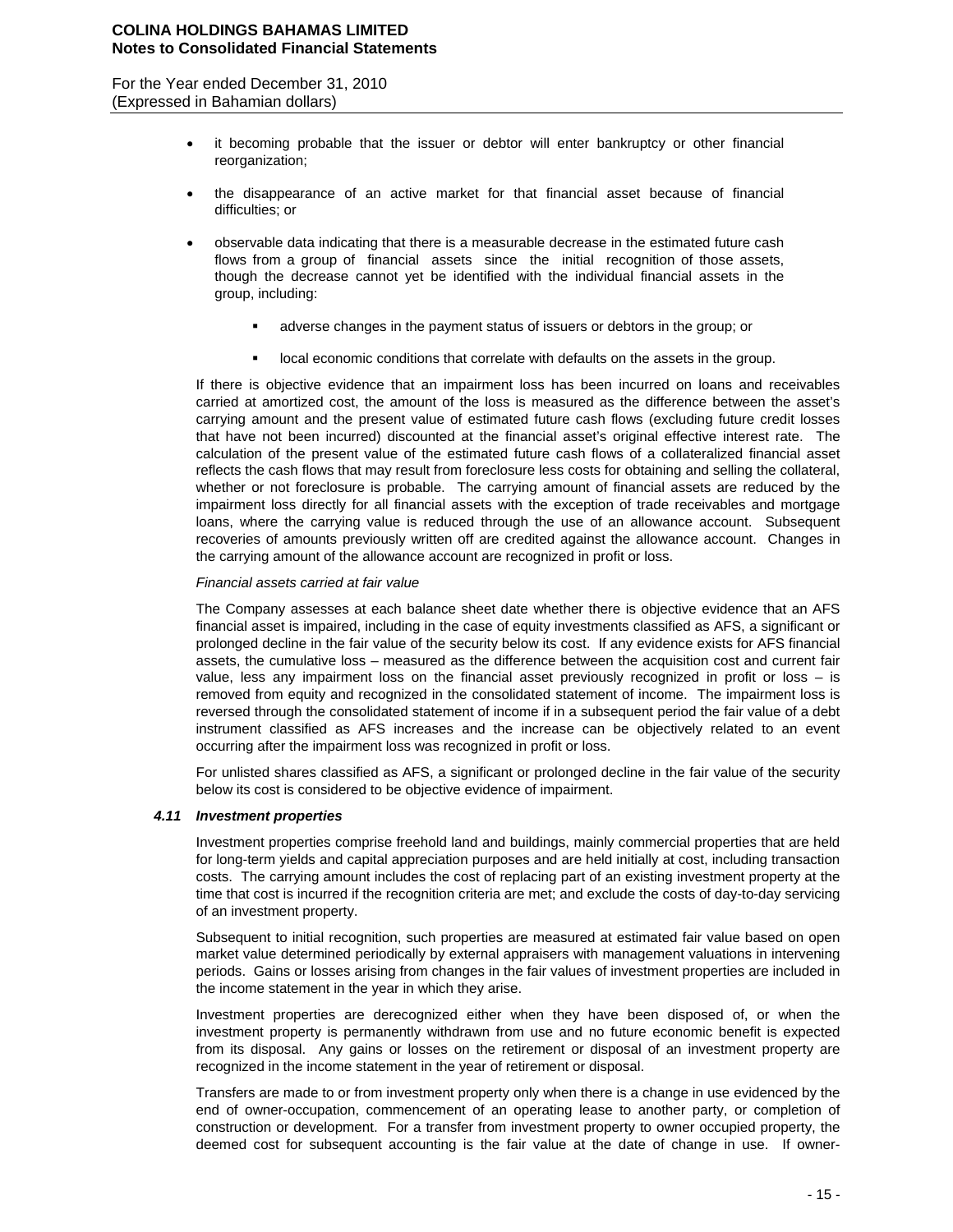> occupied property becomes an investment property, the Group accounts for such property in accordance with the policy stated under property and equipment up to the date of the change in use.

> When the Company completes the construction or development of a self-constructed investment property, any difference between the fair value of the property at that date and its previous carrying amount is recognized in the income statement.

#### *4.12 Property and equipment*

Property and equipment are carried at cost less accumulated depreciation and any impairment losses. Depreciation is charged using the straight-line method to allocate the cost of the assets over their estimated useful lives, as follows:

| $\bullet$ | Furniture, fixtures and equipment | 5 to 10 years                        |
|-----------|-----------------------------------|--------------------------------------|
| $\bullet$ | Computer hardware                 | 3 to 5 years                         |
| $\bullet$ | Motor vehicles                    | 4 to 5 years                         |
| $\bullet$ | Leasehold improvements            | 5 to 15 years, or shorter lease term |
| $\bullet$ | Land improvements and buildings   | 40 to 50 years                       |

Land is not depreciated. The assets' useful lives are reviewed at each balance sheet date and adjusted if appropriate. An asset's carrying amount is written down immediately to its recoverable amount if the asset's carrying amount is greater than its estimated recoverable amount.

Gains and losses on disposals are determined by comparing proceeds with carrying amounts. These are included in the consolidated statement of income.

Increases in the carrying amount arising on revaluation of land and buildings are credited to the revaluation reserve in equity.

Decreases that offset previous increases of the same asset are charged against the revaluation reserve directly in equity; all other decreases are charged to the consolidated statement of income and depreciation based on the asset's original cost is transferred from the revaluation reserve to retained earnings.

# *4.13 Goodwill and other intangible assets*

#### *Goodwill*

Goodwill represents the excess of the cost of an acquisition over the fair value of the Company's share of the net identifiable assets of the acquiree at the acquisition date. Goodwill is tested annually for impairment and carried at cost less accumulated impairment losses. Goodwill is allocated to cashgenerating units ("CGUs") for the purpose of impairment testing. Gains and losses on the disposal of an entity include the carrying amount of goodwill relating to the entity sold.

For goodwill arising from the purchase of insurance related business, goodwill is allocated to CGUs identified according to the nature and type of insurance contract by major block of business.

For each CGU, the impairment charge is calculated by comparing the present value of the in force and projected new business at time of purchase and currently to determine how much the value has decreased relative to the original amount of goodwill recorded.

The Company's policy for goodwill arising on the acquisition of an associate is described in Note 4.6.

#### *Other intangible assets*

Other intangible assets include acquired computer software licenses which are capitalized on the basis of the costs incurred to acquire and implement the specific software. These costs are amortized using the straight-line method over the estimated useful life, not exceeding a period of three years and are included in general and administrative expenses in the consolidated statement of income. At each balance sheet date, the Company reviews the carrying amounts of its intangible assets to determine whether there is any indication that those assets have suffered an impairment loss. If any such indication exists, the recoverable amount of the asset is estimated in order to determine the extent of the impairment loss.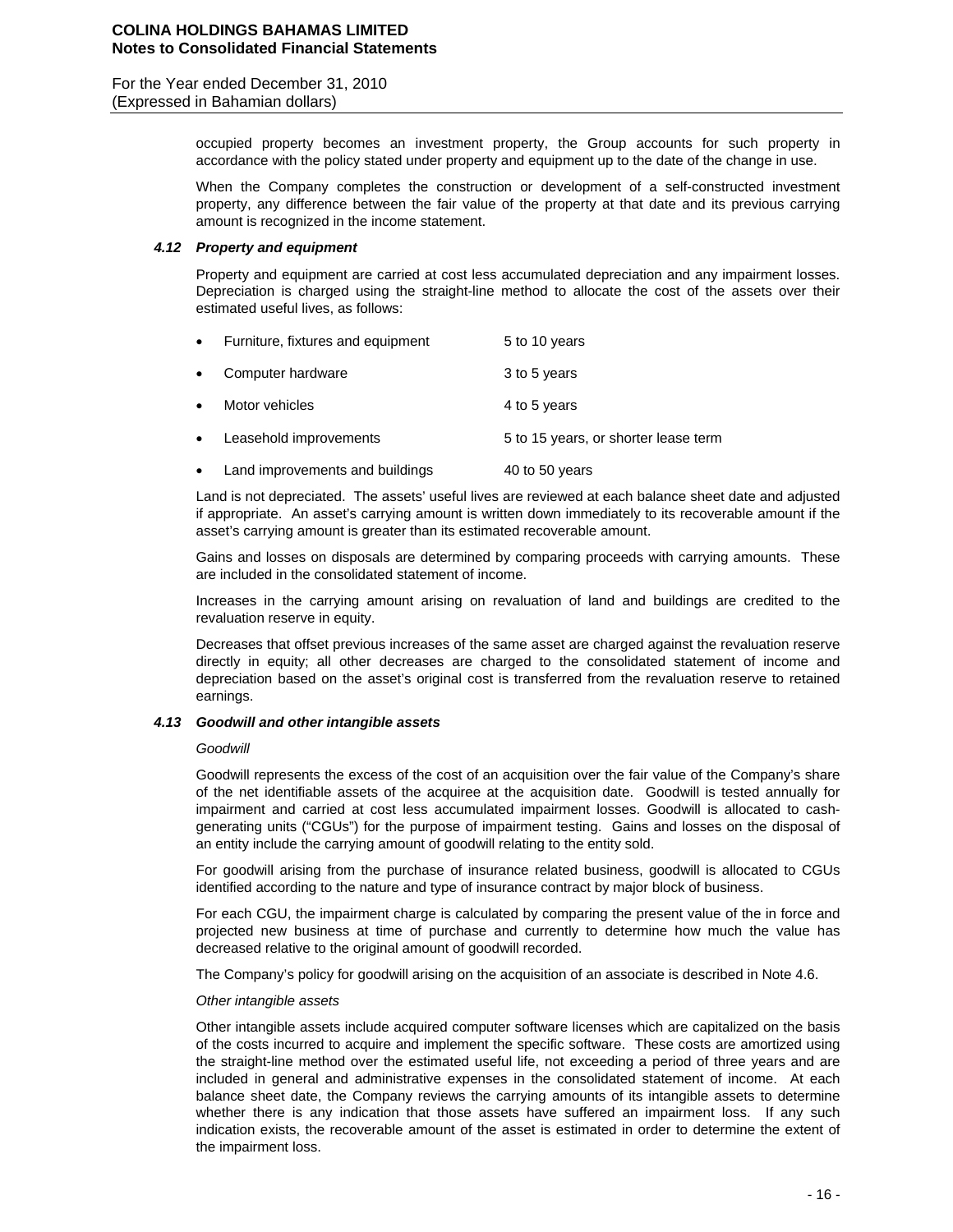For the Year ended December 31, 2010 (Expressed in Bahamian dollars)

#### *Other intangible assets included in investment in associates*

These Intangible assets include software, customer relationships, non-competitive agreement and trade name and are carried at cost less accumulated amortization. Intangible assets included in investment in associates are amortized on a straight-line basis as follows:

| Software                  | 3 years  |
|---------------------------|----------|
| Customer relationships    | 10 years |
| Non-competitive agreement | 2 years  |
| Trade name                | 5 years  |

The carrying amount of intangible assets included in investment in associates is reviewed at each balance sheet date to assess whether it is recorded in excess of its recoverable amount. Where the carrying value exceeds this estimated value the asset is written down to the recoverable amount.

# *4.14 Insurance contracts*

The Company issues contracts that transfer insurance risk or financial risk or both. Insurance contracts are those contracts that transfer significant insurance risk. Such contracts may also transfer financial risk. Significant insurance risk is defined as the probability of paying significantly more on the occurrence of an insured event than if the insured event did not occur.

Investment contracts are those contracts that transfer significant financial risk. Financial risk is the risk of a possible future change in one or more of a specified interest rate, security price, commodity price, foreign exchange rate, index of price or rates, a credit rating or credit index or other variable.

Once a contract has been classified as an insurance contract, it remains an insurance contract for the remainder of its lifetime, even if the insurance risk reduces significantly during this period, unless all rights and obligations are extinguished or expire. Investment contracts can however be reclassified as insurance contracts after inception if insurance risk becomes significant.

A number of insurance and investment contracts contain a DPF. This feature entitles the contract holder to receive, as a supplement to guaranteed benefits, additional benefits or bonuses:

- that are likely to be a significant portion of the total contractual benefits;
- whose amount or timing is contractually at the discretion of the Company, and;
- that are contractually based on:
	- the performance of a specified pool of contracts or a specified type of contract;
	- realized and/or unrealized investment returns on a specified pool of assets held by the Company; or
	- the profit or loss of the Company, fund or other entity that issues the contract.

The amount and timing of the distribution to individual contract holders is at the discretion of the Company, subject to the advice of the Appointed Actuary.

Insurance contracts and investment contracts with and without DPF are classified into three main categories, depending on the duration of risk and whether or not the terms and conditions are fixed.

#### *Short-term insurance contracts*

Short duration life insurance contracts protect the Company's customers from the financial consequences of events (such as death, sickness, or disability). Benefits paid on occurrence of the specified insurance event are either fixed or linked to the extent of the economic loss suffered by the policyholder. There are no maturity or surrender benefits.

Claims and loss adjustment expenses are charged to income as incurred based on the estimated liability for compensation owed to contract holders. They include direct and indirect claims settlement costs and arise from events that have occurred up to the balance sheet date even if they have not yet been reported to the Company. Liabilities for unpaid claims are estimated using the input of assessments for individual cases reported to the Company and statistical analyses for the claims IBNR.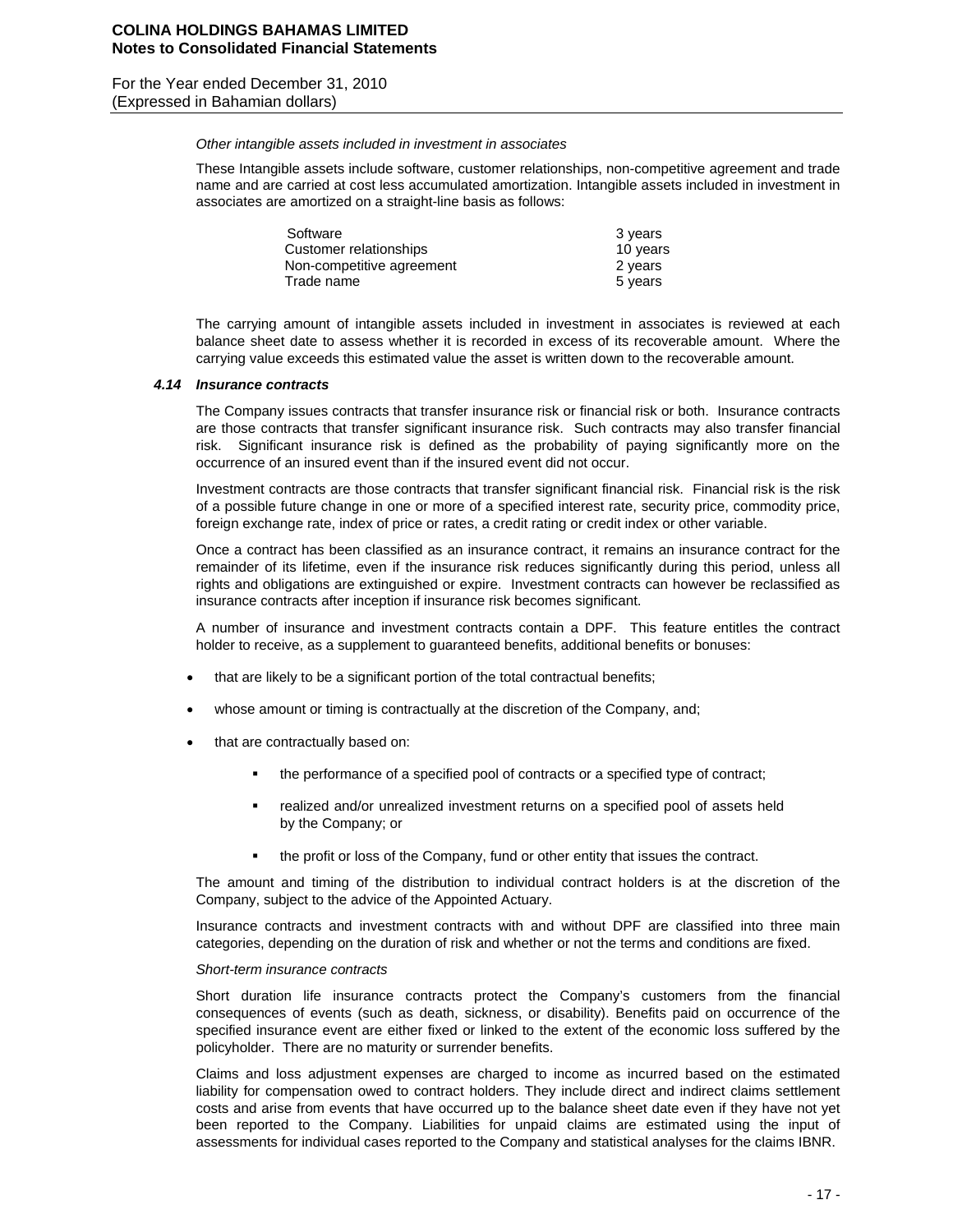> Individual health insurance premiums are recognized as revenue when received. Group life and health insurance premiums are recognized as revenue over the related contract periods.

#### *Long-term insurance and other contracts*

Long-term insurance and other contracts insure events associated with human life (for example death, or survival) over a long duration. Premiums are recognized as revenue when they become payable by the contract holder. Premiums are shown before deduction of commission. Benefits are recorded as an expense when they are incurred.

A liability for contractual benefits that are expected to be incurred in the future is recorded when the premiums are recognized. The liability is based on assumptions as to mortality, persistency, maintenance expenses and investment income that are reviewed annually. A margin for adverse deviations is included in the assumptions.

Long-term insurance and other contracts are further classified into the following sub-categories:

- with fixed and guaranteed terms;
- with fixed and guaranteed terms and with DPF;
- without fixed and guaranteed terms; and
- without fixed and guaranteed terms and with DPF.

The contracts containing DPF participate in the profits of the Company. As the Company declares the bonus to be paid, it is credited to the individual policyholders.

#### *Long-term investment contracts with DPF*

The fair value of these contracts is determined with reference to the fair value of the underlying financial assets and they are recorded at inception at their fair value.

#### *4.15 Provision for future policy benefits*

The provision for future policy benefits represents the amount required, in addition to future premiums and investment income, to provide for future benefit payments, commissions and policy administration expenses for all insurance and annuity policies in force with the Company. The Company's Appointed Actuary is responsible for determining the amount of the policy liabilities such that sufficient funds will be available in the future to meet the Company's contractual obligations.

The provision for future policy benefits is determined using accepted actuarial practices established by the Canadian Institute of Actuaries ("CIA"), which are accepted in The Bahamas. In accordance with these standards, the policy actuarial liabilities have been determined by the Appointed Actuary using the Canadian Asset Liability Method ("CALM") and the CIA Standards of Practice (Practice – Specific Standards For Insurers), Section 2300, Life and Health Insurance ("SOP").

CALM involves the projection of future interest rate scenarios in order to determine the amount of assets needed to provide for all future obligations. The method consists of four basic steps:

- 1. Determination of the period over which these projections are performed.
- 2. Projection of liability cash flows.
- 3. Projection of asset cash flows.
- 4. Performance of interest rate scenario testing under a variety of plausible economic conditions.

The Company maintains specific assets to back the policy liabilities by lines of business. The projection of liability and asset cash flows recognizes these specific assets. The projection period is chosen so as to include all insured events in the valuation process.

The actuarial liabilities for very small blocks of business have been set up as 100% of their annual premiums. IBNR reserves for group life, accident and health are computed as a percentage of related premiums based on experience studies. These bases are in accordance with CALM and SOP.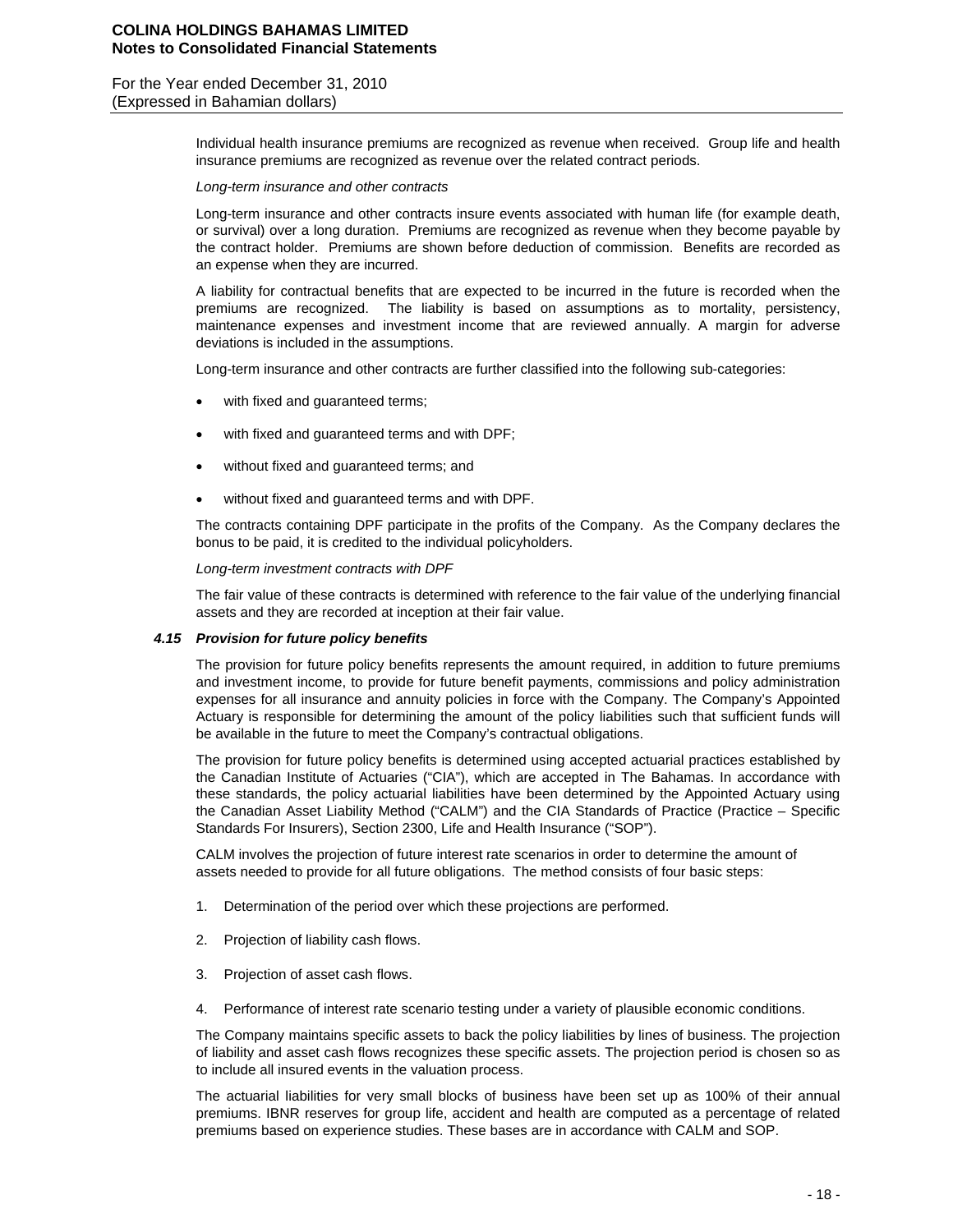#### *4.16 Commission expense*

Commission expenses comprise commissions earned by the Company's agents in respect of insurance and investment products sold. Commission expenses are recognized when payable.

#### *4.17 Pension business*

The pension business consists of third party pension plans with fund accumulations at rates of interest determined by the Company. There are no future interest or annuity rate guarantees. The liability established for future pension benefits for each of these plans is equal to the fund balance at the valuation date. Such third party pension liabilities are included in 'other liabilities', see Note 20.

#### *4.18 Policy dividends on deposit*

Policy dividends on deposit comprise dividends declared on policies but not withdrawn from the Company, together with accrued interest.

#### *4.19 Share capital*

Shares are classified as equity when there is no obligation to transfer cash or other assets. Incremental costs directly attributable to the issue of equity instruments are shown in equity as a deduction from the proceeds.

Where any subsidiary purchases the Company's equity share capital (treasury shares), the consideration paid, including any directly attributable incremental costs, is deducted from equity attributable to the Company's equity holders. Where such shares are subsequently sold, reissued or otherwise disposed of, any consideration received is included in equity attributable to the Company's equity holders, net of any directly attributable incremental transaction costs.

Dividends on ordinary shares are recognized as a liability and deducted from equity when they are approved by the Company's Board of Directors. Dividends for the year that are approved after the balance sheet date are dealt with as an event after the balance sheet date.

# *4.20 Revenue recognition*

Interest income for financial assets that are not classified as at FVPL is recognized using the effective interest method. Dividend income is recognized when the Company's right to receive payment is established – this is the ex-dividend date for equity securities. The Company's policy for recognition of revenue from operating leases is described in Note 4.26. For the revenue recognition policies surrounding insurance contracts, see Note 4.14.

# *4.21 Reinsurance*

In the normal course of business, the Company seeks to limit its exposure to loss on any single insured and to recover benefits paid, by ceding premiums to reinsurers under excess coverage contracts. Contracts entered into that meet the classification requirements of insurance contracts are classified as reinsurance contracts held. Amounts recoverable from reinsurers are estimated in a manner consistent with the policy liability associated with the reinsured.

Amounts recoverable from or due to reinsurers are measured consistently with the amounts associated with the reinsured contracts and in accordance with the terms of each reinsurance contract. Reinsurance liabilities are primarily premiums due for reinsurance contracts and are recognized as an expense when due.

An impairment review is performed at each reporting date or more frequently when an indication of impairment arises during the reporting year. Impairment occurs when objective evidence exists that the Company may not recover outstanding amounts under the terms of the contract and when the impact on the amounts that the Company will receive from the reinsurer can be measured reliably. The impairment loss is recorded in the consolidated statement of income.

Reinsurance assets or liabilities are derecognized when the contractual rights are extinguished or expire or when the contract is transferred to another party.

Ceded reinsurance arrangements do not relieve the Company from its obligations to policyholders.

The Company also assumes reinsurance risk in the normal course of business for non-life insurance contracts. Premiums and claims on assumed reinsurance are recognized as revenue or expenses in the same manner as they would be if the reinsurance were considered direct business, taking into account the product classification of the reinsured business. Reinsurance liabilities represent balances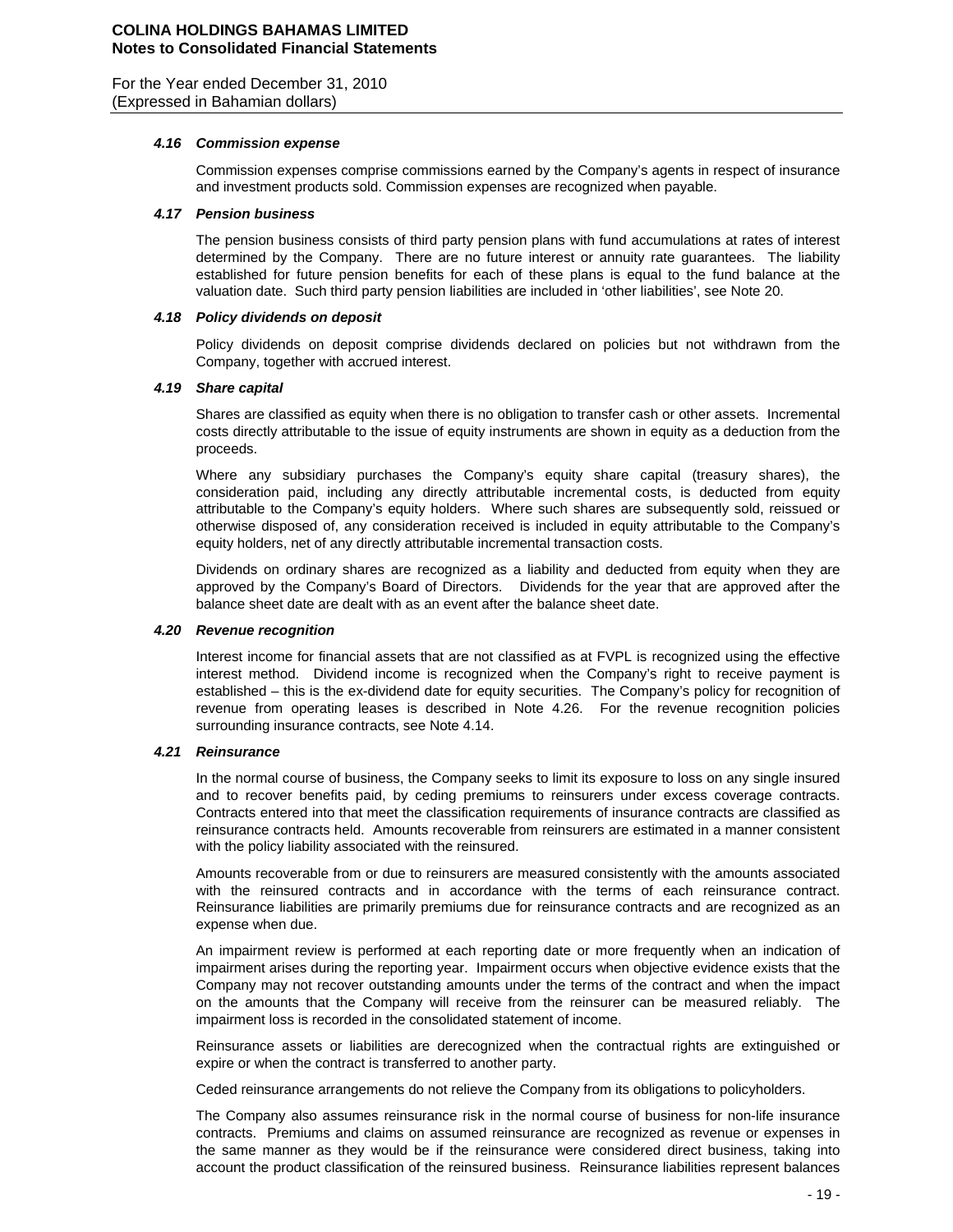> due to reinsurance companies. Amounts payable are estimated in manner consistent with the related reinsurance contract.

Premiums and claims are presented on a gross basis for both ceded and assumed reinsurance.

#### *4.22 Defined contribution pension plan*

The Company operates a defined contribution pension plan. Contributions are made to the plan on a mandatory and voluntary basis. The Company has no further payment obligations once the contributions have been paid. The Company's portion of the contributions is charged to the consolidated statement of income as employee/agent benefits expense in the year to which they relate.

# *4.23 Share-based payments*

The Company operates an Employee Share Ownership Plan ("ESOP"). Under this plan, eligible employees and agents can purchase common shares of the Company on the open market through regular payroll deductions up to a maximum of 10% of eligible earnings. Employee and agent contributions are matched by the Company at rates between 20% to 25% of eligible earnings. The Company's matching contribution fully vests to the employee or agent after a period of 4 years. These share-based payments to employees and agents are measured at the fair value of the equity instruments at the grant date. The cost of matching employee and agent contributions amounted to \$5,402 in 2010 (2009: \$7,073) and is included in employee/agent benefits expense.

# *4.24 Taxation*

The Company is subject to tax on taxable gross premium income at the flat rate of 3% (2009: 3%). There are no other corporate, income or capital gains taxes levied on the Company in The Bahamas or in any other jurisdictions in which the Company operates.

#### *4.25 Segregated fund*

With the acquisition of Imperial Life in 2005, certain contracts were acquired which allow unit holders to invest in a segregated fund managed by the Company for their benefit. Substantially all risks and rewards of ownership accrue to the unit holders and, consequently, the assets held in the segregated fund account are excluded from the assets in the Company's general funds. As of December 31, 2010, these assets amounted to \$45.7 million (2009: \$44.8 million). The Company has entered into a subinvestment management agreement with its own related party Investment Manager to manage a significant portion of these assets.

#### *4.26 Leases*

Rental income due from lessees on operating leases is recognized on a straight-line basis over the term of the relevant lease. Initial direct costs incurred in negotiating and arranging an operating lease are added to the carrying amount of the leased asset and recognized on a straight-line basis over the lease term.

Where the Company is the lessee, leases in which a significant portion of the risks and rewards of ownership are retained by the lessor are classified as operating leases. Payments made under operating leases are charged to the consolidated statement of income on a straight-line basis over the period of the lease.

# *4.27 Loans*

Loans are initially recognized at fair value, which is the cost of the consideration received, net of issue costs and any discount or premium on settlement. Subsequent to initial recognition, they are measured at amortized cost, using the effective interest rate method.

Borrowing costs are recognized as an expense when incurred.

#### *4.28 Other financial liabilities and insurance, trade and other payables*

These items are recognized when due and measured on initial recognition at the fair value of the consideration paid. Subsequent to initial recognition, they are measured at amortized cost using the effective interest rate method.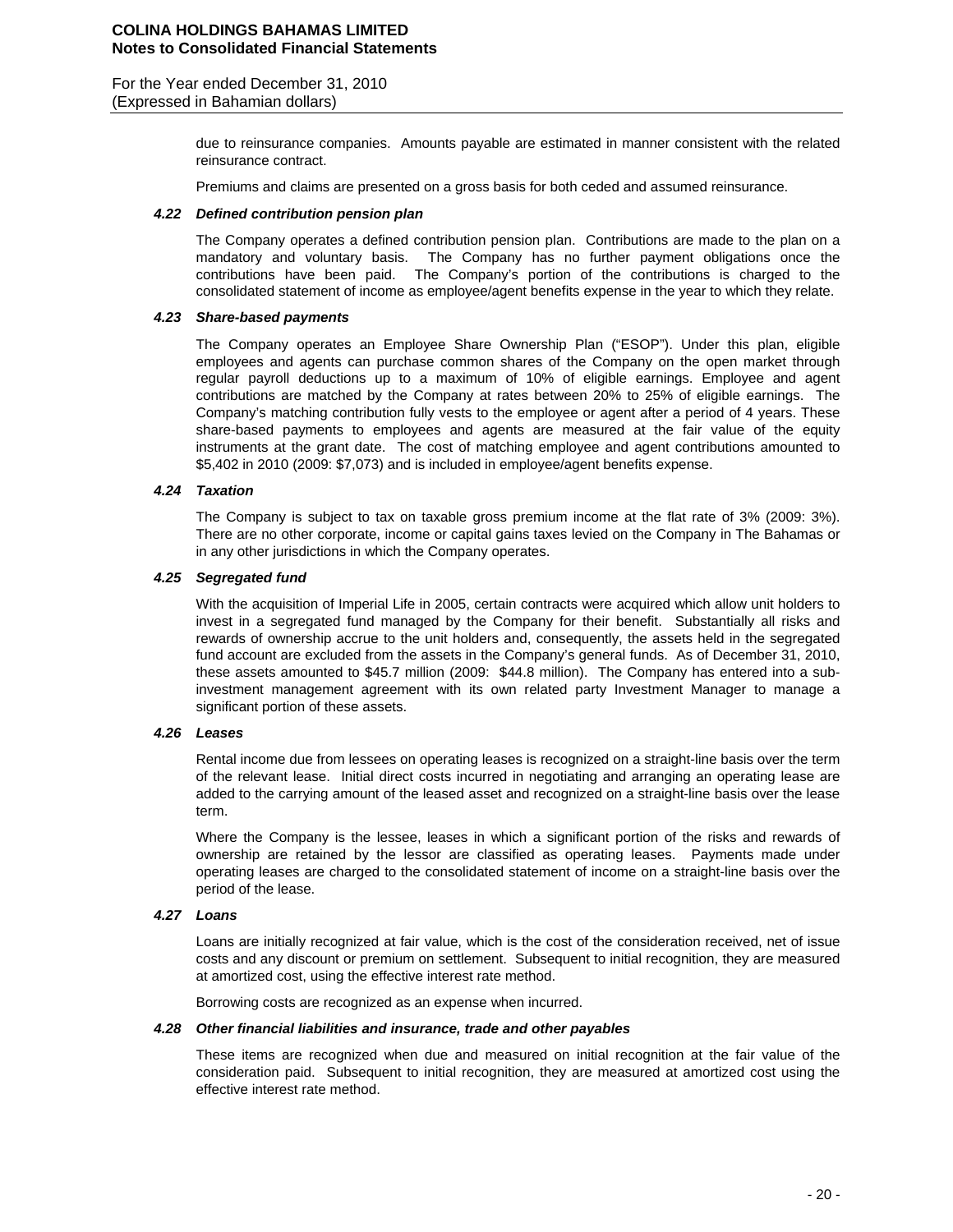> Financial liabilities and insurance, trade and other payables are derecognized when the obligation under the liability is discharged, cancelled or expired. When the existing liability is replaced by another from the same lender on substantially different terms, or the terms of the existing liability are substantially modified, such an exchange or modification is treated as a derecognition of the original liability and the recognition of a new liability, and the difference in the respective carrying amounts is recognized in the consolidated statement of income.

#### *4.29 Contingent liabilities*

Provisions for contingent liabilities are recognized when: the Company has a present legal or constructive obligation as a result of past events; it is more likely than not that an outflow of resources will be required to settle the obligation; and the amount has been reliably estimated.

The amount recognized as a provision is the best estimate of the consideration required to settle the present obligation at the balance sheet date, taking into account the risks and uncertainties surrounding the obligation. Where a provision is measured using the cash flows estimated to settle the present obligation, its carrying amount is the present value of those cash flows.

When some or all of the economic benefits required to settle a provision are expected to be recovered from a third party, the receivable is recognized as an asset if it is virtually certain that reimbursement will be received and the amount of the receivable can be measured reliably.

# *4.30 Corresponding figures*

Certain corresponding figures have been reclassified to facilitate a more comparative basis of the financial statements based on current year presentation.

#### *Real estate held for development*

Real estate held for development totalling \$4,287,442 was reclassified from investment properties to other assets.

#### *Balances related to ASO Groups*

In prior years, premium income and claim expenses for ASO (Administrative Services Only) groups to their participants where the Company acts solely as an administrator were classified with the Company's premium income and expenses. The Company has reclassified the net of premium and claim amounts relating to ASO groups on the income statement such that the financial statement reflects only the fees earned and expenses incurred by the Company for administering these ASO groups. Liabilities related to ASO groups totaling \$7,893,771 were reclassified from provision for future policy benefits to other liabilities. As a result of the reclassification on the income statement, premium revenues have decreased by \$21,243,422, other income and fees have increased \$4,743, policyholders' benefits have decreased by \$18,920,391, the change in provision for future policy benefits has decreased by \$2,323,031, and finance costs and other interest has increased by \$4,743.

# **5. Responsibilities of the Appointed Actuary and Independent Auditors**

The Appointed Actuary is appointed by the Board of Directors and is responsible for carrying out an annual valuation of the Company's policy liabilities in accordance with accepted actuarial practice and reporting thereon to the Board of Directors. In performing the valuation, the Appointed Actuary makes assumptions as to the future rates of interest, asset default, mortality, claims experience, policy termination, inflation, reinsurance recoveries, expenses and other contingencies taking into consideration the circumstances of the Company and the policies in force. The Appointed Actuary's report outlines the scope of the valuation and the actuary's opinion.

The Independent Auditors have been appointed by the shareholders and are responsible for conducting an independent and objective audit of the consolidated financial statements in accordance with International Standards on Auditing. They report to the shareholders regarding the fairness of the presentation of the Company's consolidated financial statements in accordance with International Financial Reporting Standards. In carrying out their audit, the Independent Auditors also make use of the work of the Appointed Actuary and the Appointed Actuary's report on the policy liabilities. The Independent Auditors' report outlines the scope of their audit and their opinion.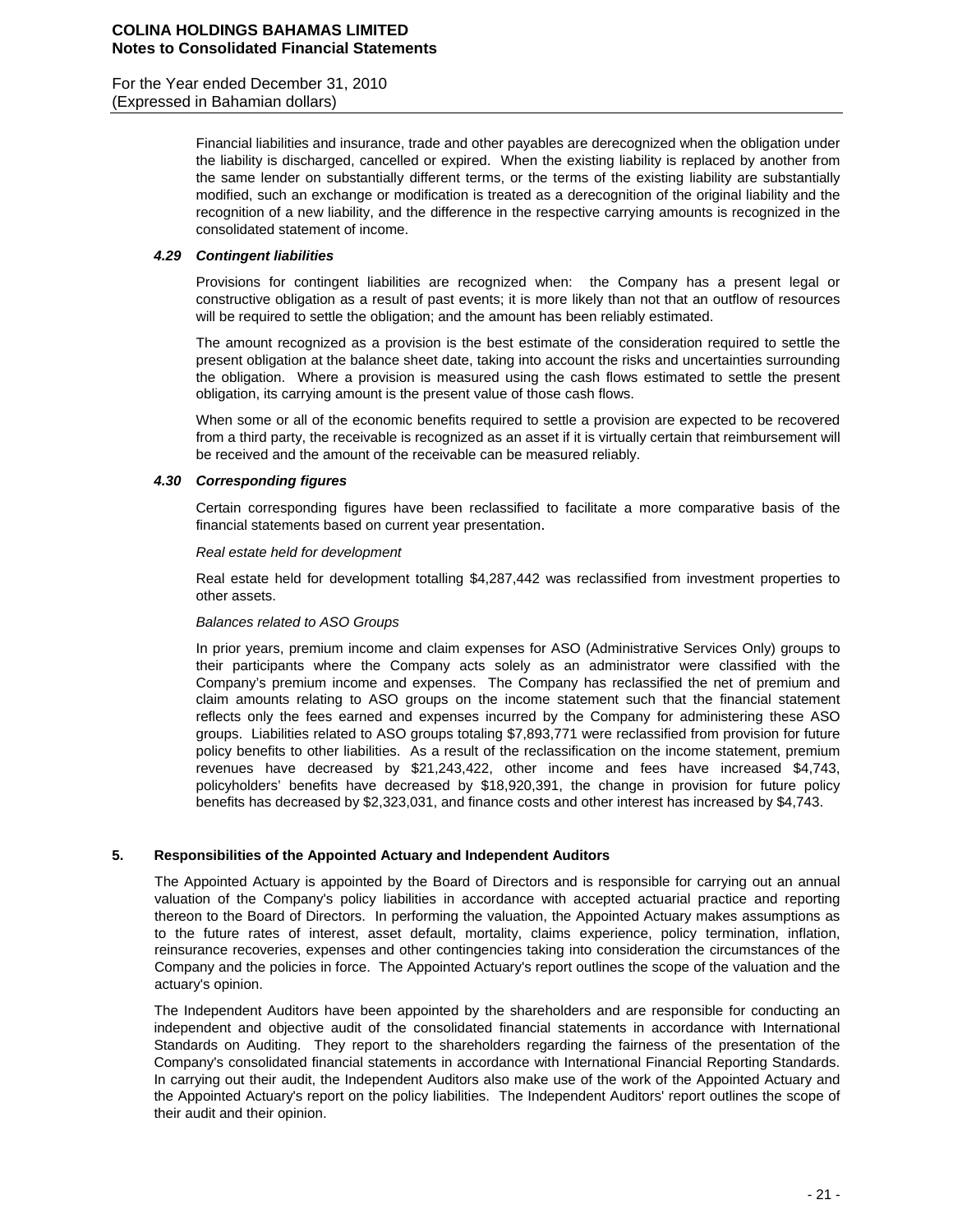For the Year ended December 31, 2010 (Expressed in Bahamian dollars)

# **6. Subsidiaries**

Subsidiaries of the Company as of December 31, 2010 are as follows:

|                                                        | Place of      |              |
|--------------------------------------------------------|---------------|--------------|
| <b>Name</b>                                            | Incorporation | Shareholding |
|                                                        |               |              |
| Life and Health Insurance Company                      |               |              |
| Colina Insurance Limited ("Colina")                    | The Bahamas   | 100%         |
| <b>Mortgage Company</b>                                |               |              |
| Colina Mortgage Corporation Ltd.<br>("CMCO")           | The Bahamas   | 100%         |
| <b>Investment Property Holding Companies</b>           |               |              |
| Bay St. Holdings Ltd.                                  | The Bahamas   | 100%         |
| Colina Real Estate Limited                             | The Bahamas   | 80%          |
| Collmpco One Ltd.                                      | The Bahamas   | 100%         |
| Dax Limited                                            | The Bahamas   | 100%         |
| Goodman's Bay Development Company<br>Limited ("GBDC")  | The Bahamas   | 76%          |
| <b>IMPCO Properties (Bahamas) Limited</b>              | The Bahamas   | 100%         |
| <b>IMPCO Real Estate Holdings (Bahamas)</b><br>Limited | The Bahamas   | 100%         |
| NCP Holdings Ltd.                                      | The Bahamas   | 100%         |
| P.I. Investments Ltd.                                  | The Bahamas   | 100%         |
| Wednesday Holding Company Ltd.                         | The Bahamas   | 100%         |
| <b>Investment Holding Companies</b>                    |               |              |
| Fairway Close Development Company Ltd.                 | The Bahamas   | 100%         |
| Partner Investment Ltd.                                | The Bahamas   | 100%         |
| PRO Health Holdings Ltd.                               | The Bahamas   | 100%         |
| Sharp Investment Ltd.                                  | The Bahamas   | 100%         |
| <b>Investment Funds</b>                                |               |              |
| CFAL Global Bond Fund Ltd.                             | The Bahamas   | 91%          |
| CFAL Global Equity Fund Ltd.                           | The Bahamas   | 39%          |

During 2008, the Company acquired shares in the CFAL Global Bond Fund Ltd. (Global Bond Fund) and CFAL Global Equity Fund Ltd. (Global Equity Fund). Both Funds are investment funds registered in The Bahamas and are managed by a related party. The Global Bond Fund was established in October 2007 and commenced operations on January 1, 2008. The Global Bond Fund seeks a high total risk adjusted investment return by investing in a global portfolio of investment grade and non-investment grade fixed income securities. The Global Equity Fund was established in October 2007 and commenced operations on January 1, 2008. The Global Equity Fund seeks a high total risk adjusted investment return by investing in a global portfolio of investment grade and non-investment grade fixed income and equity securities.

# **7. Segment Information**

For management purposes, the Company is organized into business units based on its products and services and has two reportable operating segments as follows:

- Life Division offers a wide range of whole life and term insurance, and pension, annuity, savings and investment products.
- Group and Health Division offers a wide range of individual medical and group life and health medical insurance.

Segment performance is evaluated based on profit or loss which in certain respects is measured differently from profit or loss in the consolidated financial statements.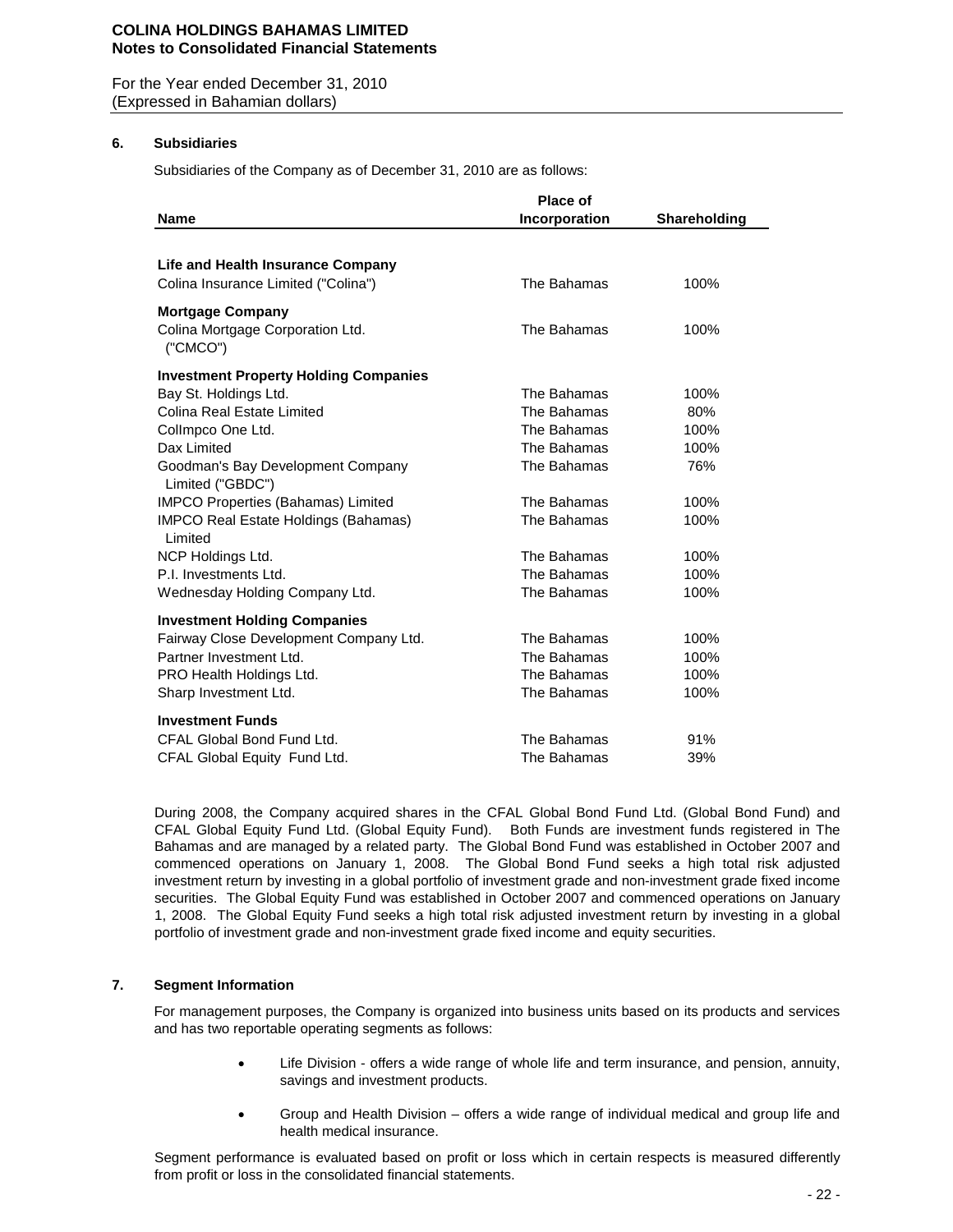For the Year ended December 31, 2010 (Expressed in Bahamian dollars)

> No inter-segment transactions occurred in 2010 and 2009. If any transaction were to occur, transfer prices between operating segments are set on an arm's length basis in a manner similar to transactions with third parties. Segment income, expense and results would then include those transfers between business segments which would then be eliminated on consolidation.

The segment results for the period ended December 31 are as follows:

|                          | 2010                |                   |                   |  |  |  |
|--------------------------|---------------------|-------------------|-------------------|--|--|--|
|                          | <b>Life</b>         | <b>Total</b>      |                   |  |  |  |
| <b>INCOME</b>            |                     |                   |                   |  |  |  |
| Net premium revenue      | \$<br>58,245,233 \$ | 59,928,213 \$     | 118,173,446       |  |  |  |
| Net investment income    | 28,022,618          | 831,309           | 28,853,927        |  |  |  |
| Other income and fees    | 439,835             | 5,157,332         | 5,597,167         |  |  |  |
| Total revenues           | 86,707,686          | 65,916,854        | 152,624,540       |  |  |  |
| POLICYHOLDER BENEFITS    | 49,752,639          | 41,844,404        | 91,597,043        |  |  |  |
| <b>EXPENSES</b>          | 28,791,449          | 18,171,816        | 46,963,265        |  |  |  |
| <b>NET INCOME</b>        | \$<br>8,163,598     | 5,900,634<br>\$   | 14,064,232<br>\$  |  |  |  |
| <b>TOTAL ASSETS</b>      | \$.<br>305,344,098  | \$<br>220,253,030 | 525,597,128<br>\$ |  |  |  |
| <b>TOTAL LIABILITIES</b> | 238,245,530         | \$<br>171,853,003 | 410,098,533<br>S  |  |  |  |

|                          |    | 2009        |      |               |    |             |  |
|--------------------------|----|-------------|------|---------------|----|-------------|--|
|                          |    | Life        |      | <b>Health</b> |    | Total       |  |
| <b>INCOME</b>            |    |             |      |               |    |             |  |
| Net premium revenue      | \$ | 58,108,264  | - \$ | 54,050,549    | -S | 112,158,813 |  |
| Net investment income    |    | 25,625,670  |      | 1,739,565     |    | 27,365,235  |  |
| Other income and fees    |    | 701,624     |      | 4,485,523     |    | 5,187,147   |  |
| Total revenues           |    | 84,435,558  |      | 60,275,637    |    | 144,711,195 |  |
| POLICYHOLDER BENEFITS    |    | 48,683,556  |      | 38,020,590    |    | 86,704,146  |  |
| <b>EXPENSES</b>          |    | 27,680,482  |      | 16,953,441    |    | 44,633,923  |  |
| <b>NET INCOME</b>        |    | 8,071,520   | \$   | 5,301,606     | S  | 13,373,126  |  |
| <b>TOTAL ASSETS</b>      | S  | 309,656,869 | \$   | 188,876,857   | S  | 498,533,726 |  |
| <b>TOTAL LIABILITIES</b> |    | 232,419,536 |      | 162,851,282   |    | 395,270,818 |  |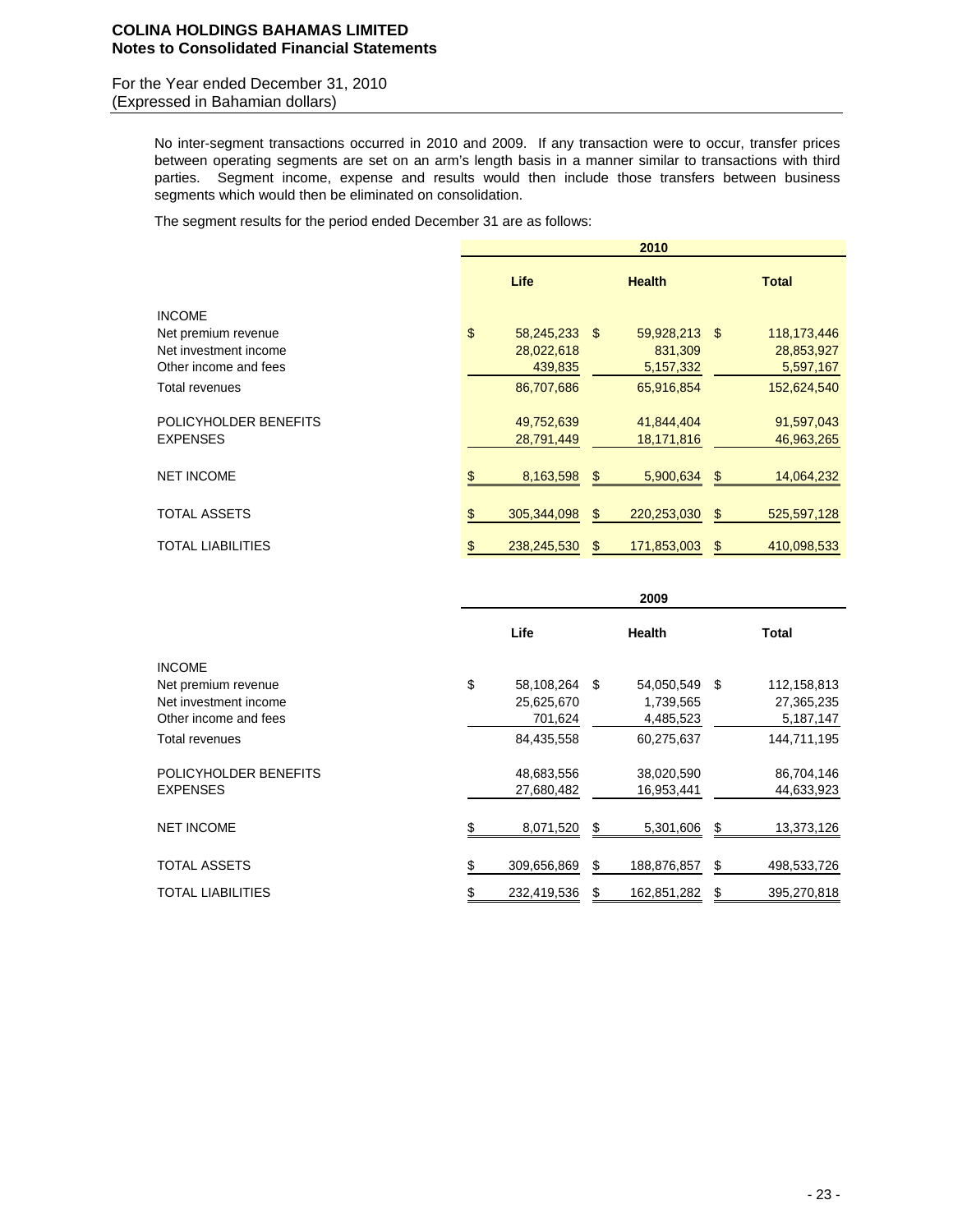For the Year ended December 31, 2010 (Expressed in Bahamian dollars)

# **8. Cash and Cash Equivalents**

For the purposes of the consolidated statement of cash flows, cash and cash equivalents are comprised of the following:

|                                            | 2010             | 2009             |
|--------------------------------------------|------------------|------------------|
| Term deposits                              | \$<br>15,172,686 | 12,147,223<br>'S |
| Less: Deposits with original maturities of |                  |                  |
| greater than 90 days                       | (4,340,697)      | (3,520,792)      |
| Short-term deposits                        | 10,831,989       | 8,626,431        |
| Cash and demand balances                   | 20,011,805       | 12,821,425       |
| Less: Restricted cash balances             | (1,002,688)      | (745, 626)       |
| Less: Bank overdraft (See Note 20)         | (457, 520)       | (191,493)        |
| Total cash and cash equivalents            | 29,383,586       | 20,510,737       |

The carrying amounts disclosed above reasonably approximate fair value at the balance sheet date.

As of the balance sheet date, the weighted-average interest rate on short-term deposits is 4.30% (2009: 5.50%). These deposits have an average maturity of 48 days (2009: 80 days). The weighted-average interest rate on deposits with original maturities greater than 90 days is 3.83% (2009: 3.56%).

Included in deposits with original maturities of greater than 90 days is a restricted amount of \$678,886 (2009: \$1,588,777). Included in cash and demand balances is a restricted amount of \$1,002,688 (2009: \$745,626). These restricted balances are held as a letter of credit in favour of a reinsurance company acting as a lead reinsurer for the Company for its participation in certain management years within the reinsurance facilities managed by International Reinsurance Managers, LLC. (See Note 14).

# **9. Investment Securities**

Investment securities comprise equity and debt securities classified into the following categories:

|                                   | 2010              | 2009              |
|-----------------------------------|-------------------|-------------------|
| <b>Equity securities</b>          |                   |                   |
| Fair value through profit or loss | \$<br>9,641,384   | 8,566,408<br>- \$ |
| Available-for-sale                | 9,901,515         | 9,921,375         |
| Total equity securities           | 19,542,899        | 18,487,783        |
| Debt securities                   |                   |                   |
| Fair value through profit or loss | 22,908,104        | 13,442,510        |
| Available-for-sale                | 165,232,145       | 156,583,836       |
| Total debt securities             | 188,140,249       | 170,026,346       |
| Total investment securities       | \$<br>207,683,148 | 188,514,129       |

Financial assets at fair value through profit or loss are comprised primarily of financial instruments in the Bahamas Investment Fund (See Note 32).

As of the balance sheet date, government securities mainly comprise variable rate bonds tied to the Bahamian \$ Prime Rate issued by The Bahamas Government with interest rates ranging from 5.53% to 8.75% per annum (2009: from 5.53% to 8.75% per annum) and scheduled maturities between 2011 and 2037 (2009: between 2010 and 2039).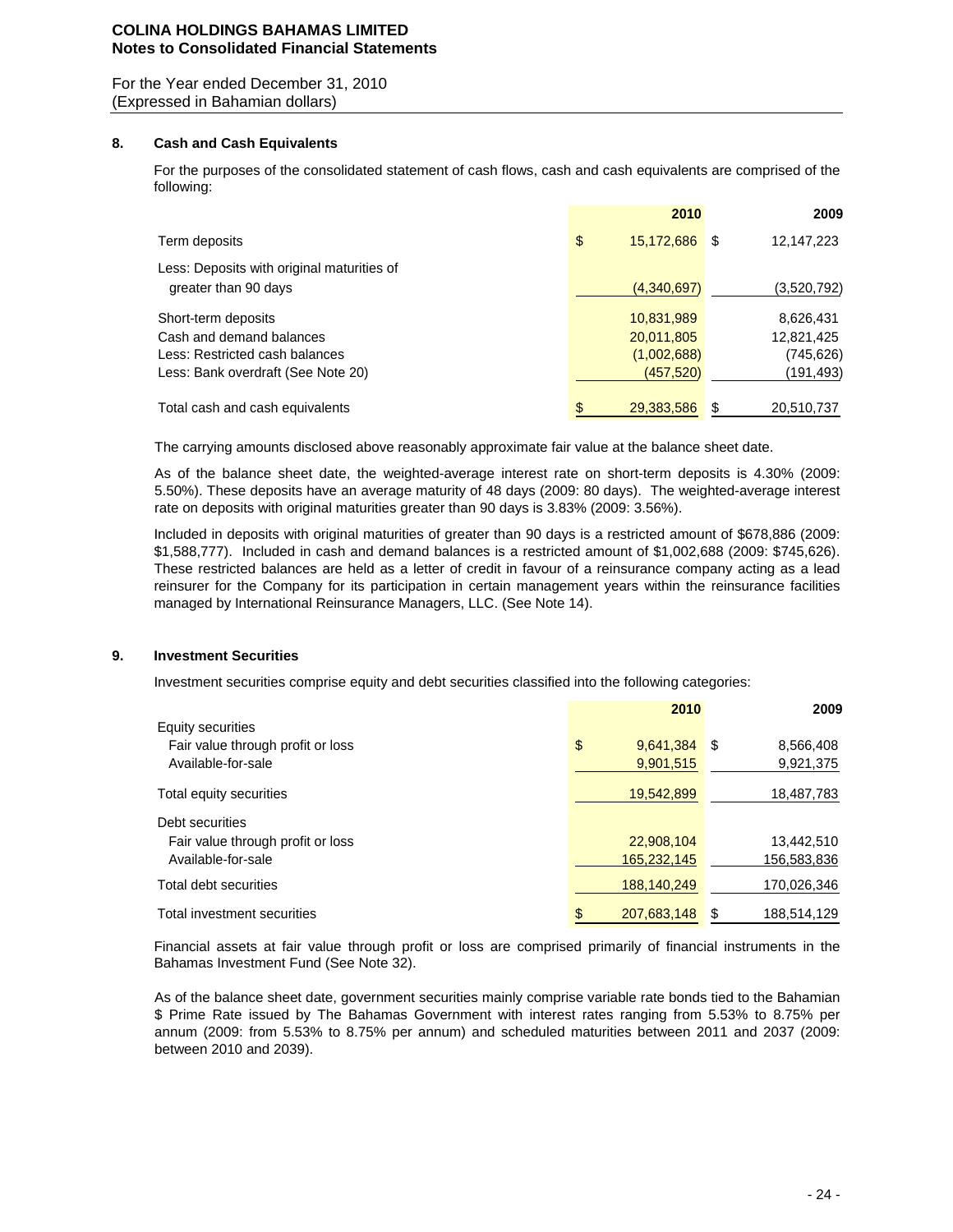For the Year ended December 31, 2010 (Expressed in Bahamian dollars)

The movements in the categories of investment securities are as follows:

|                                                                                                          |                                                                | Available-                                                                      |                                                                             |
|----------------------------------------------------------------------------------------------------------|----------------------------------------------------------------|---------------------------------------------------------------------------------|-----------------------------------------------------------------------------|
|                                                                                                          | <b>FVPL</b>                                                    | for-sale                                                                        | Total                                                                       |
| At December 31, 2008<br>Additions<br>Disposals and maturities<br>Net fair value losses<br>Transfers, net | 17,026,922<br>\$<br>12,041,719<br>(5,919,021)<br>(1, 140, 702) | 166,177,823<br>- \$<br>27,959,109<br>(26,094,885)<br>(1, 286, 836)<br>(250,000) | 183,204,745<br>-S<br>40,000,828<br>(32,013,906)<br>(2,427,538)<br>(250,000) |
| At December 31, 2009<br>Additions<br>Disposals and maturities<br>Net fair value gains                    | 22,008,918<br>28.512.577<br>(18,538,129)                       | 166,505,211<br>18.322.347<br>(9,998,126)<br>566,122<br>304,228                  | 188,514,129<br>46.834.924<br>(28, 536, 255)<br>870,350                      |
| At December 31, 2010                                                                                     | 32,549,488                                                     | \$<br>175,133,660                                                               | \$<br>207,683,148                                                           |

#### *Determination of fair value and fair value hierarchy*

The use of fair value to measure certain assets with resulting unrealized gains or losses is pervasive within the Company's financial statements, and is a critical accounting policy and estimate for the Company. The following is the fair value hierarchy used by the Company that prioritizes the inputs to the respective valuation techniques used to measure fair value. The hierarchy gives the highest priority to unadjusted quoted prices in active markets for identifiable assets or liabilities, and a lower priority to less observable inputs.

The three levels of the fair value hierarchy are described below:

- Fair values determined by Level 1 inputs utilize unadjusted quoted prices obtained from active markets for identical assets of liabilities for which the Company has access. Fair value is determined by multiplying the quoted price by the quantity held by the Company.
- Fair values determined by Level 2 inputs utilize inputs other than quoted prices included in Level 1 that are observable for the asset or liability, either directly or indirectly. Level 2 inputs include quoted prices for similar assets and liabilities in active markets, and inputs other than quoted prices that are observable for the asset or liability, such as interest rates and yield curves that are observable at commonly quoted intervals, broker quotes and certain pricing indices.
- Level 3 inputs are based on unobservable inputs for the asset or liability and include situations where there is little, if any, market activity for the asset or liability. In these cases, significant management assumptions can be used to establish management's best estimate of the assumptions used by other market participants in determining the fair value of the asset or liability.

There have been no material changes in the Company's valuation techniques in the period represented by these consolidated financial statements.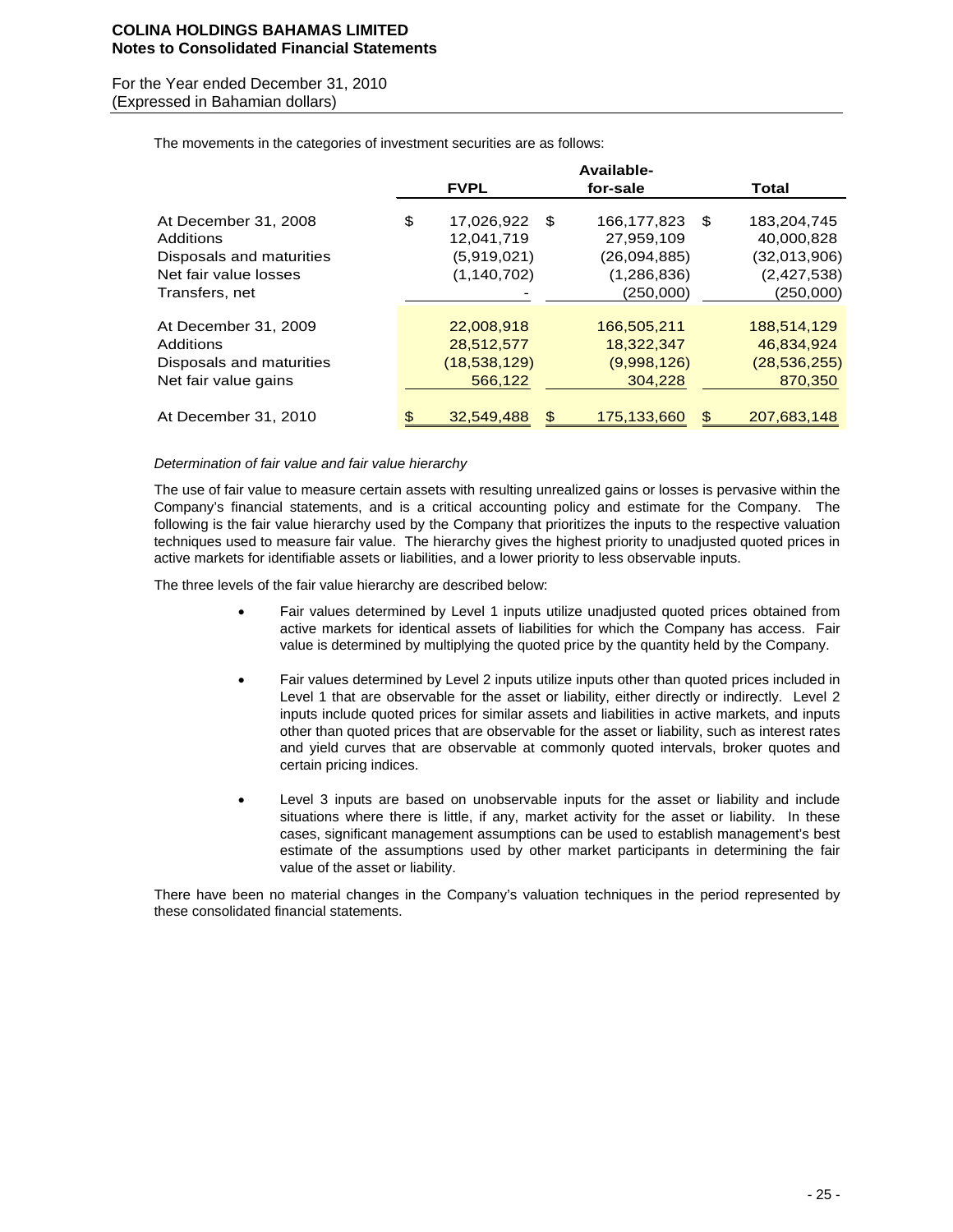For the Year ended December 31, 2010 (Expressed in Bahamian dollars)

> The following table shows an analysis of financial instruments recorded at fair value by level within the fair value hierarchy:

| At December 31, 2010                                                 | Level 1         | <b>Level 2</b>   | <b>Total Fair Value</b> |
|----------------------------------------------------------------------|-----------------|------------------|-------------------------|
| Financial assets designated at<br>fair value through profit or loss: |                 |                  |                         |
| Equity securities                                                    | \$<br>9,372,936 | - \$<br>117,497  | - \$<br>9,490,433       |
| Shares in investment funds                                           |                 | 150,951          | 150,951                 |
| Government securities                                                | 17,109,863      |                  | 17,109,863              |
| Preferred shares                                                     |                 | 1,687,000        | 1,687,000               |
| Other debt securities                                                |                 | 4,111,241        | 4,111,241               |
| Total                                                                | 26,482,799      | \$<br>6,066,689  | \$<br>32,549,488        |
|                                                                      |                 |                  |                         |
| Available-for-sale financial assets:                                 |                 |                  |                         |
| Equity securities                                                    | \$<br>8,922,609 | \$<br>338,824    | \$<br>9,261,433         |
| Shares in investment funds                                           |                 | 640,082          | 640,082                 |
| Government securities                                                | 131,381,700     |                  | 131,381,700             |
| <b>Preferred shares</b>                                              |                 | 9,015,450        | 9,015,450               |
| Other debt securities                                                |                 | 24,834,995       | 24,834,995              |
| Total                                                                | 140.304.309     | \$<br>34,829,351 | \$<br>175,133,660       |

The Company did not have any financial instruments classified as Level 3 as at December 31, 2010.

| At December 31, 2009                 | Level 1           | Level 2 |            | <b>Total Fair Value</b> |             |
|--------------------------------------|-------------------|---------|------------|-------------------------|-------------|
| Financial assets designated at       |                   |         |            |                         |             |
| fair value through profit or loss:   |                   |         |            |                         |             |
| Equity securities                    | \$<br>8,237,395   | \$      | 165,577    | \$                      | 8,402,972   |
| Shares in investment funds           |                   |         | 163,436    |                         | 163,436     |
| Government securities                | 7,682,732         |         |            |                         | 7,682,732   |
| Preferred shares                     |                   |         | 1,786,326  |                         | 1,786,326   |
| Other debt securities                |                   |         | 3,973,452  |                         | 3,973,452   |
| Total                                | 15,920,127        | \$      | 6,088,791  | \$                      | 22,008,918  |
| Available-for-sale financial assets: |                   |         |            |                         |             |
| Equity securities                    | \$<br>8,794,911   | \$      | 428,289    | \$                      | 9,223,200   |
| Shares in investment funds           |                   |         | 698,175    |                         | 698,175     |
| Government securities                | 128,915,109       |         |            |                         | 128,915,109 |
| <b>Preferred shares</b>              |                   |         | 9,151,946  |                         | 9,151,946   |
| Other debt securities                |                   |         | 18,516,781 |                         | 18,516,781  |
| Total                                | \$<br>137,710,020 | \$      | 28,795,191 | \$                      | 166,505,211 |

The Company did not have any financial instruments classified as Level 3 as at December 31, 2009.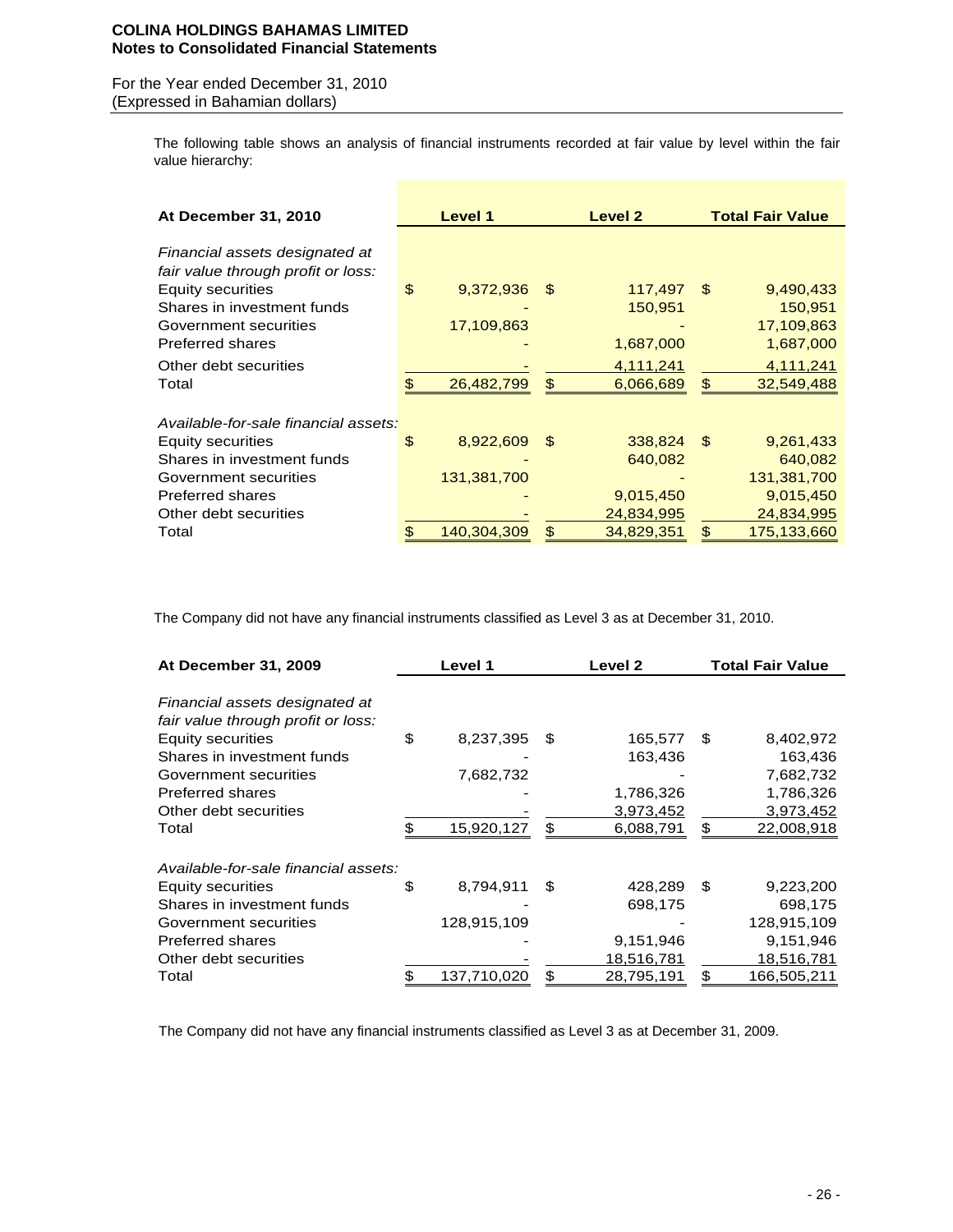For the Year ended December 31, 2010 (Expressed in Bahamian dollars)

# **10. Mortgages and Commercial Loans**

Mortgages and commercial loans are comprised of the following:

|                                     | 2010                | 2009          |
|-------------------------------------|---------------------|---------------|
| Mortgages and commercial loans      | \$<br>71,183,775 \$ | 79,371,756    |
| Accrued interest                    | 6,712,691           | 6,674,451     |
| Subtotal                            | 77,896,466          | 86,046,207    |
| Less: Provisions                    | (9,019,347)         | (9, 186, 303) |
| Mortgages and commercial loans, net | \$<br>68,877,119    | 76,859,904    |

Included in accrued interest is \$4,867,064 (2009: \$5,598,712) which has been fully provided for.

Mortgages and commercial loans are classified into the following categories:

|                                          | 2010                    | 2009                    |
|------------------------------------------|-------------------------|-------------------------|
| Residential mortgages                    | \$<br>42,716,611        | 44,551,473<br>- \$      |
| Commercial mortgages<br>Commercial paper | 24,893,939<br>3,573,225 | 31,199,089<br>3,621,194 |
| Subtotal                                 | 71,183,775              | 79,371,756              |
| Accrued interest                         | 6,712,691               | 6,674,451               |
| Total                                    | \$.<br>77,896,466       | 86,046,207<br>S         |

The totals above represent the Company's gross exposure on mortgages and commercial loans. It is the Company's policy not to lend more than 75% of collateralized values pledged reducing the Company's overall net exposure.

Included in residential mortgages at December 31, 2010 are loans to employees and agents amounting to \$6,192,279 (2009: \$5,837,941).

Provisions on mortgages and commercial loans are as follows:

|                                                     |    | 2010           | 2009            |
|-----------------------------------------------------|----|----------------|-----------------|
| Residential mortgages                               | \$ | $1,016,750$ \$ | 996,477         |
| Commercial mortgages                                |    | 2,280,919      | 1,801,756       |
| Commercial paper                                    |    | 854,614        | 789,358         |
| Accrued interest                                    |    | 4,867,064      | 5,598,712       |
| Total provisions on mortgages and commercial loans  |    | 9,019,347      | \$<br>9,186,303 |
| The movement in loan loss provisions is as follows: |    |                |                 |
|                                                     |    | 2010           | 2009            |
| Balance, beginning of year                          | \$ | $9,186,303$ \$ | 6,357,264       |
| Increase in provisions                              |    | 2,584,016      | 3,516,087       |
| Provisions written back to income                   |    | (2,750,972)    | (687, 048)      |
| Balance, end of year                                | S  | 9,019,347      | 9,186,303       |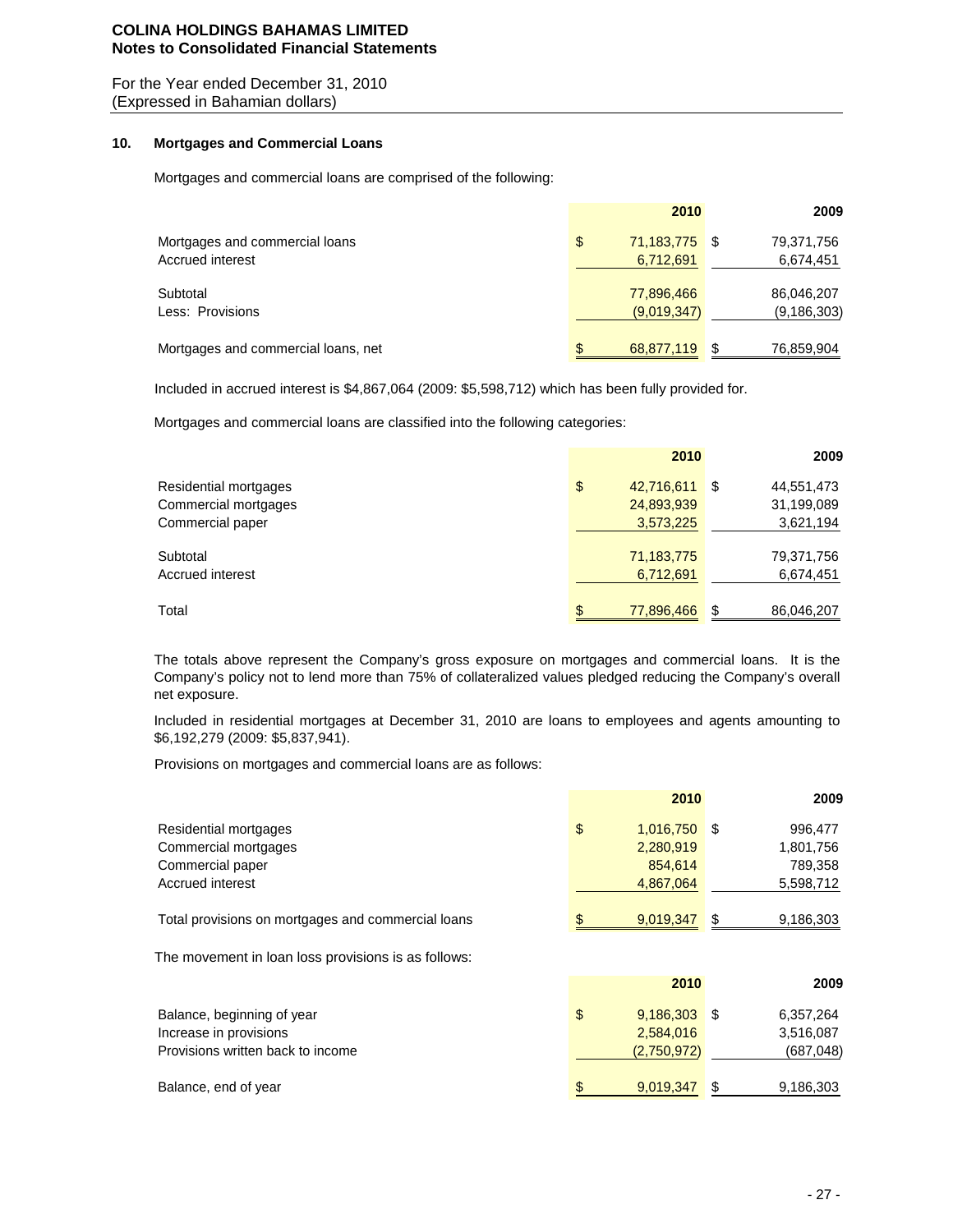# For the Year ended December 31, 2010 (Expressed in Bahamian dollars)

As of the year-end reporting date, the approximate weighted average interest rates on mortgages and commercial loans are as follows:

|                       | 2010  | 2009   |
|-----------------------|-------|--------|
| Residential mortgages | 7.85% | 7.93%  |
| Commercial mortgages  | 9.14% | 10.81% |
| Commercial paper      | 8.25% | 8.25%  |

# **11. Policy Loans**

Policy loans are comprised of:

|                                  |                | 2010        | 2009        |
|----------------------------------|----------------|-------------|-------------|
| Policy loans                     | $\mathfrak{L}$ | 66,746,936  | 68,606,685  |
| Accrued interest on policy loans |                | 3,886,990   | 4,186,439   |
| Subtotal                         |                | 70,633,926  | 72,793,124  |
| Less: Provisions                 |                | (1,052,282) | (1,050,129) |
| Policy loans, net                | \$             | 69,581,644  | 71,742,995  |

Policy loans are secured by the cash surrender values of the policies on which the loans are made with the exception of \$1,052,282 (2009: \$1,050,129) in policy overloans. Policy overloans represent policy loans in excess of the cash surrender values of the policies on which the loans are made. These overloans are not secured by cash surrender values; however, the related policies remain in force. The policy overloans have been fully provided for at December 31, 2010. Interest is accrued on a monthly basis and the loans are settled on termination of the policy, if not repaid while the policy remains in force. The approximate effective interest rate on policy loans is 11.2% (2009: 11.7%).

# **12. Investment Properties**

|                                       |    | 2010           | 2009       |
|---------------------------------------|----|----------------|------------|
| Balance, beginning of year            | \$ | 48.439.000     | 35,872,000 |
| Acquisition of investment property    |    | $\overline{a}$ | 11,559,000 |
| Net gains from fair value adjustments |    | 809,407        | 1,008,000  |
| Balance, end of year                  | S  | 49,248,407     | 48,439,000 |

Land and buildings have been purchased for investment purposes and are carried at fair value. Investment properties, with carrying values totaling approximately \$40.9 million, have been mortgaged in support of loans advanced to subsidiary companies by the Company that have been eliminated on consolidation (See Note 19). Income from investment properties, which amounted to \$4,576,638 (2009: \$4,103,569), is included in rental income in net investment income. Direct expenses related to generating rental income from investment properties, amounting to \$1,393,786 (2009: \$1,596,962), are included in general and administrative expenses.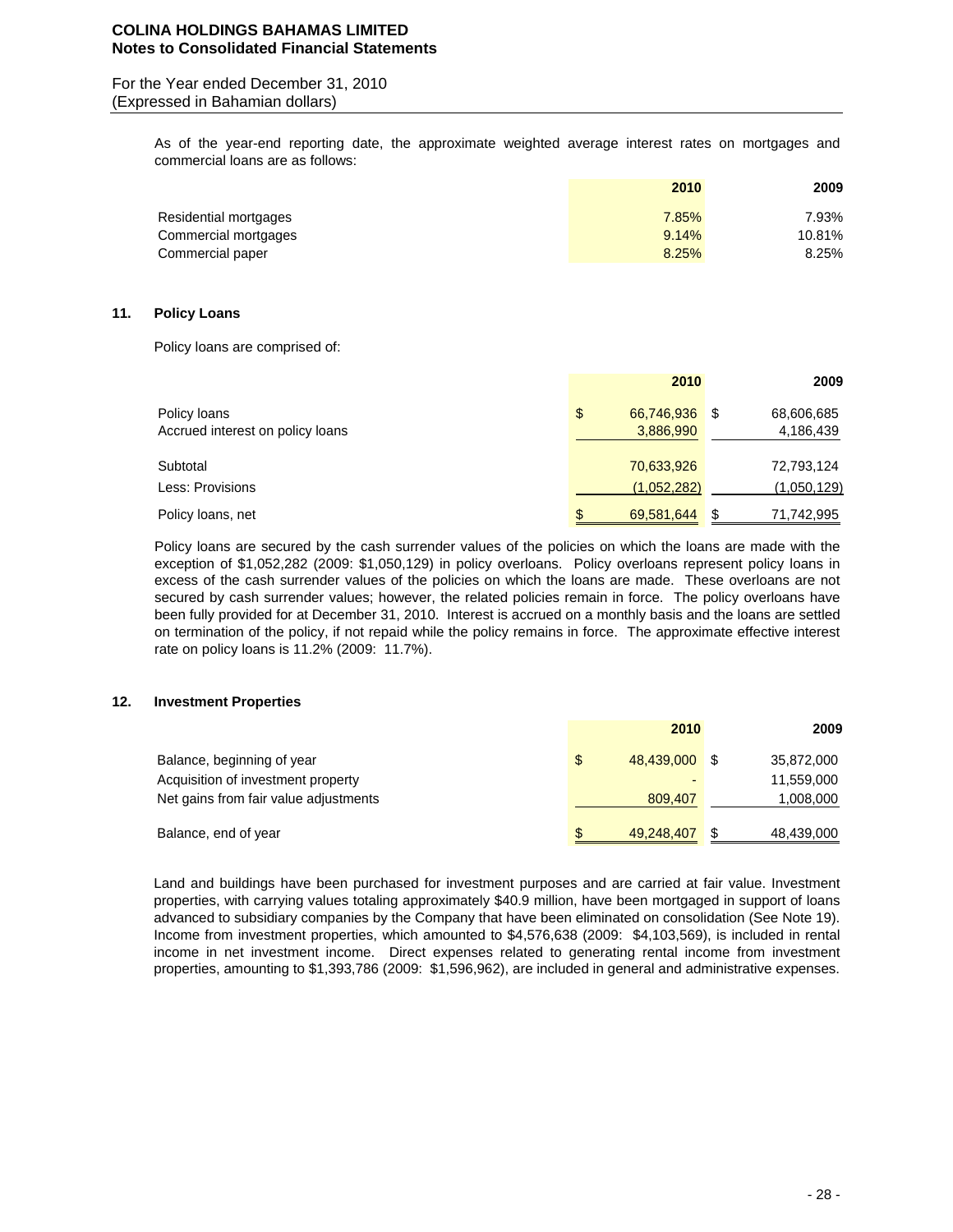For the Year ended December 31, 2010 (Expressed in Bahamian dollars)

# **13. Investment in Associates**

Investment in Associates is comprised of:

|                          | 2010             | 2009       |
|--------------------------|------------------|------------|
| Walk-In Holdings Limited | \$<br>3,622,129  | 3,882,427  |
| SBL Ltd.                 | 7.125.151        | 7.430.112  |
|                          | \$<br>10,747,280 | 11,312,539 |

Gains and losses from the Company's investment in associates are comprised of the following:

|                                                   | 2010                  | 2009       |
|---------------------------------------------------|-----------------------|------------|
| Share of profit/(loss) of investment in associate |                       |            |
| Walk-In Holdings Limited                          | \$<br>$(260, 297)$ \$ | 173.985    |
| SBL Ltd.                                          | (139,000)             | (569, 899) |
| Impairment of goodwill - SBL                      | (275, 352)            |            |
|                                                   | \$<br>$(674.649)$ \$  | (395, 914) |

# *Walk-In Holdings Limited*

In November 2007, the Company, through its wholly-owned subsidiary, PRO Health Holdings Ltd., acquired a 30% interest in Walk-In Holdings Limited ("WIHL"), a privately-held company incorporated in The Bahamas at a cost of \$3,402,631. WIHL owns and operates three medical clinics in addition to its investment properties.

The investment in WIHL is comprised of the following:

|                                          | 2010                           | 2009                             |
|------------------------------------------|--------------------------------|----------------------------------|
| Total assets<br><b>Total liabilities</b> | \$<br>8,308,899<br>(3,677,472) | 7,976,071<br>l Si<br>(2,476,983) |
| Net assets of WIHL                       | 4,631,427                      | 5,499,088                        |
| Company's share of WIHL's balance sheet  | 1,389,428                      | 1,649,726                        |
| Goodwill                                 | 2,232,701                      | 2,232,701                        |
| Total investment in WIHL                 | 3,622,129                      | 3,882,427                        |

Management estimates that the carrying value of the investment in WIHL approximates its fair value at the balance sheet date.

The Company's share of WIHL's (loss)/profit is as follows:

|                                    | <b>12 Months Ended</b><br>Dec. 31, 2010 | <b>12 Months Ended</b><br>Dec. 31, 2009 |
|------------------------------------|-----------------------------------------|-----------------------------------------|
| Total revenue                      | 5,563,745                               | 4,586,646<br>-SS                        |
| Total (loss)/profit for the period | (867, 658)                              | 579,951                                 |
| Share of WIHL's (loss)/profit      | (260, 297)                              | 173,985                                 |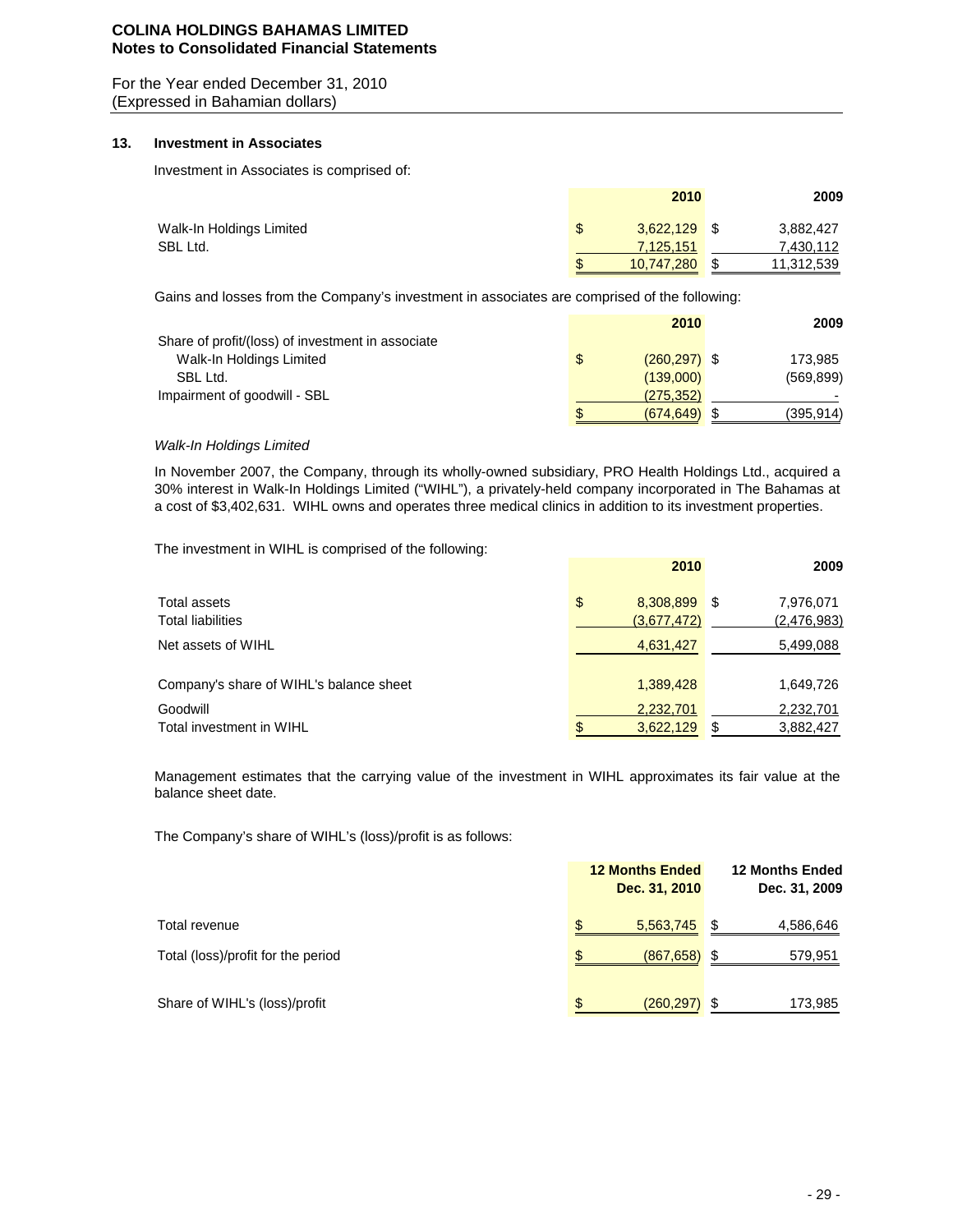# *SBL Ltd.*

In July 2009, the Company and Colina, purchased 7% and 12% of SBL Ltd. ("SBL") at a cost of \$3 million and \$5 million respectively. In considering the classification of its 19% equity holding in SBL, the Company has classified its investment in SBL as an investment in associate as two of the ten Board members of SBL are also Directors of the Company. SBL, in May 2009 acquired the issued and outstanding shares of Ansbacher (Bahamas) Limited ("ABL") and merged ABL subsequently with Sentinel Bank & Trust ("SBT") in July 2009 with the surviving entity retaining the name Ansbacher (Bahamas) Limited. ABL's principal activities comprise private and specialist banking, wealth protection and management, and fiduciary services.

The investment in SBL is comprised of the following:

|                                                    |    | 2010                           |     | 2009                           |
|----------------------------------------------------|----|--------------------------------|-----|--------------------------------|
| Total assets<br><b>Total liabilities</b>           | \$ | 136,852,542<br>(108, 959, 264) |     | 207,651,645<br>(179, 602, 527) |
| Net assets of SBL                                  | S  | 27,893,278                     |     | 28,049,118                     |
| Company's share of SBL's balance sheet<br>Goodwill | \$ | 4,690,951<br>1,825,428         | \$. | 4,603,861<br>2,100,780         |
| Intangible assets                                  |    | 608,772                        |     | 725,471                        |
| Total investment in SBL                            | \$ | 7,125,151                      |     | 7,430,112                      |

Management estimates that the carrying value of the investment in SBL approximates its fair value at the balance sheet date.

The Company's share of SBL's loss is as follows:

|                           |   | <b>12 Months Ended</b> |  | <b>5 Months Ended</b> |
|---------------------------|---|------------------------|--|-----------------------|
|                           |   | Dec. 31, 2010          |  | Dec. 31, 2009         |
| Total revenue             |   | 8,198,026              |  | 4,882,828             |
| Total loss for the period |   | (731, 577)             |  | (2,999,467)           |
| Share of SBL's loss       | S | $(139,000)$ \$         |  | (569, 899)            |

The following table shows an analysis of goodwill and other intangible assets included in investment in associates for the years ending December 31, 2010 and 2009.

|                                 | <b>Other Intangible</b>          |           |       |           |  |            |
|---------------------------------|----------------------------------|-----------|-------|-----------|--|------------|
|                                 | <b>Assets</b><br><b>Goodwill</b> |           | Total |           |  |            |
| Balance as of December 31, 2008 | \$                               | 2,232,701 | - \$  | - \$      |  | 2,232,701  |
| Acquired during the year        |                                  | 2,100,780 |       | 811,052   |  | 2,911,832  |
| Amortization                    |                                  |           |       | (76, 978) |  | (76,978)   |
| Impairment losses               |                                  |           |       | (8,603)   |  | (8,603)    |
| Balance as of December 31, 2009 |                                  | 4,333,481 |       | 725,471   |  | 5,058,952  |
| Acquired during the year        |                                  |           |       | 28,400    |  | 28,400     |
| Amortization                    |                                  |           |       | (145,099) |  | (145,099)  |
| Impairment losses               |                                  | (275,352) |       |           |  | (275, 352) |
| Balance as of December 31, 2010 |                                  | 4,058,129 |       | 608,772   |  | 4,666,901  |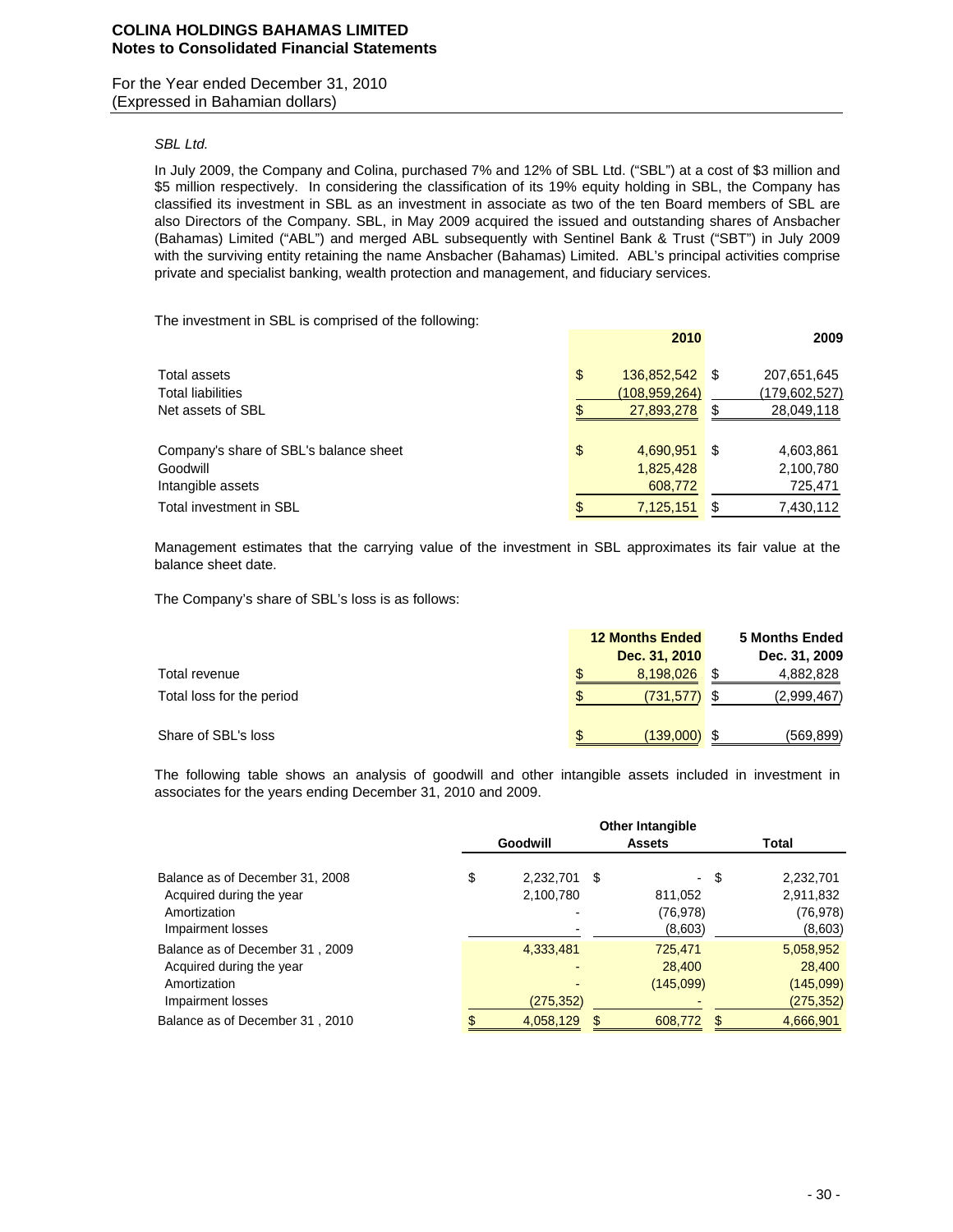For the Year ended December 31, 2010 (Expressed in Bahamian dollars)

> The gross carrying value and accumulated amortization by major category of other intangible assets as of December 31, 2010, is shown below.

|                                      | <b>Other Intangible Assets</b>                                                     |                       |              |  |
|--------------------------------------|------------------------------------------------------------------------------------|-----------------------|--------------|--|
|                                      | <b>Gross Carrying</b><br><b>Accumulated</b><br><b>Value</b><br><b>Amortization</b> |                       | <b>Total</b> |  |
|                                      |                                                                                    |                       |              |  |
| Customer relationships               | \$<br>522.120                                                                      | $(82,669)$ \$<br>- \$ | 439,451      |  |
| Non-competitive agreement            | 86,260                                                                             | (68, 290)             | 17,970       |  |
| Trade name                           | 222.469                                                                            | (71, 118)             | 151,351      |  |
| <b>Total Other Intangible Assets</b> | 830,849                                                                            | (222,077)             | 608,772      |  |

The useful life of intangible assets with finite lives ranges from 2 to 10 years, with a weighted average amortization period of 9 years. Expected amortization of the intangible assets is shown below:

|                     | <b>Other intangible</b> |
|---------------------|-------------------------|
|                     | assets included         |
|                     | in investment in        |
|                     | associates              |
|                     |                         |
| 2011                | 123,771                 |
| 2012                | 104,285                 |
| 2013                | 86,153                  |
| 2014                | 63,960                  |
| 2015 and thereafter | 230,603                 |
|                     | 608,772                 |

# **14. Receivables and Other Assets**

Receivables and other assets are comprised of the following:

|                                                | 2010                | 2009        |
|------------------------------------------------|---------------------|-------------|
| <b>Financial assets</b>                        |                     |             |
| Premiums receivable                            | \$<br>14,409,802 \$ | 8,982,902   |
| Less: Provision on premiums receivable         | (2,941,752)         | (1,752,898) |
| Reinsurance recoveries receivable              | 7,676,382           | 6,468,271   |
| Net balances receivable on ASO plans           | 9,865,141           | 11,509,696  |
| Agents' balances                               | 1,410,833           | 1,519,889   |
| Less: Provision on agents' balances            | (1,340,262)         | (1,473,804) |
| Accrued interest income                        | 2,924,011           | 2,647,934   |
| Receivables from related parties (See Note 33) | 673,529             | 354,772     |
| Participation in IRM reinsurance facilities    | 4,061,374           | 2,374,152   |
| Non-financial assets                           |                     |             |
| Prepayments and other assets                   | 15,557,772          | 13,826,477  |
|                                                |                     |             |
| Total receivables and other assets             | \$<br>52.296.830    | 44,457,391  |

The carrying amounts disclosed above reasonably approximate fair value at the balance sheet date.

Included in 'prepayments and other assets' at December 31, 2010 are properties repossessed by the Company on mortgage defaults being held for sale and carried at estimated realizable value of \$4,502,765 (2009: \$500,000).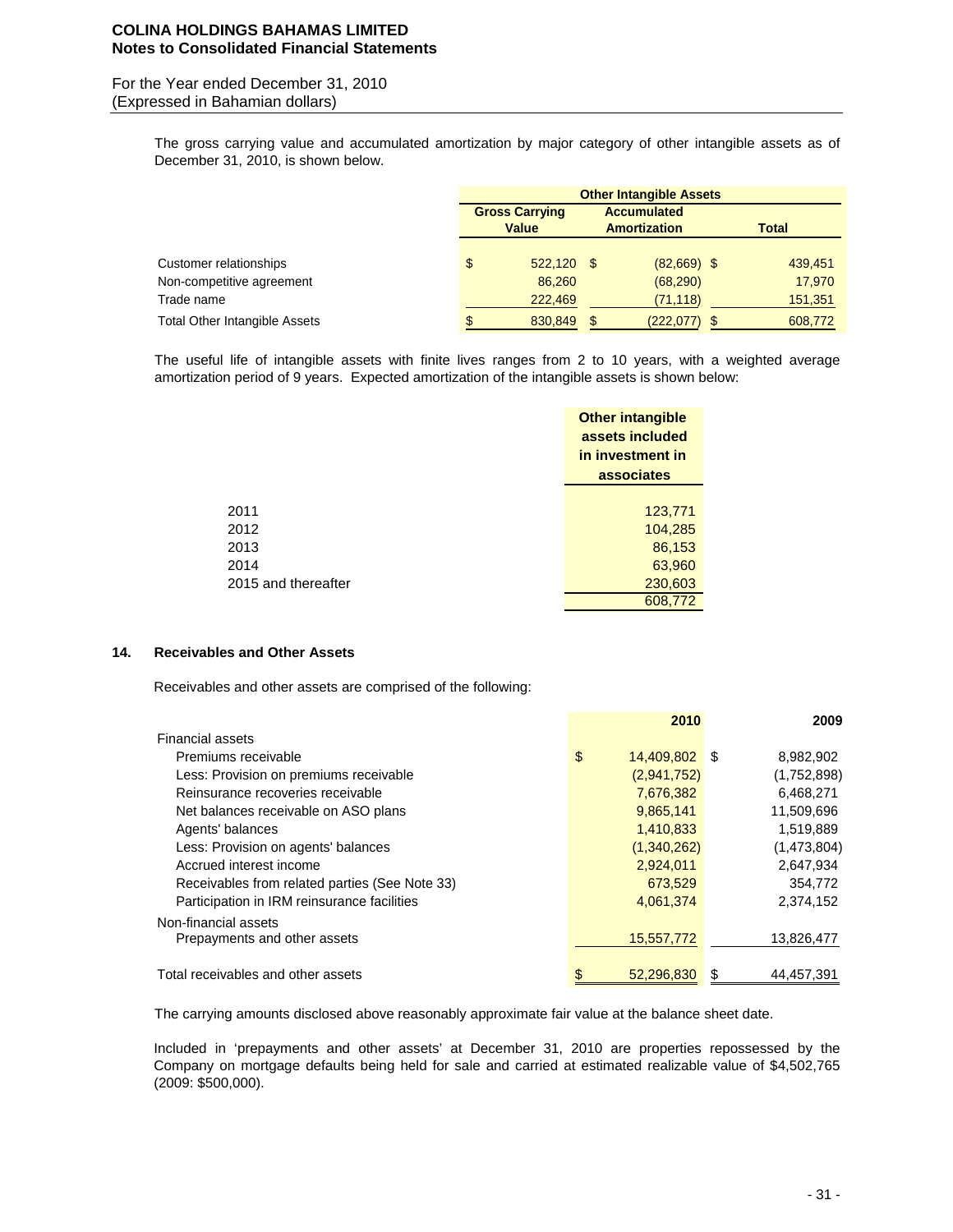For the Year ended December 31, 2010 (Expressed in Bahamian dollars)

> The Company participates in reinsurance facilities managed by International Reinsurance Managers, LLC ("IRM"), an underwriting management company domiciled in the United States of America which provides group health reinsurance services to small and medium sized insurance companies in the Caribbean and Latin America. The Company's participation in these facilities varies from 5% to 80% for differing underwriting years and its interest is included above. The underlying assets of the reinsurance facilities are principally comprised of US Treasury money market instruments.

# **15. Property and Equipment**

|                           | Land, land<br><i>improvements</i><br>and buildings | Leasehold<br><i>improvements</i> | Furniture,<br>fixtures and<br>equipment | <b>Motor</b><br>vehicles | <b>Total</b>           |
|---------------------------|----------------------------------------------------|----------------------------------|-----------------------------------------|--------------------------|------------------------|
| Cost:                     |                                                    |                                  |                                         |                          |                        |
| At December 31, 2009      | \$<br>20,599,238                                   | 1,812,896 \$<br>$\mathfrak{L}$   | 6,184,195 \$                            | 60,972 \$                | 28,657,301             |
| Additions                 | 6,092                                              | 18,640                           | 368,549                                 | 13,042                   | 406,323                |
| <b>Disposals</b>          | (31, 967)                                          |                                  | (4, 139, 516)                           | (16,000)                 | (4, 187, 483)          |
| At December 31, 2010      | 20,573,363                                         | 1,831,536<br>\$                  | 2,413,228<br>\$.                        | 58,014<br>\$             | 24,876,141<br><b>S</b> |
| Accumulated depreciation: |                                                    |                                  |                                         |                          |                        |
| At December 31, 2009      | \$<br>2,726,877                                    | -\$<br>630,259 \$                | 4,319,249 \$                            | 43,064 \$                | 7,719,449              |
| Depreciation charge       | 585,435                                            | 204,842                          | 654,992                                 | 6,387                    | 1,451,656              |
| <b>Disposals</b>          | (2,560)                                            |                                  | (4, 111, 674)                           | (16,000)                 | (4, 130, 234)          |
| At December 31, 2010      | 3,309,752<br>Я5                                    | \$<br>835,101                    | 862,567<br>\$.                          | 33,451<br>\$.            | 5,040,871<br>\$.       |
| Net book value:           |                                                    |                                  |                                         |                          |                        |
| At December 31, 2010      | 17,263,611<br>S.                                   | \$<br>996,435                    | 1,550,661<br>\$                         | 24,563<br>\$             | 19,835,270<br>\$.      |
| At December 31, 2009      | 17,872,361<br>\$                                   | 1,182,637<br>S                   | 1,864,946<br>\$.                        | 17,908<br>S              | 20,937,852<br>S        |

The cost of land, land improvements and buildings is comprised of the following:

|                                                |    | 2010                    |      | 2009                    |
|------------------------------------------------|----|-------------------------|------|-------------------------|
| Land and land improvements<br><b>Buildings</b> | \$ | 4,860,523<br>15,712,840 | - \$ | 4,860,523<br>15,738,715 |
| Total cost                                     | S  | 20,573,363              |      | 20,599,238              |

Properties are stated at their revalued amounts, as assessed by qualified independent property appraisers. The revalued amount is the estimated amount for which a property should exchange on the date of valuation between a willing buyer and a willing seller in an arm's-length transaction, after proper marketing wherein the parties had acted knowledgeably, prudently and without compulsion, assuming that the buyer is granted vacant possession of all parts of the property required by the business and disregarding potential alternative uses.

If land, land improvements and buildings were stated on a historical cost basis, the carrying amount would be \$10.7 million (2009: \$11.1 million).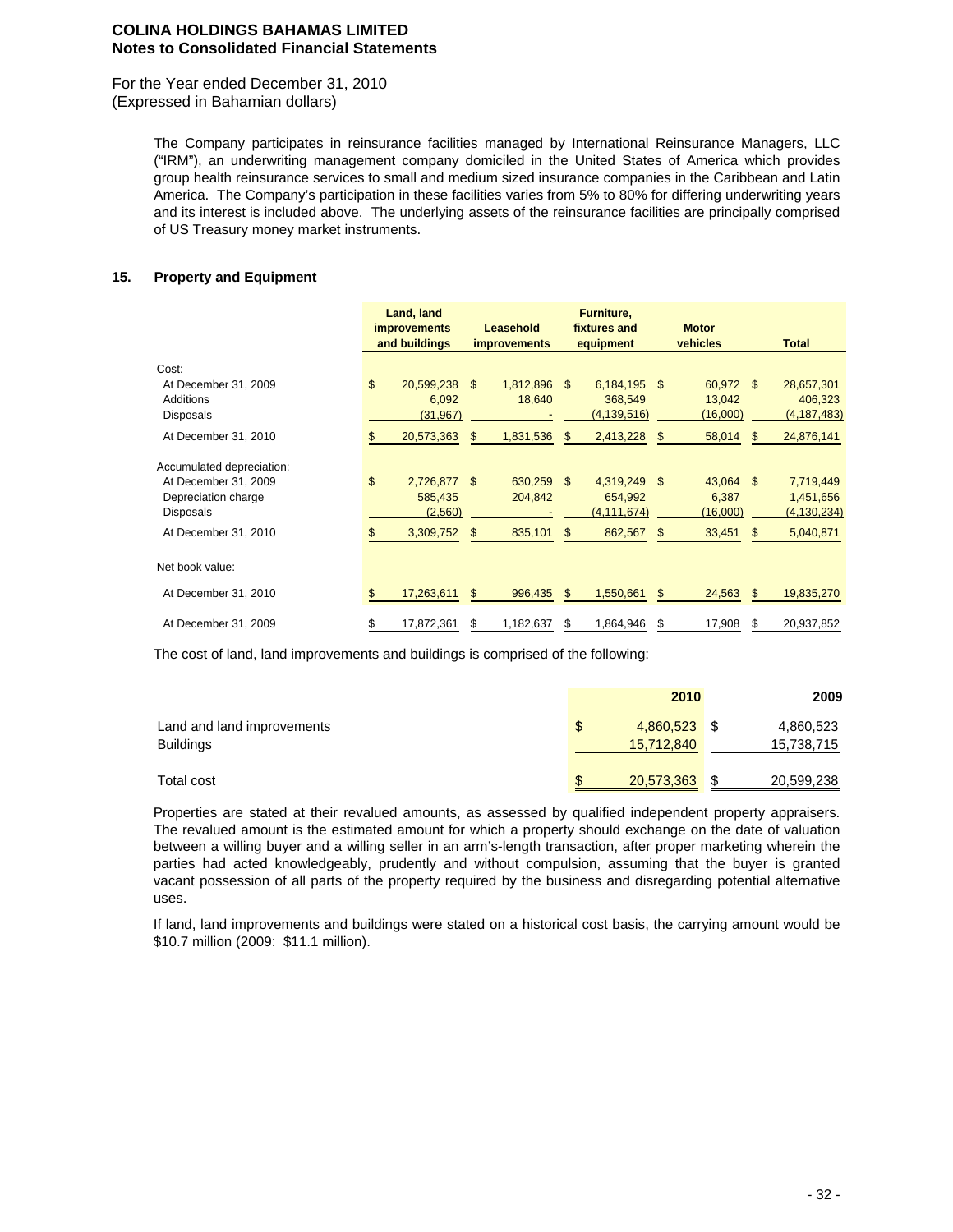For the Year ended December 31, 2010 (Expressed in Bahamian dollars)

# **16. Goodwill**

|                                                 | 2010                            | 2009                              |
|-------------------------------------------------|---------------------------------|-----------------------------------|
| Cost<br>Accumulated impairment charges          | \$<br>14,246,535<br>(3,314,955) | 14,246,535<br>- \$<br>(3,212,152) |
| Net book amount                                 | \$<br>10,931,580                | 11,034,383                        |
| Balance, beginning of year<br>Impairment charge | \$<br>11,034,383<br>(102, 803)  | 11,034,383<br>- \$                |
| Balance, end of year                            | \$<br>10,931,580                | 11,034,383                        |

# **17. Other Intangible Assets**

|                                                                | 2010                                     | 2009                                   |
|----------------------------------------------------------------|------------------------------------------|----------------------------------------|
| Cost<br>Accumulated amortization                               | \$<br>4,155,948<br>(2,944,589)           | 2,418,851<br>- \$<br>(2, 151, 966)     |
| Net book amount                                                | \$<br>1,211,359                          | 266,885<br>\$                          |
| Balance, beginning of year<br>Additions<br>Amortization charge | \$<br>266,885<br>1,737,097<br>(792, 623) | - \$<br>498,826<br>55,616<br>(287,557) |
| Balance, end of year                                           | \$<br>1,211,359                          | 266,885<br>- \$                        |

# **18. Provision for Future Policy Benefits**

The provision for future policy benefits is calculated using expected future policy lapse rates, mortality, morbidity, investment yield and policy maintenance expense assumptions and any other relevant contingency.

The provisions for adverse deviation recognize uncertainty in establishing these best estimates and allow for possible deterioration in experience. As the best estimate assumption is realized, the provisions for adverse deviations will be released in future income to the extent that they are no longer required to cover adverse experience.

The assumptions used in determining the provision for future policy benefits are reviewed regularly, compared to emerging experience and updated when appropriate. The assumptions that are most sensitive to change are investment yields, expenses, policy lapse rates, and mortality and morbidity.

# *Margins for Adverse Deviation Assumptions*

The basic assumptions made in establishing provisions for future policy benefits are best estimates for a range of possible outcomes. To recognize the uncertainty in establishing these best estimates, to allow for possible deterioration in experience and to provide greater comfort that the provisions are adequate to pay future benefits, the Appointed Actuary is required to include a margin in each assumption.

The impact of these margins is to increase provisions and decrease the income that would be recognized on inception of the policy. The Canadian Institute of Actuaries prescribes a range of allowable margins. The Company uses assumptions which take into account the risk profiles of the business. The Closed Participating Fund ("Closed Par Fund"), discussed below, has the lowest margins, as the risk is passed back to the policyholders by dividend distributions.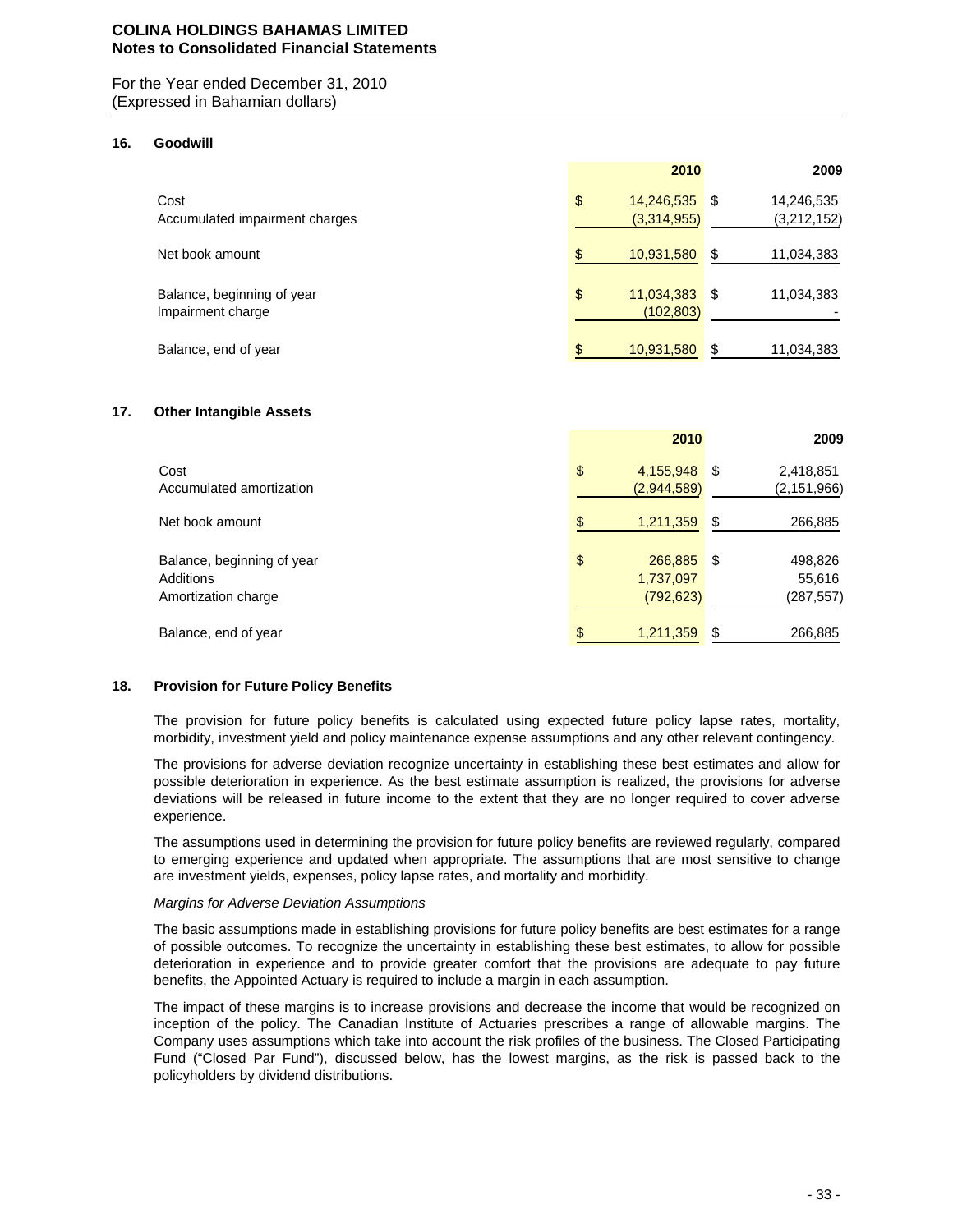For the Year ended December 31, 2010 (Expressed in Bahamian dollars)

# *Investment yields*

The computation of provisions takes into account projected net investment income on assets supporting policy liabilities and income expected to be earned or forgone on reinvestment or financing of mismatched cash flows. Uncertainties exist with respect to projections of interest rates and the magnitude of losses from asset defaults. The Company accounts for such uncertainties by incorporating provisions for losses into projections of investment income. A margin for adverse deviation is calculated by interest rate scenario testing under the CALM methodology. The margin in the most adverse scenario can be interpreted as deducting 75 basis points from current rates and assuming future interest rates level off at the long term minimum, 4.74%, in 20 years. If future interest rates were to differ by 100 basis points from that assumed in the valuation, without changing the policyholder dividend scale, the liability would increase by \$54.8 million or decrease by \$40.5 million.

#### *Expenses*

The administration expense assumption is based on an expense study conducted by the Company for 2010. The expenses are allocated by line of business using allocation factors developed by the Company. Such expense studies are conducted annually, and are subject to changes in the Company's cost structure as well as the rate of inflation. Expenses are assumed to increase with inflation of 2.54% in 2012 decreasing to 2.06% by 2032. Expenses are increased by a range of 0% to 6.25%, where the Closed Par Fund has no margin. If future expenses are to differ by 10% from that assumed, the liability would increase by \$6.7 million or decrease by \$6.7 million.

#### *Policy lapse rates*

Policyholders may allow their policies to lapse by choosing not to continue to pay premiums. The Company bases its estimate of future lapse rates on previous experience for a block of policies. A margin for adverse deviation is added by increasing or decreasing lapse rates, whichever is adverse, by a range of 5% to 20%. If future lapse rates are to differ by 10% from that assumed, the liability would increase by \$7.6 million or decrease by \$7.3 million.

#### *Mortality and Morbidity*

Assumptions for life business are based on Company and industry experience. A margin is added for adverse deviation in the range of 4.0 to 11.3 per 1000 divided by the expectation of life for mortality, and between 15% and 20% for morbidity. The Closed Par Fund has the lowest margin added. If future mortality and morbidity are to differ by 10% from that assumed, the liability would increase by \$5.7 million or decrease by \$5.6 million.

#### *Medical claims costs*

The principal assumption underlying the estimate of the medical claims reserve is the Company's past claims development experience. This includes assumptions in respect of average claim costs and claims inflation factors. If the average claim costs were to increase by 10%, gross liabilities would increase by \$0.8 million, with the net liabilities increasing by \$0.8 million. If the average claim costs were to decrease by 10%, gross liabilities would decrease by \$0.8 million, with the net liabilities decreasing by \$0.7 million.

#### *Analysis of provision for future policy benefits*

The following is a summary of the provision for future policy benefits by product line:

|                                            |    | 2010        | 2009        |
|--------------------------------------------|----|-------------|-------------|
| Life insurance                             | \$ | 266,286,656 | 252,121,421 |
| Annuities                                  |    | 22,327,385  | 22,933,878  |
| Accident and health/IBNR                   |    | 13,524,480  | 10,987,524  |
| Colina Investment Plan (See Note 32)       |    | 9,659,290   | 10,791,710  |
| Total provision for future policy benefits | S  | 311,797,811 | 296,834,533 |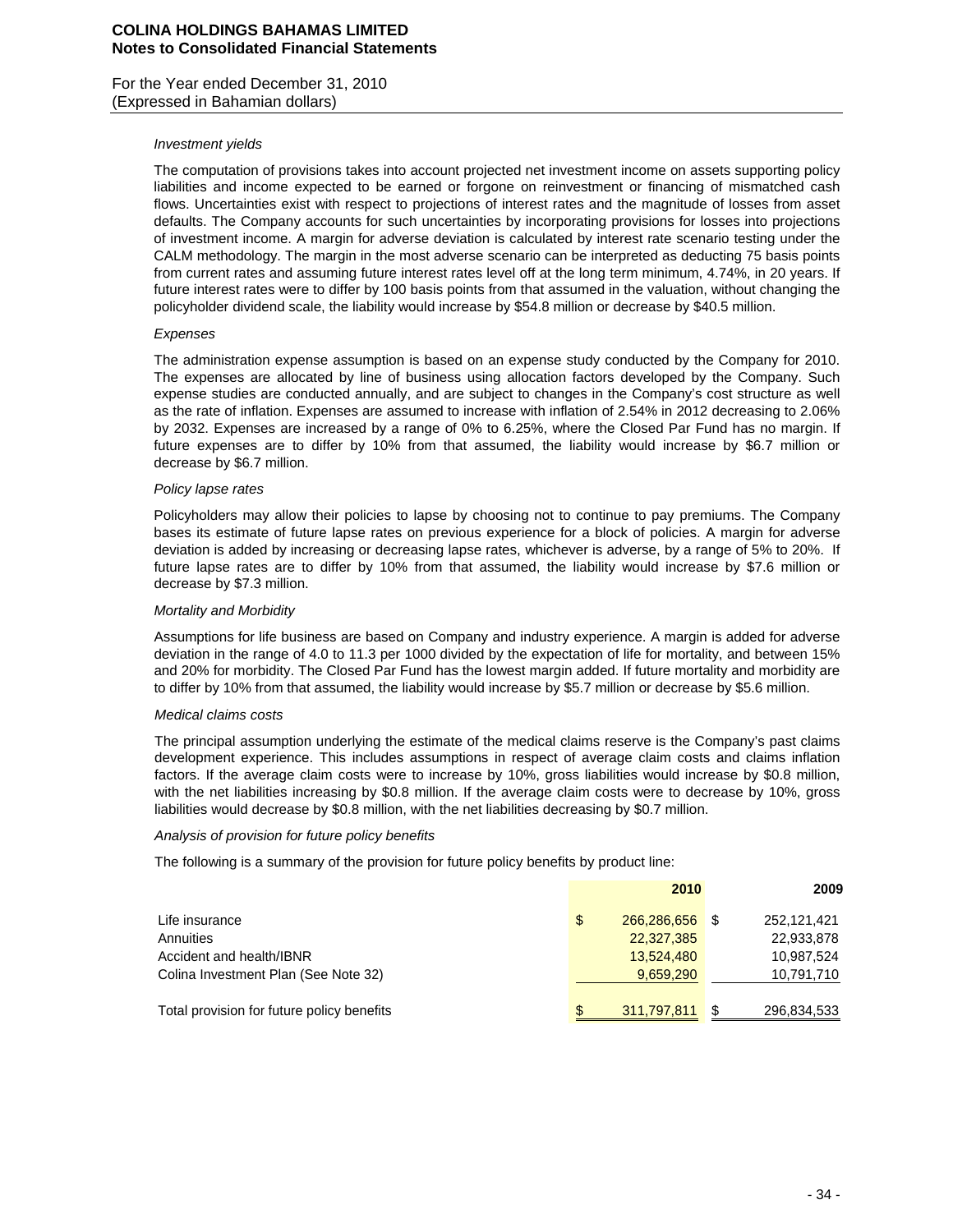For the Year ended December 31, 2010 (Expressed in Bahamian dollars)

The following is a summary of the provision for future policy benefits by contract category:

|                                                                           | 2010              |      | 2009          |
|---------------------------------------------------------------------------|-------------------|------|---------------|
| Short-term insurance contracts<br>Long-term insurance and other contracts | \$<br>13,856,616  | - 85 | 11,233,610    |
| -with fixed and guaranteed terms                                          | 67,496,598        |      | 60,225,981    |
| -with fixed and guaranteed terms and with DPF                             | 185,765,073       |      | 180, 142, 173 |
| -without fixed and guaranteed terms                                       | 21,266,135        |      | 22,162,490    |
| -without fixed and guaranteed terms and with DPF                          | 13,754,099        |      | 12,278,569    |
| Long-term investment contracts with DPF                                   | 9,659,290         |      | 10,791,710    |
| Total provision for future policy benefits                                | \$<br>311,797,811 |      | 296,834,533   |

*Analysis of change in provision for future policy benefits* 

|                                                    | 2010              | 2009        |
|----------------------------------------------------|-------------------|-------------|
| Balance, beginning of year                         | \$<br>296.834.533 | 286,634,204 |
| Normal changes in policy liabilities               | 12,776,658        | 12.546.410  |
| Changes in assumptions and refinement of estimates | 2,186,620         | (2,346,081) |
| Balance, end of year                               | 311,797,811       | 296,834,533 |

# *Closed Participating Fund*

Included in the provision for future policy benefits as of December 31, 2010 are actuarial reserves totaling \$30.3 million (2009: \$29.2 million) relating to Colina's commitment to maintain and operate a Closed Participating Fund ("Closed Par Fund") covering the individual participating business (both life and annuity) of the Canada Life portfolio of business acquired on January 1, 2004. The objective of this Closed Par Fund is to finance the participating policyholders' reasonable expectations that Colina will: (i) pay the benefits guaranteed by each participating policy according to its terms; (ii) pay dividends according to the current dividend scale provided that current experience continues; and (iii) make an equitable adjustment to the dividend scale in future years to reflect any deviations from the current experience, in accordance with the insurer's dividend policy as well as applicable actuarial standards. Future profits that may emerge within the Closed Par Fund are for the sole benefit of the participating policyholders.

The Appointed Actuary's valuation of the Closed Par Fund as of December 31, 2010 shows that it had the following asset mix: government securities – 42.4%; policy loans – 25.2%; mortgage loans – 15.4%: corporate bonds – 3.5%; equity securities – 7.0%, preference shares – 4.2%, cash and equivalents – 2.1%; and commercial loans – 0.2%. (2009: government securities – 36.7%; policy loans – 28.3%; mortgage loans – 18.4%; corporate bonds – 6.2%; equity securities – 6.1% and preference shares – 4.3%).

# **19. Bank Loans**

Bank Loans are comprised of the following:

|           |   | 2010           | 2009      |
|-----------|---|----------------|-----------|
| CREL Loan | æ | $\sim$         | 2,903,756 |
| GBDC Loan |   | -              |           |
|           | Ъ | $\overline{a}$ | 2,903,756 |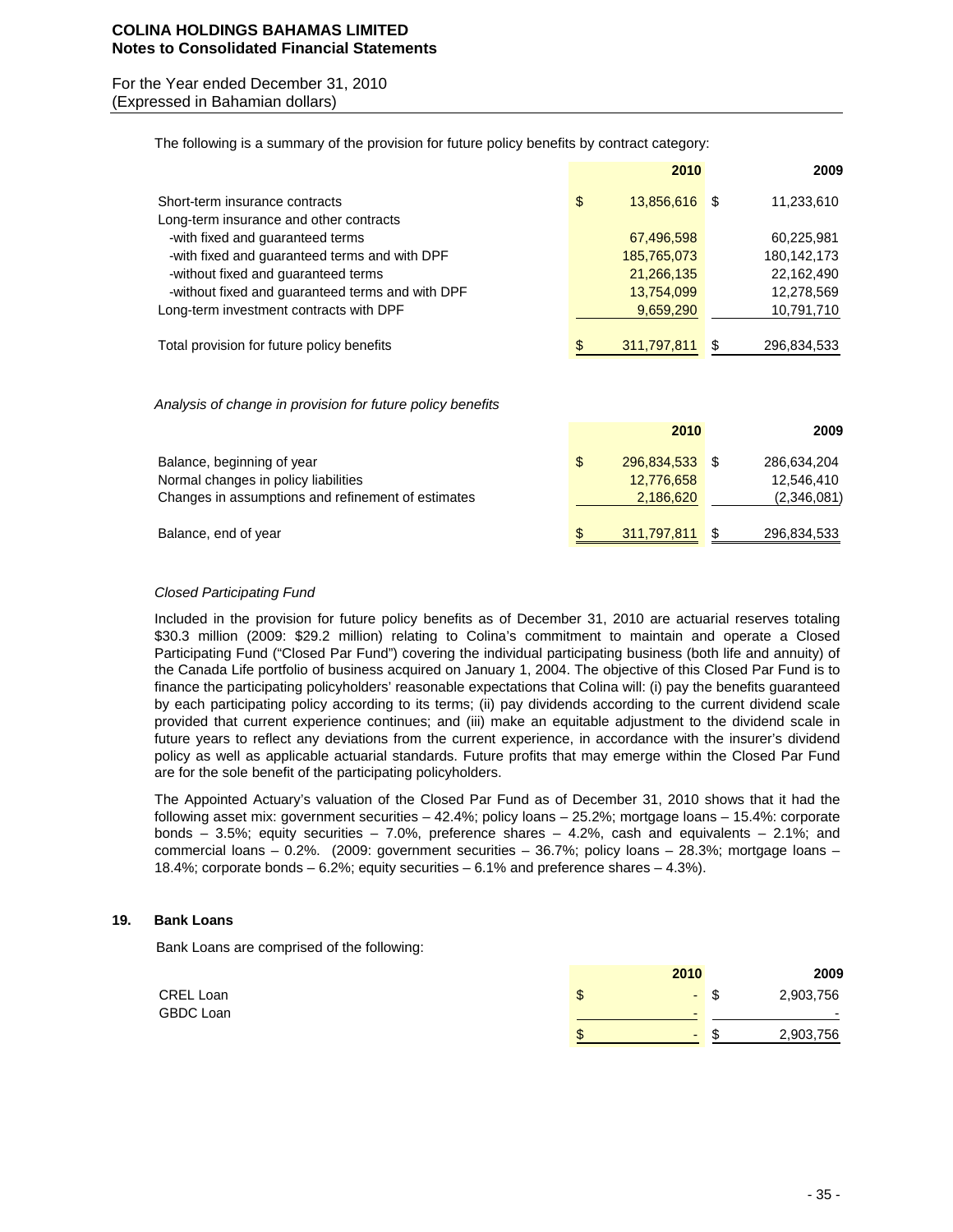For the Year ended December 31, 2010 (Expressed in Bahamian dollars)

Principal amounts due on bank loans are as follows:

|                                              | 2010           | 2009      |
|----------------------------------------------|----------------|-----------|
| Within 1 year                                | $\sim$         | 503.699   |
| Later than 1 year and not later than 5 years | -              | 2,400,057 |
|                                              | $\overline{a}$ | 2,903,756 |

# *Colina Real Estate Limited ("CREL") Loan*

The loan was obtained by the Company's subsidiary, CREL (formerly RND Holdings Ltd.) in April 2007 to finance the development of its investment property holdings. The loan bore interest at the Bahamian \$ Prime rate of 5.5% per annum plus a margin of 2.0% for an effective rate of 7.5% per annum.

The loan was secured by the following:

- Floating charge debenture stamped for \$3,200,000 with power to upstamp giving FirstCaribbean International Bank Limited a floating charge over all business assets, incorporating a first legal charge over the Marsh Harbour, Abaco and JFK Drive, New Providence properties and second consolidating debenture and further charge stamped to secure \$505,000;
- Registered First Demand Legal Mortgage over Lot 3A, 3B, 3C and 3D, situated in Block O, Freeport, Grand Bahama properties. Stamped to secure \$1,800,000; and
- Acknowledged assignment of fire and other perils insurance on the business assets including property, furniture, fixtures and equipment for full replacement value with the Standard Mortgage Clause attached.

In March 2010, the Company entered into an agreement with CREL to refinance its bank loan by issuing a mortgage totalling \$3.7 million. The Company's intercompany loan to CREL bears an interest rate of Bahamian \$ Prime rate of 5.5% per annum, plus a margin of 3.5%. The principal loan amount and interest earned have been recorded as intercompany balances with CREL which have been eliminated on consolidation.

# *GBDC Loan*

In December 2006, the Company entered into an agreement with GBDC to refinance its bank loan as excess liquidity became available. As of April 2009, the outstanding principal balance of the bank loan was repaid by the Company on behalf of GBDC. The Company's intercompany loan to GBDC bears an interest rate of Bahamian \$ Prime rate of 5.5% per annum, plus a margin of 1.75%. The principal loan amount and interest earned have been recorded as intercompany balances with GBDC which have been eliminated on consolidation.

# **20. Other Liabilities**

|                                        | 2010             | 2009               |
|----------------------------------------|------------------|--------------------|
| Third party pension liabilities        | \$<br>26,107,997 | 24,515,926<br>- \$ |
| Benefits payable to policyholders      | 11,556,922       | 11,590,907         |
| Accrued expenses and other liabilities | 25,738,398       | 25,190,259         |
| Bank overdraft (See Note 8)            | 457,520          | 191.493            |
| Reinsurance payables                   | 2,951,308        | 1,132,337          |
| Guaranteed investment contracts        |                  | 582,882            |
| Total other liabilities                | \$<br>66.812.145 | 63,203,804         |

The carrying amounts disclosed above reasonably approximate fair value at the balance sheet date.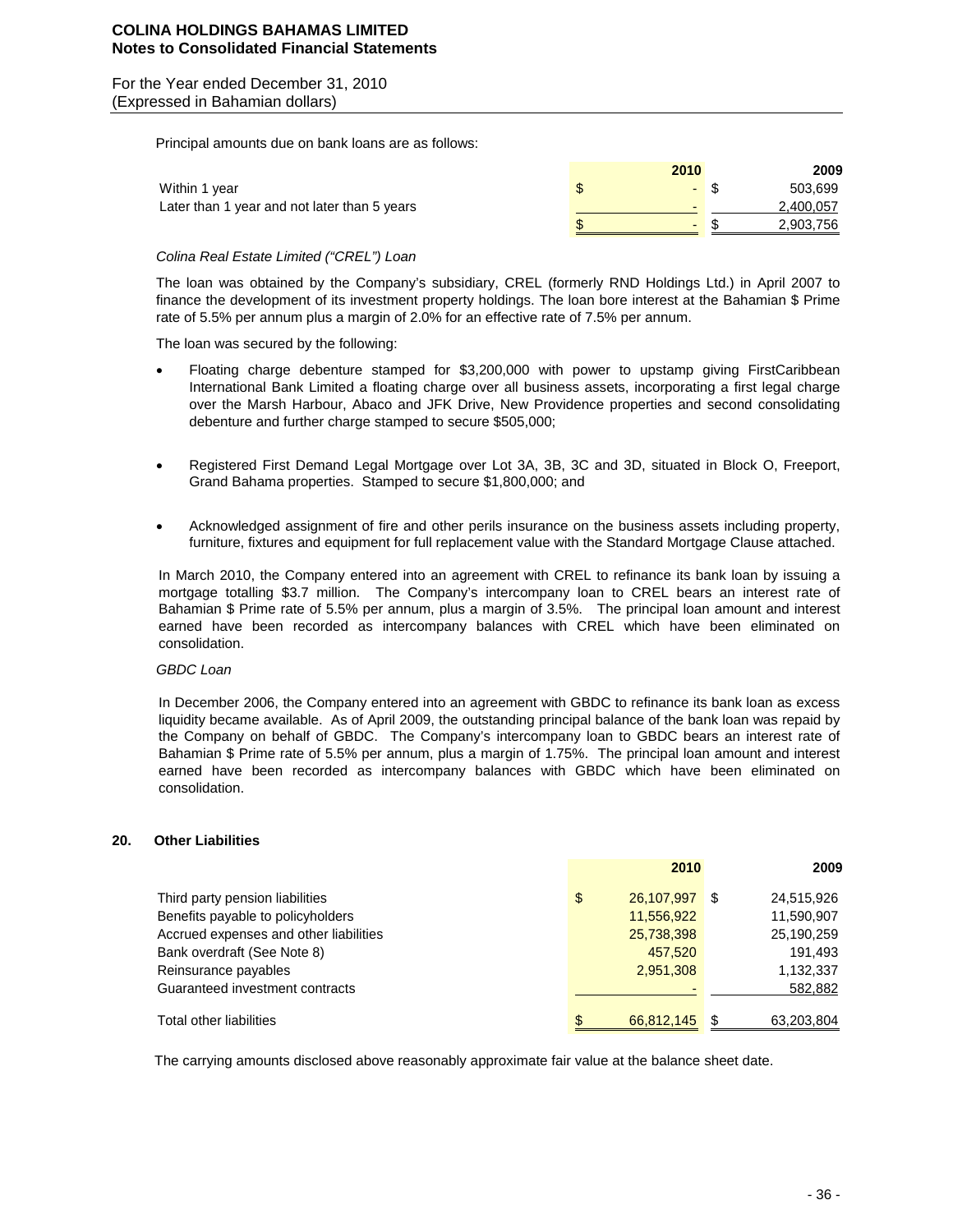For the Year ended December 31, 2010 (Expressed in Bahamian dollars)

# **21. Share Capital**

|                                           | 2010                |     | 2009       |
|-------------------------------------------|---------------------|-----|------------|
| Authorized:                               |                     |     |            |
| 45,000,000 Class "A" preference shares of | \$<br>45,000,000    |     | 45,000,000 |
| B\$1 each (2009: 45,000,000)              |                     |     |            |
| 35,000,000 Ordinary shares of B\$1 each   | \$<br>35,000,000    |     | 35,000,000 |
| (2009:35,000,000)                         |                     |     |            |
| Issued and fully paid:                    |                     |     |            |
| 26,027,000 Class "A" preference shares of | \$<br>26,027,000    | ∣\$ | 20,000,000 |
| B\$1 each (2009: 20,000,000)              |                     |     |            |
| 24,601,070 Ordinary shares of B\$1 each   | \$<br>24,397,999 \$ |     | 24,647,998 |
| (2009: 24,701,070)                        |                     |     |            |

Treasury shares are stated at cost and at December 31, 2010, comprise 128,543 (2009: 28,543) ordinary shares of the Company that are held by Colina.

The Class "A" preference shares were authorized for issue on September 30, 2005, as non-voting and redeemable at the discretion of the Board of Directors at anytime after September 30, 2006, upon 90 days notice. The shares were issued with dividends payable quarterly at the Bahamian \$ Prime rate plus 2.25% per annum on the par value outstanding to shareholders of record on the record date.

The Company gave notice to the Class "A" preference shareholders on October 29, 2008 of its intention to retire all issued and fully paid Class "A" preference shares. Preference Shareholders of record on that date were provided with the first right of refusal to subscribe for an equivalent amount of Par Value of Class "A" preference shares which were issued at a dividend rate payable quarterly at the Bahamian \$ Prime rate plus 1.5% per annum. On January 31, 2009, 20,000,000 of the Class "A" Preference Shares were issued at the new dividend rate. The Class "A" preference shares rank in priority to the ordinary shares in a winding up with respect to repayment of capital and any cumulative dividends in arrears.

On May 28, 2009, the Company's Shareholders approved a resolution to increase the authorized Class "A" preference share capital by 25,000,000 shares. During the year, the Company issued 6,027,000 additional Class "A" Preference shares.

# **22. Revaluation Reserve**

The revaluation reserve is comprised of the net gain/(loss) on remeasurement of available-for-sale securities to fair value and revaluation adjustments related to land and buildings. Also included in the revaluation reserve is an unrealized gain related to the purchase of additional equity in a subsidiary company subsequent to the date control was first established.

|                                                     | 2010               | 2009          |
|-----------------------------------------------------|--------------------|---------------|
| Balance, beginning of year                          | 5,567,530 \$<br>\$ | 7,462,729     |
| Fair value gains/(losses) net during the year       | 304,228            | (1, 286, 836) |
| Transfers to retained earnings                      |                    | (350, 728)    |
| Unrealized gain on purchase of shares in subsidiary | 1,114,327          |               |
| Transfers to net income                             | (117)              | (257, 635)    |
| Balance, end of year                                | S.<br>6,985,968    | 5,567,530     |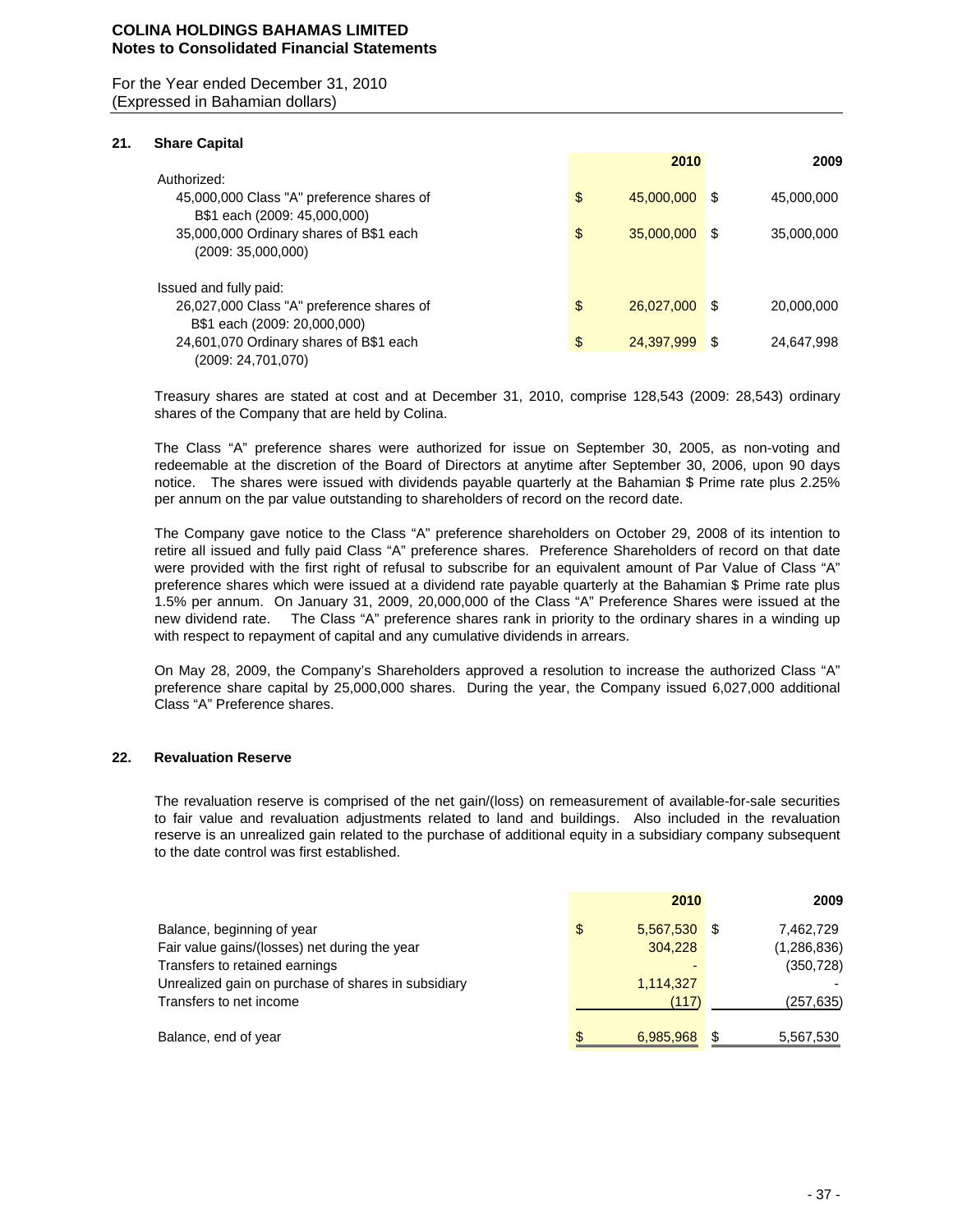For the Year ended December 31, 2010 (Expressed in Bahamian dollars)

# **23. Contingent Liabilities and Commitments**

The Company has the following contingent liabilities and commitments as of the year-end reporting date:

#### *Legal proceedings and regulations*

The Company operates in the insurance industry and is subject to legal proceedings in the normal course of business. While it is not practicable to forecast or determine the final results of all pending or threatened legal proceedings, management does not believe that such proceedings (including litigations) will have a material effect on its results and financial position.

The Company is also subject to insurance solvency regulations in all the jurisdictions in which it operates and has complied with all regulations. There are no contingencies associated with the Company's compliance or lack of compliance with such regulations.

#### *Contingent liabilities*

The Company has contingent liabilities in respect of bank and other guarantees and other matters arising in the ordinary course of business. It is not anticipated that any material loss will arise from the contingent liabilities. The Company has given guarantees to third parties in the ordinary course of business amounting to \$1,681,574 (2009: \$2,334,403).

The Company, like all other insurers, is from time to time, in connection with its operations, named as a defendant in actions for damages and costs allegedly sustained by the plaintiffs. The Board of Directors is of the opinion, based upon the advice of counsel, that the final outcome of such actions will not have a material adverse effect on the financial position of the Company.

# *Commitments*

*Lending:* Commitments to extend credit for mortgages and commercial loans amounted to \$2,587,148 (2009: \$1,010,054).

*Purchase of property and equipment:* Commitments for the purchase of capital equipment or services at December 31, 2010 was \$201,193 (2009: \$Nil).

*Leases:* The Company leases office and other space for use in its day-to-day business activities pursuant to the terms of non-cancelable operating leases. The expenditures related to these lease arrangements are not considered to be material. The future aggregate minimum lease payments under operating leases as of December 31, 2010 are as follows:

| No later than 1 year<br>Later than 1 year and no later than 5 years<br>Later than 5 years | <sup>\$</sup> | 693.049<br>2,957,876<br>600,780 |
|-------------------------------------------------------------------------------------------|---------------|---------------------------------|
| Total                                                                                     |               | 4.251.705                       |

# **24. Future Minimum Lease Payments Receivable**

The Company derives rental income from certain of its investment properties under non-cancellable rental agreements. The future minimum lease payments due to be received under these agreements as of December 31, 2010 are as follows:

| No later than 1 year<br>Later than 1 year and no later than 5 years | \$. | 2,836,486<br>6.035.846 |
|---------------------------------------------------------------------|-----|------------------------|
| Later than 5 years                                                  |     | 157.407                |
| Total                                                               | \$. | 9,029,739              |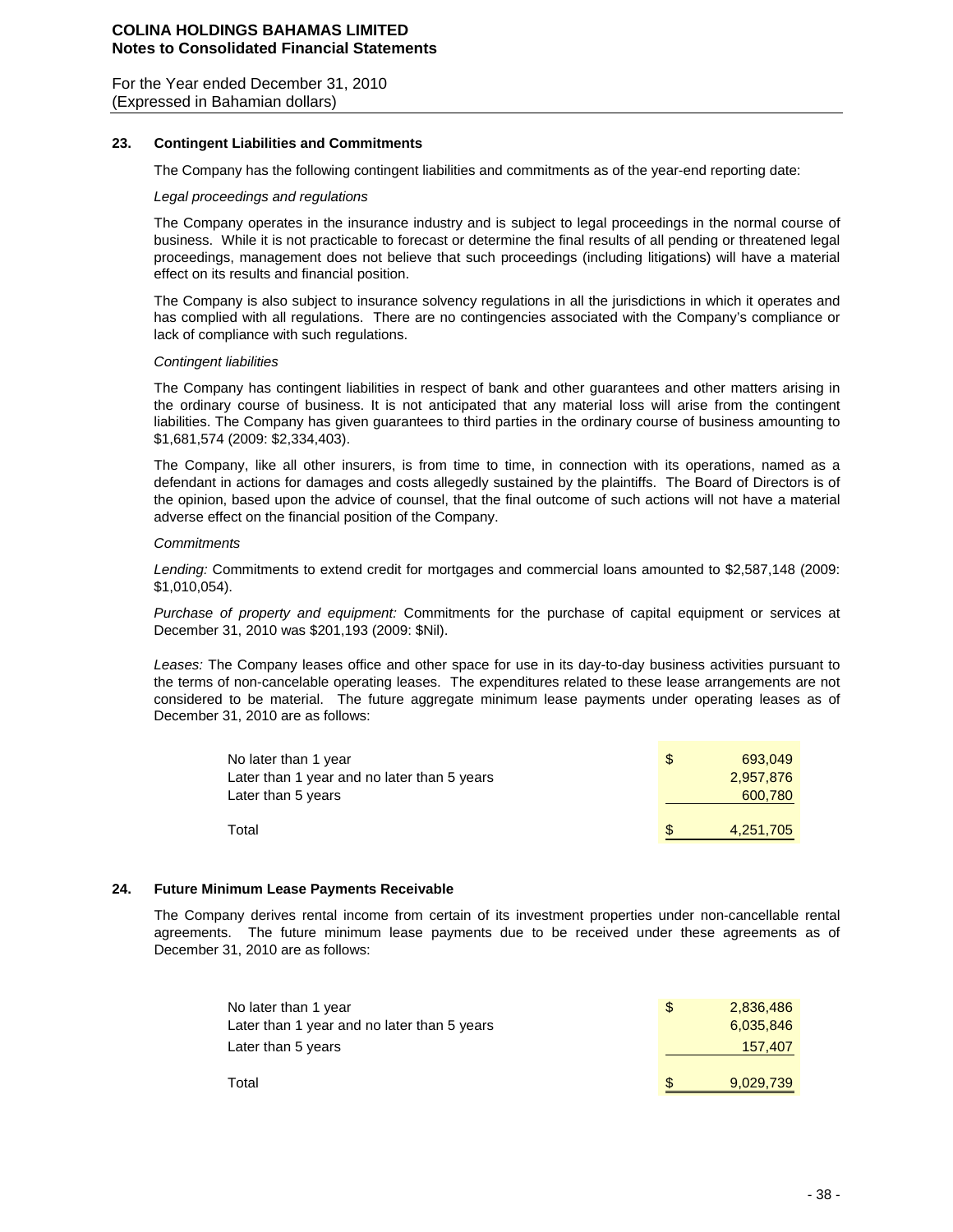For the Year ended December 31, 2010 (Expressed in Bahamian dollars)

# **25. Net Premium Revenue**

Net premium revenue is comprised of the following:

|                                                                    | 2010                              | 2009                        |
|--------------------------------------------------------------------|-----------------------------------|-----------------------------|
| Life and health insurance premiums<br>Less: Reinsurance premiums   | 115.449.397<br>\$<br>(13,669,376) | 117,784,233<br>(16,230,623) |
| Subtotal<br>Premiums from IRM reinsurance facilities (See Note 14) | 101,780,021<br>16,393,425         | 101,553,610<br>10,605,203   |
| Net premium revenue                                                | 118,173,446<br>\$                 | 112,158,813                 |

Net premium revenues are classified in the following categories:

|                                                     | 2010                | 2009           |
|-----------------------------------------------------|---------------------|----------------|
| Short-term insurance contracts                      | \$<br>67,767,942 \$ | 61,916,063     |
| Long-term insurance and other contracts             |                     |                |
| -with fixed and guaranteed terms                    | 20,875,713          | 16,466,058     |
| -with fixed and guaranteed terms and with DPF       | 24,051,396          | 26,639,426     |
| -without fixed and guaranteed terms                 | 151,195             | 4,496,050      |
| -without fixed and guaranteed terms and with DPF    | 18,625,381          | 14,712,909     |
| Long-term investment contracts with DPF             | 371,195             | 4,158,930      |
| Total premium revenue arising from contracts issued | 131,842,822         | 128,389,436    |
| Premiums ceded to reinsurers                        | (13,669,376)        | (16, 230, 623) |
| Net premium revenue                                 | \$<br>118,173,446   | 112,158,813    |

# **26. Net Investment Income**

Net investment income is classified as follows:

|                                                            | 2010             | 2009             |
|------------------------------------------------------------|------------------|------------------|
| Term deposits                                              | \$<br>836,869 \$ | 813,755          |
| Investment securities                                      | 12,857,651       | 10,821,754       |
| Fair value gains/(losses) net included in the revaluation  |                  |                  |
| reserve (See Note 22)                                      | 304,228          | (1,286,836)      |
| Less: Investment management fees (See Note 33)             | (1,016,979)      | <u>(939,640)</u> |
| Net investment return on managed assets                    | 12,981,769       | 9,409,033        |
| Mortgages and commercial loans                             | 4,344,990        | 3,053,332        |
| Policy loans                                               | 7,501,471        | 7,958,732        |
| Rental income                                              | 5,595,865        | 4,380,098        |
| Fair value gains on investment properties (See Note 12)    | 809,407          | 1,008,000        |
| Gain on business combination                               |                  | 2,054,036        |
| Other fees and income                                      | (1,400,698)      | (1,388,918)      |
| Total return on invested assets                            | 29,832,804       | 26,474,313       |
| Less: Fair value (gains)/losses in the revaluation reserve | (304, 228)       | 1,286,836        |
| Total net investment income recognized in income           | 29,528,576<br>\$ | 27,761,149       |

Included in net investment income from investment securities is an impairment charge of \$Nil (2009: \$524,121).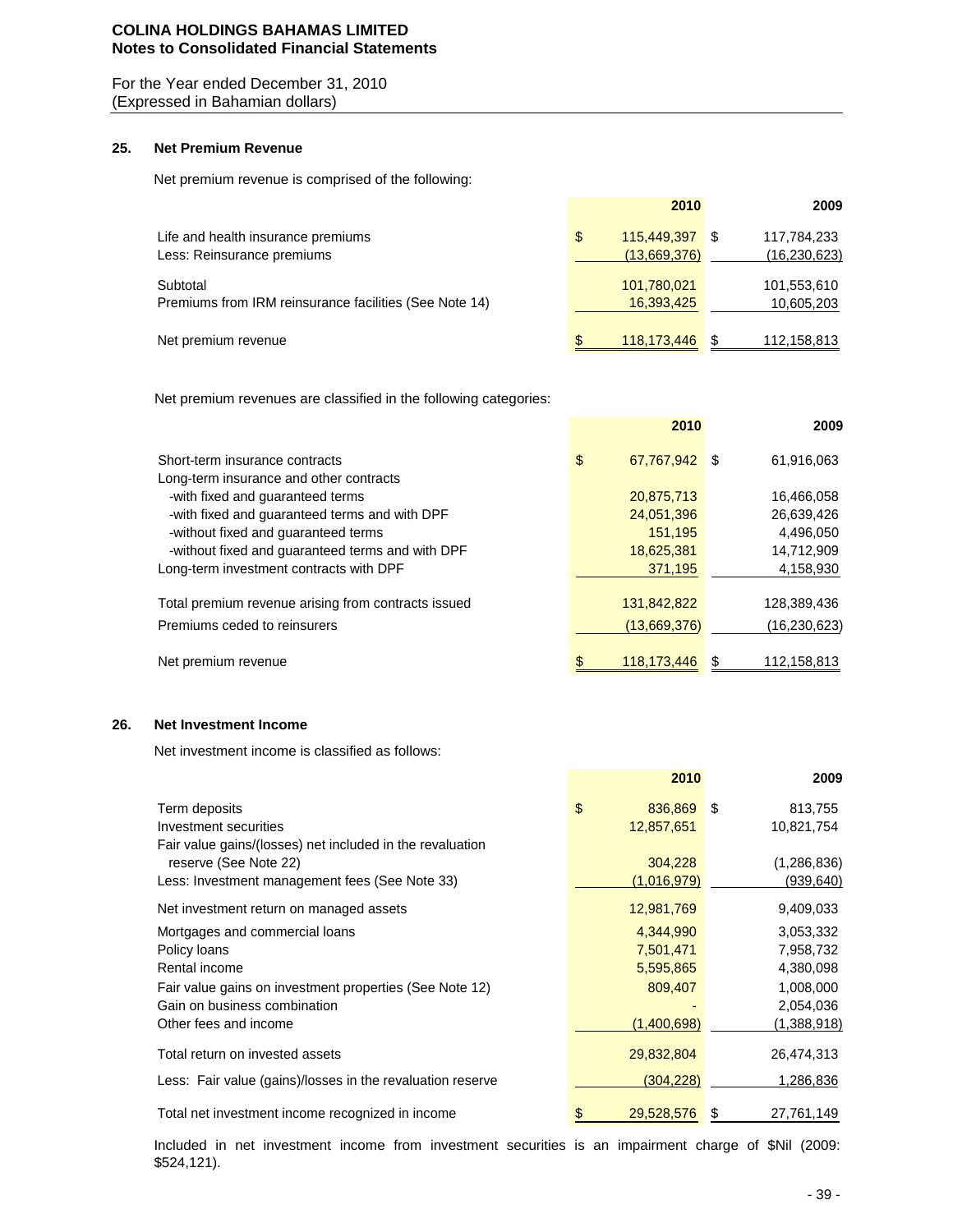For the Year ended December 31, 2010 (Expressed in Bahamian dollars)

# **27. Net Policyholders' Benefits**

Net policyholders' benefits are comprised of the following:

|                                                                       | 2010                               | 2009                             |
|-----------------------------------------------------------------------|------------------------------------|----------------------------------|
| Life and health policyholder benefits<br>Less: Reinsurance recoveries | \$<br>78,391,468<br>(11, 238, 582) | 76,021,179<br>- S<br>(9,087,877) |
| Subtotal<br>Benefits paid on IRM reinsurance                          | 67,152,886                         | 66,933,302                       |
| facilities (See Note 14)                                              | 9,480,879                          | 9,570,515                        |
| Total net policyholders' benefits                                     | 76,633,765                         | 76,503,817                       |

Included in life and health policyholder benefits is \$1,101,318 related to interest on policy dividends on deposit (2009: \$1,114,592).

Policyholders' benefits for the year by contract classification were as follows:

|                                                                                                                 | 2010             | 2009              |
|-----------------------------------------------------------------------------------------------------------------|------------------|-------------------|
| Short-term insurance contracts                                                                                  | \$<br>42,928,768 | 42,015,274<br>l S |
| Long-term insurance and other contracts<br>-with fixed and guaranteed terms<br>-with fixed and guaranteed terms | 12,317,285       | 11,440,708        |
| and with DPF                                                                                                    | 22,815,622       | 22,705,030        |
| -without fixed and guaranteed terms<br>-without fixed and guaranteed terms                                      | 1,794,154        | 2,029,914         |
| and with DPF                                                                                                    | 6,722,656        | 6,192,896         |
| Long-term investment contracts with DPF                                                                         | 1,293,862        | 1,207,872         |
| Total policyholders' benefits                                                                                   | 87,872,347       | 85,591,694        |
| Reinsurance recoveries                                                                                          | (11, 238, 582)   | (9,087,877)       |
| Net policyholders' benefits                                                                                     | 76,633,765       | 76,503,817        |

# **28. General and Administrative Expenses**

General and administrative expenses are comprised of:

|                                                   | 2010             | 2009              |
|---------------------------------------------------|------------------|-------------------|
| Salaries and employee/agent benefits              | \$<br>11,870,641 | 10,937,265<br>\$. |
| Fees, insurance and licences                      | 4,791,482        | 3,481,274         |
| IRM reinsurance facilities expenses (See Note 14) | 3,216,706        | 2,523,687         |
| Advertising and communications expense            | 3,005,844        | 2,505,250         |
| Depreciation and amortization                     | 2,389,378        | 2,224,009         |
| Premises and maintenance                          | 2,783,784        | 2,413,292         |
| Underwriting fees                                 | 940,975          | 934,584           |
| Other expenses                                    | 953,599          | 1,417,965         |
|                                                   |                  |                   |
| Total general and administrative expenses         | \$<br>29,952,409 | 26,437,326        |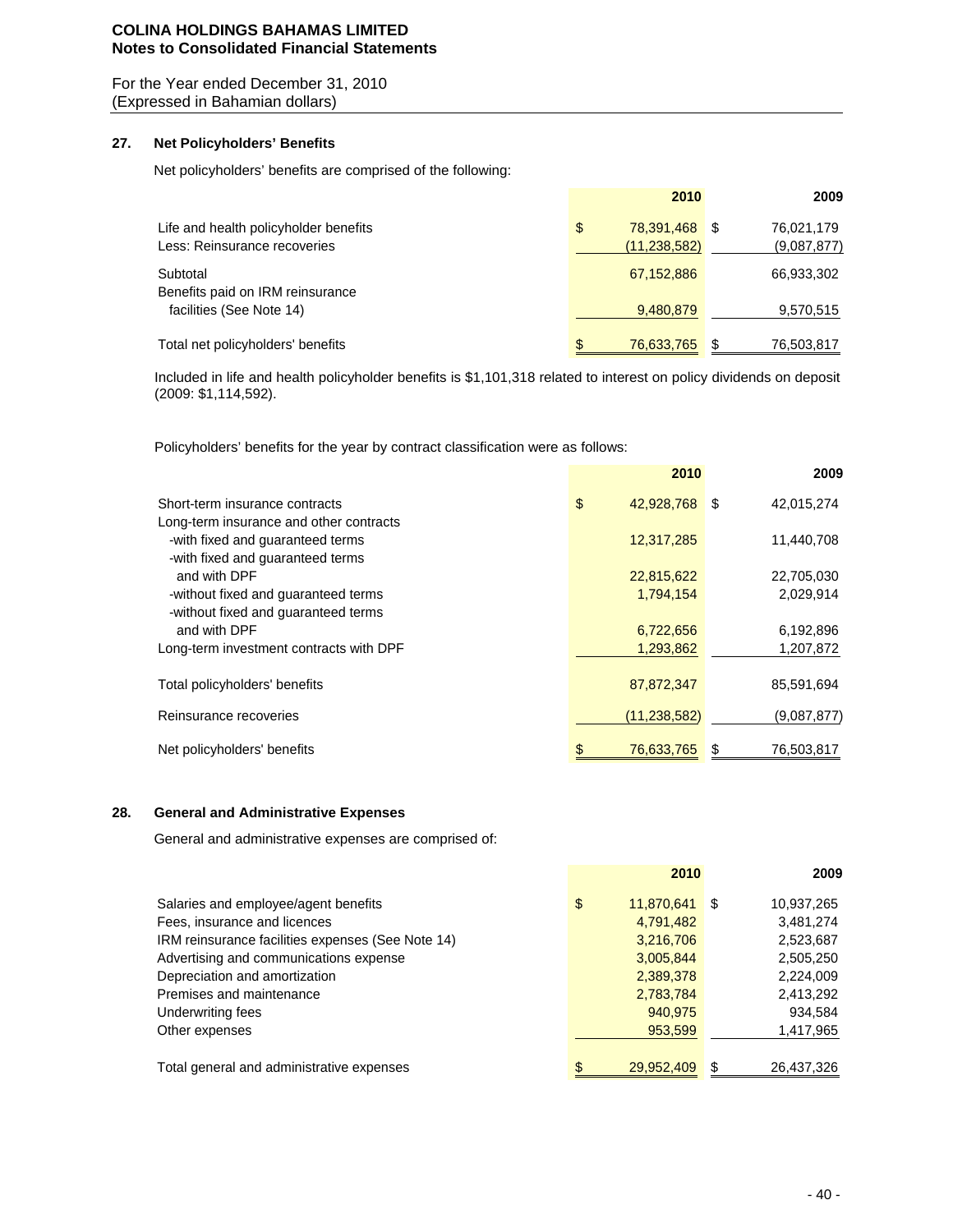For the Year ended December 31, 2010 (Expressed in Bahamian dollars)

# **29. Finance Costs and Interest**

Finance costs and interest are comprised of:

|                                                       | 2010            | 2009    |
|-------------------------------------------------------|-----------------|---------|
| Interest on bank overdrafts and loans                 | \$<br>36.396 \$ | 191,280 |
| Interest on quaranteed investment and other contracts | 9.488           | 30.882  |
| Interest on liabilities due to ASO groups             | 6.976           | 4,743   |
|                                                       | \$<br>52,860    | 226,905 |

# **30. Earnings Per Share and Dividends Per Share**

Basic earnings per ordinary share is calculated by dividing net income attributable to ordinary shareholders of the Company by the weighted average number of ordinary shares issued and outstanding during the year, excluding ordinary shares of the Company acquired by Colina and held as treasury shares.

|                                                        | 2010             | 2009       |
|--------------------------------------------------------|------------------|------------|
| Net income attributable to equity shareholders         | 12,955,662       | 12,375,798 |
| Net income attributable to ordinary shareholders       | 11,342,645<br>\$ | 10,963,298 |
| Weighted average number of ordinary shares outstanding | 24,659,403       | 24,701,070 |
| Basic earnings per ordinary share                      | 0.46             | 0.44       |

Dividends to the Company's shareholders are recognized as a liability in the period in which they are declared by the Board of Directors. Dividends paid by the Company to ordinary shareholders in 2010 totalled \$5,687,811 (\$0.23 per share) (2009: \$1,483,777 (\$0.06 per share)).

For the period January 1 to January 31, 2009, dividends to the Class "A" preference shareholders were due and payable at an annual rate of Bahamian \$ Prime rate plus 2.25% on the par value outstanding. Effective February 1, 2009, the dividend rate on the Class "A" preference shares was at an annual rate of Bahamian \$ Prime rate plus 1.5% on the par value outstanding to preference shareholders of record on quarterly record dates. Dividends paid by the Company to the Class "A" preference shareholders during 2010 totalled \$1,613,017 (2009: \$1,412,500).

# **31. Pension Plan**

The Company operates a defined contribution plan for administrative staff and agents. The plan is administered by an affiliated company. Under the plan, all eligible staff and agents contribute 5% of pensionable earnings and the Company contributes 5%. The Company's matching contributions vest fully with the employee after five years. Pension expense for the year was \$568,720 and is included in salaries and employee/agent benefits expense (2009: \$543,989).

# **32. Unit Linked Funds and Investment Plans**

Certain policy contracts allow the policyholder to invest in units in a notional fund called the Bahamas Investment Fund (the "BIF"). The value of the units is linked to the performance of the underlying assets of the BIF. These assets may be varied by the Company from time to time and neither the policyholder nor any other person who may be entitled to benefit has any legal or beneficial interest in the BIF or the units or any underlying assets, which are solely the property of the Company.

 Certain policy contracts, obtained through the acquisition of the former Colina in 2002, allow the policyholder to acquire units in a notional investment fund known as the Colina Investment Plan (the "CIP"). The value of the units is based on the performance of the underlying assets of the CIP. These assets may be varied from time to time.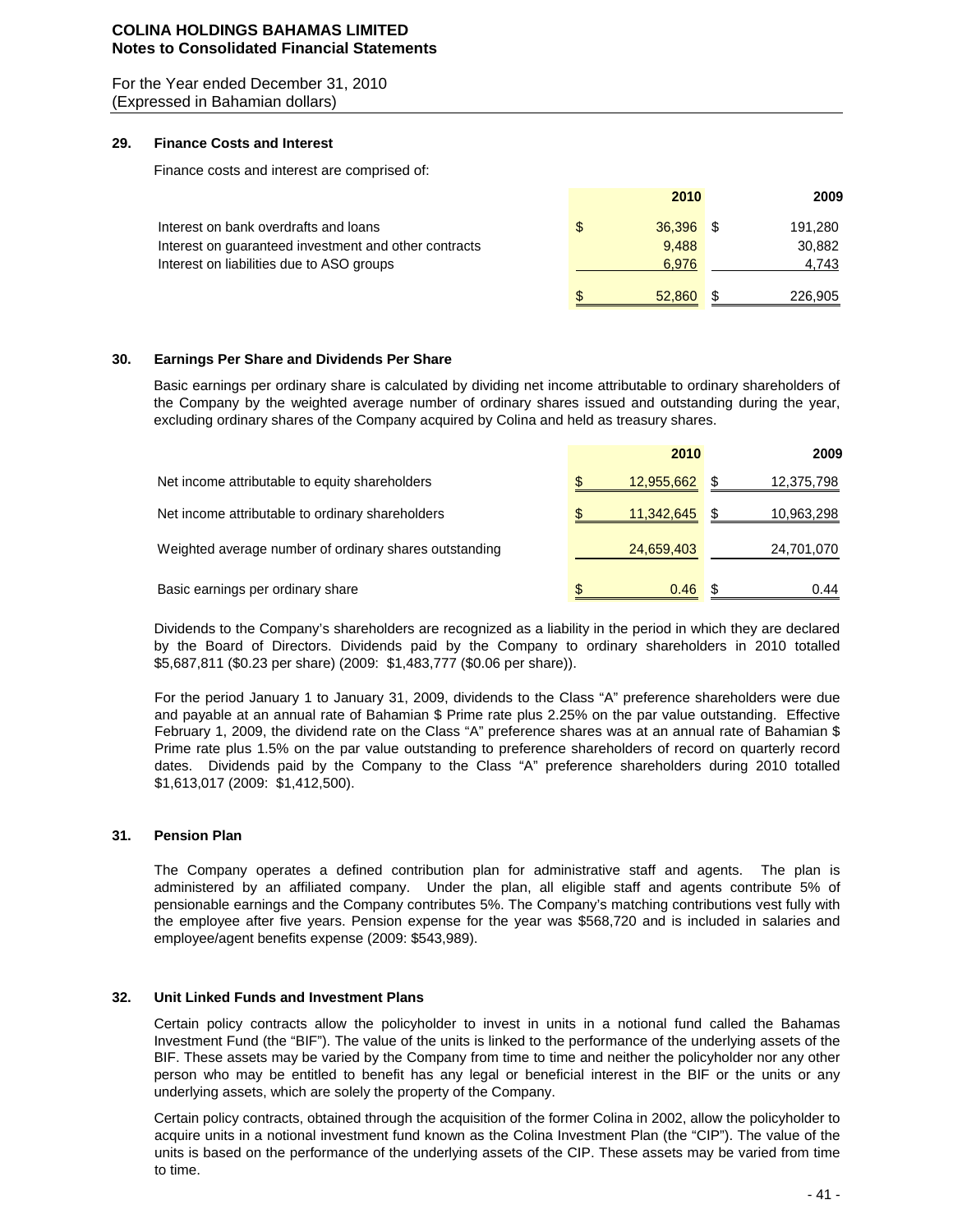For the Year ended December 31, 2010 (Expressed in Bahamian dollars)

> Depending on the issue date of their policy, the Company may have guaranteed investors in the CIP a minimum rate of return of either 4% or 4.5% per annum, payable at maturity.

Issuance of new CIP policies was discontinued in January 2001.

The underlying assets of the BIF and CIP that are included in their respective categories in the consolidated balance sheet at December 31 are as follows:

|                             | <b>Bahamas Investment</b> |                  | <b>Colina Investment</b> |      |               |  |  |  |  |
|-----------------------------|---------------------------|------------------|--------------------------|------|---------------|--|--|--|--|
|                             | <b>Fund</b>               |                  | <b>Plan</b>              |      |               |  |  |  |  |
|                             | 2010                      | 2009             | 2010                     |      | 2009          |  |  |  |  |
| Equities - listed           | \$<br>7,140,886           | -\$<br>7,190,948 | \$<br>1,889,395          | - \$ | 2,141,408     |  |  |  |  |
| Equities - unquoted         | 117,497                   | 165,577          | 15,000                   |      | 80,639        |  |  |  |  |
| Preferred shares - unquoted | 437,000                   | 327,000          | 68,000                   |      | 50,000        |  |  |  |  |
| Shares in investment funds  | 951                       | 13.436           |                          |      |               |  |  |  |  |
| Government securities       | 5,200,900                 | 5,704,067        | 5,849,479                |      | 11,597,434    |  |  |  |  |
| Debt securities - unquoted  | 719,688                   | 715,258          |                          |      | 1,300,000     |  |  |  |  |
| Term deposits               | 1,109,593                 | 1,230,576        | 583,575                  |      | 508,561       |  |  |  |  |
| Policy loans                |                           |                  | 1,319,497                |      | 1,273,160     |  |  |  |  |
| Cash                        | 80,110                    | 180,926          | 83,683                   |      | 82.029        |  |  |  |  |
| Due to general fund         | (1,605,834)               | (1,601,328)      | (149, 339)               |      | (6, 241, 521) |  |  |  |  |
| <b>Total assets</b>         | 13,200,791                | \$<br>13,926,460 | \$<br>9,659,290          |      | 10,791,710    |  |  |  |  |

# **33. Related Party Balances and Transactions**

Related parties are entities or individuals where there is effective control or significant influence by the Company, its directors, AFH or its shareholders. All significant balances and transactions with AFH and entities or individuals controlled or significantly influenced by AFH or otherwise related to it, are disclosed in these consolidated financial statements as being with related parties.

# *Transactions with related parties*

The following transactions were carried out with related parties:

|                           |              |                         | <b>Other</b>      |                           | related   |               | <b>Total</b> |    | <b>Total</b> |
|---------------------------|--------------|-------------------------|-------------------|---------------------------|-----------|---------------|--------------|----|--------------|
|                           | <b>AFH</b>   |                         | <b>affiliates</b> |                           | parties   |               | 2010         |    | 2009         |
| <b>Revenues</b>           |              |                         |                   |                           |           |               |              |    |              |
| Group and life insurance  | \$<br>3,484  | \$                      | 710,692           | -\$                       | 734,255   | \$.           | 1,448,431    | \$ | 1,301,988    |
| Rental income             |              |                         |                   |                           | 54,000    |               | 54,000       |    | 54,000       |
| Sub-investment fees       |              |                         |                   |                           | 77,415    |               | 77,415       |    | 96,365       |
| Total                     | \$<br>3,484  | \$                      | 710,692           | \$                        | 865,670   |               | 1,579,846    | S  | 1,452,353    |
| <b>Expenses</b>           |              |                         |                   |                           |           |               |              |    |              |
| Consulting fees           | \$<br>$\sim$ | $\sqrt[6]{\frac{1}{2}}$ |                   | $\boldsymbol{\mathsf{S}}$ |           | $\frac{1}{2}$ |              | \$ | 15,167       |
| Legal fees                |              |                         | 336,300           |                           |           |               | 336,300      |    | 97,474       |
| Investment management     |              |                         |                   |                           |           |               |              |    |              |
| fees                      |              |                         |                   |                           | 1,016,979 |               | 1,016,979    |    | 939,640      |
| Administration, Registrar |              |                         |                   |                           |           |               |              |    |              |
| and Transfer Agent fees   |              |                         | 33,387            |                           | 182,333   |               | 215,720      |    | 225,232      |
| Property rental           | 12,000       |                         | 565,440           |                           |           |               | 577,440      |    | 640,088      |
| Property and casualty     |              |                         |                   |                           |           |               |              |    |              |
| insurance                 |              |                         |                   |                           | 559,568   |               | 559,568      |    | 489,023      |
| Other                     | 30,400       |                         | 692,577           |                           | 523,977   |               | 1,246,954    |    | 988,142      |
| Total                     | 42,400       | \$                      | 1,627,704         | S                         | 2,282,857 | \$.           | 3,952,961    | \$ | 3,394,766    |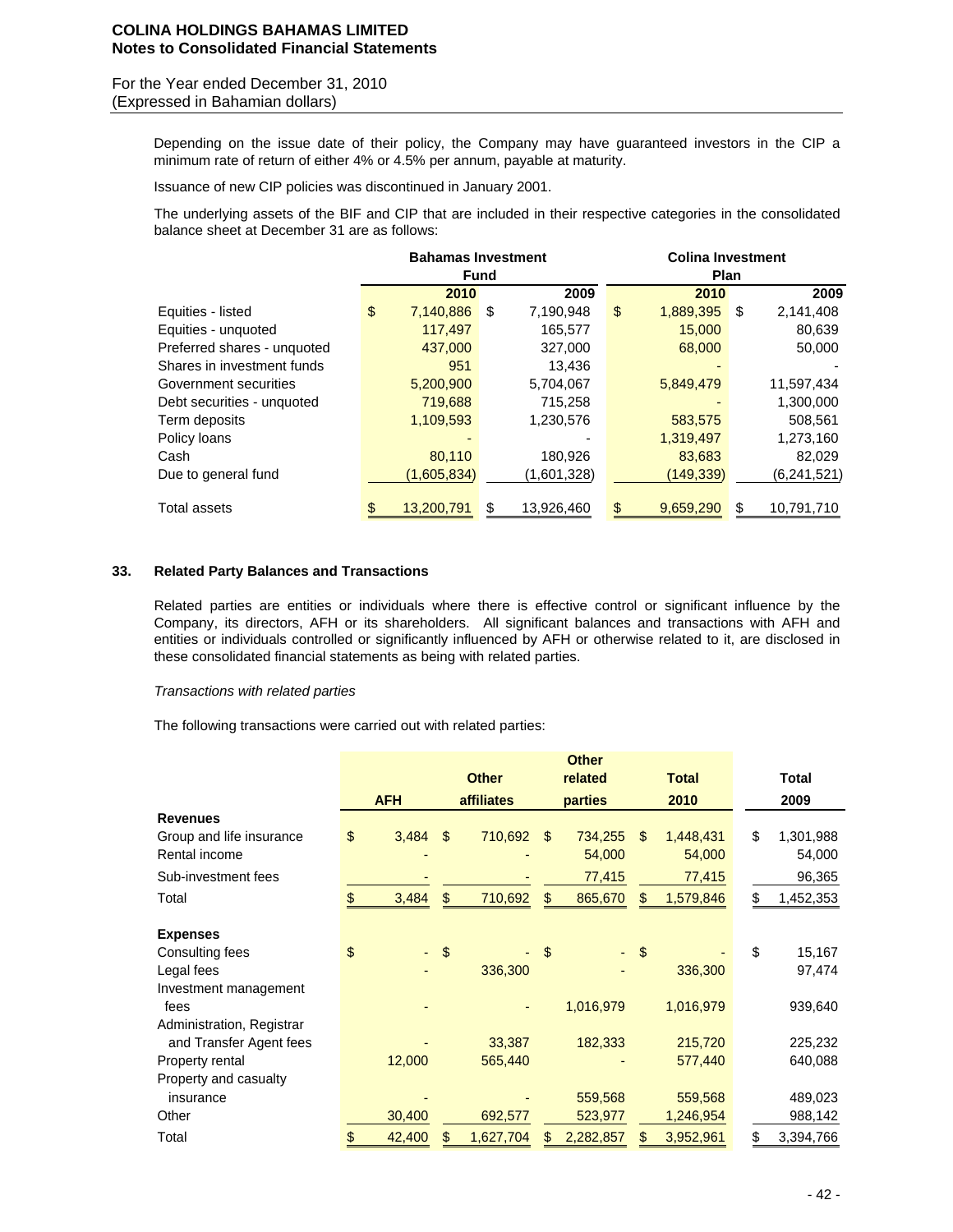> The investment management fees totaling \$1,016,979 (2009: \$939,640) were charged by a related party Investment Manager pursuant to the terms of an Investment Management Agreement dated January 1, 2004. Such fees are charged monthly at various basis point rates depending on the class of assets managed. The Investment Manager is a registered broker-dealer and, as such, has custody of a significant portion of the Company's invested assets.

> Included in 'other' expenses is \$523,977 (2009: \$673,940) in fees paid to a subsidiary of Walk-In Holdings Limited for medical underwriting fees for the year ended December 31, 2010. Also included are fees totalling \$155,969 (2009: \$143,089) paid to a computer servicing company which is a related party due to a common directorship. Other items included in this caption relate to marketing and advertising expenses of \$256,779 (2009: \$79,153) paid to The Nassau Guardian and other amounts related to general administrative expenses. The terms and conditions for the services provided as described were on an arms-length basis.

#### *Key management personnel compensation*

Key management personnel are those persons having authority and responsibility for planning, directing and controlling the activities of the Company, directly or indirectly, including any director (whether executive or otherwise) of the Company. Compensation for key management personnel for the year ended December 31, 2010 was \$1,726,819 (2009: \$1,290,495). There were no termination benefits paid during the year ended December 31, 2010 in respect of former key management personnel (2009: \$71,591).

# *Directors' fees*

Fees paid to Directors for services rendered on Board and Board Committees for the year ended December 31, 2010 totaled \$227,750 (2009: \$238,500).

#### *Year-end balances arising from sales/purchases of products and /or services*

The following related party amounts are included in the consolidated balance sheet as at December 31:

|                              | <b>AFH</b>      |        | Other<br>affiliates |          | Other<br>related<br>parties |        | Key<br><b>Management /</b><br><b>Directors</b> |     | Total<br>2010 |    | <b>Total</b><br>2009 |
|------------------------------|-----------------|--------|---------------------|----------|-----------------------------|--------|------------------------------------------------|-----|---------------|----|----------------------|
| <b>Assets</b>                |                 |        |                     |          |                             |        |                                                |     |               |    |                      |
| Investment securities        | \$              | $-$ \$ | 406.477 \$          |          |                             | $-$ \$ | $\sim$                                         | \$  | 406.477       | S  | 184,926              |
| Mortgages and                |                 |        |                     |          |                             |        |                                                |     |               |    |                      |
| commercial loans, net        | \$<br>н.        | \$.    | 304.897 \$          |          |                             | $-$ \$ | .698,137                                       |     | \$2.003.034   | S  | .565,040             |
| Cash and bank balances       | \$              | - \$   |                     | - \$     | $3.812$ \$                  |        | $\overline{\phantom{a}}$                       | \$  | 3.812         | S  | 31,673               |
| Receivables and other assets | \$<br>85.314    | -S     | 243.672 \$          |          | 344,543 \$                  |        | ۰.                                             | \$  | 673,529       | \$ | 354,772              |
| Liabilities                  |                 |        |                     |          |                             |        |                                                |     |               |    |                      |
| Other liabilities            | \$<br>88,193 \$ |        | 69,436              | <b>S</b> | 312,913 \$                  |        | ۰.                                             | \$. | 470.542       | S  | 450,777              |

Loans advanced to related parties included in mortgages and commercial loans carry interest rates between 5.50% and 6.75% p.a.

#### **34. Risk Management**

#### *Governance Framework*

The primary objective of the Company's Corporate Governance framework is to protect the Company's shareholders from events that hinder the sustainable achievement of financial performance objectives, including failing to exploit opportunities. Key management recognizes the critical importance of having efficient and effective risk management systems in place. The Company has a clear organizational structure with documented delegated authorities and responsibilities from the Board of Directors to executive management committees and senior managers.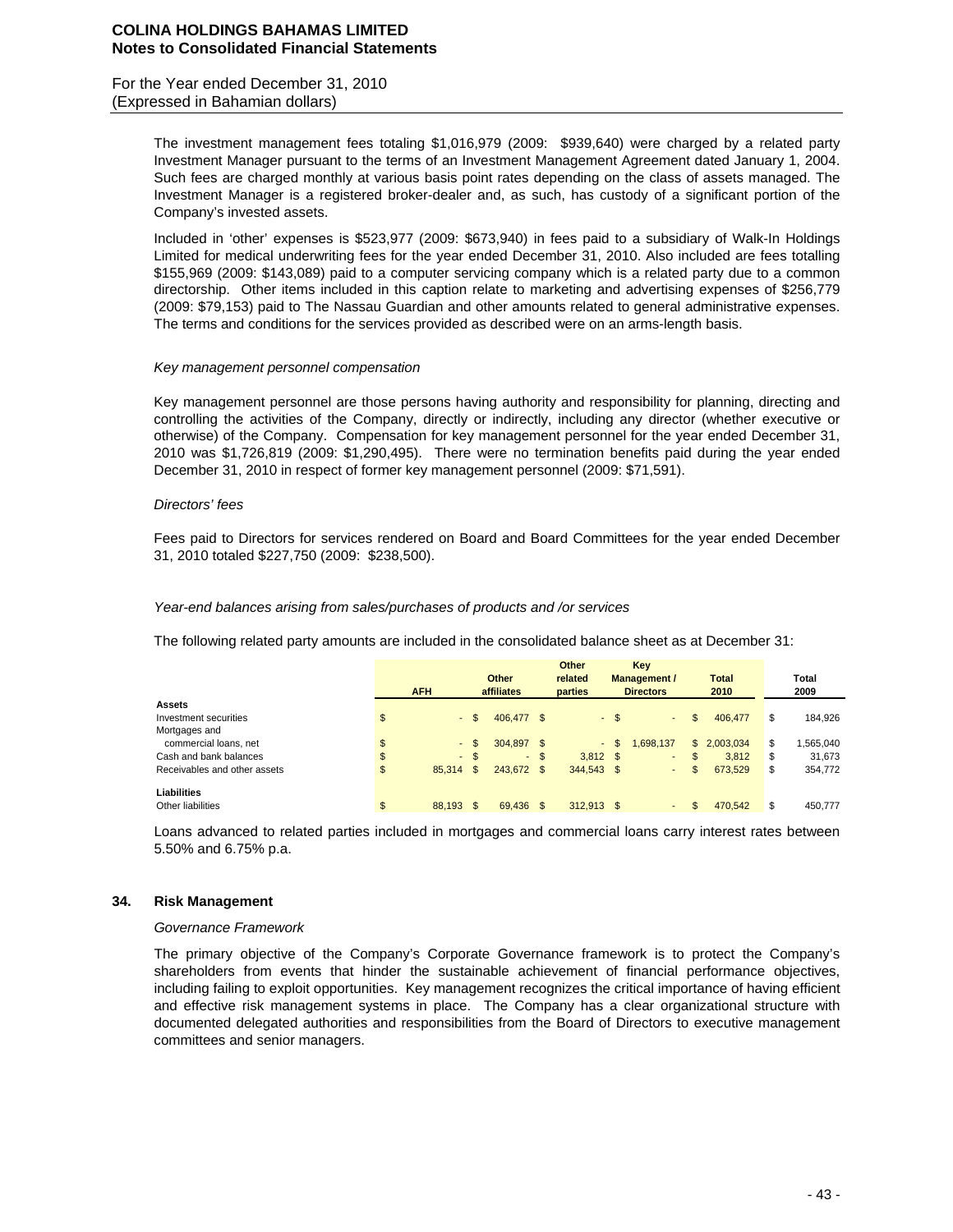# *Regulatory Framework*

Regulators are primarily interested in protecting the rights of the policyholders and have established guidelines and regulations by which the Company is required to comply to ensure that the Company is satisfactorily managing affairs for their benefit. The operations of the Company are subject also to regulatory requirements in the foreign jurisdictions in which it operates. The Company's regulators are interested in ensuring that the Company maintains an appropriate solvency position to meet unforeseen liabilities arising from changes in the economic environment. Such regulations not only prescribe approval and monitoring of activities but also impose certain restrictive provisions to minimize the risk of default and insolvency on the part of insurance companies to meet unforeseen liabilities as they arise.

#### *Insurance risk*

The risk under any one insurance contract is the possibility that the insured event occurs and the uncertainty of the amount and timing of the resulting claim.

For a portfolio of insurance contracts where the theory of probability is applied to pricing and provisioning, the principal risk that the Company faces under its insurance contracts is that the actual claims and benefit payments exceed the carrying amount of the insurance liabilities. This could occur because the frequency or severity of claims and benefits are greater than estimated. Insurance events are random and the actual number and amount of claims and benefits will vary from year to year from the estimate established using statistical techniques.

Experience shows that the larger the portfolio of similar insurance contracts, the smaller the relative variability about the expected outcome will be. In addition, a more diversified portfolio is less likely to be affected across the board by a change in any subset of the portfolio. The Company has developed its insurance underwriting strategy to diversify the type of insurance risks accepted and within each of these categories to achieve a sufficiently large population of risks to reduce the variability of the expected outcome.

Factors that increase insurance risk include lack of risk diversification in terms of type and amount of risk, geographical location and type of industry covered.

# *Frequency and severity of claims*

For contracts where death is the insured risk, the most significant factors that could increase the overall frequency of claims are epidemics or wide spread changes in lifestyle such as eating, smoking and exercise habits, resulting in earlier or more claims than expected. For contracts where survival is the insured risk, the most significant factor is continued improvement in medical science and social conditions that would increase longevity.

At present, these risks do not vary significantly in relation to the location of the risk insured by the Company. However, undue concentration by amounts could have an impact on the severity of benefit payments on a portfolio basis.

The table below indicates the concentration of insured benefits across four bands of insured benefits per coverage insured rounded to the nearest thousand.

|                        | 2010<br>(in \$000s) |   | 2009<br>(in \$000s) |
|------------------------|---------------------|---|---------------------|
| \$0 to \$49,999        | \$<br>833,207       | S | 886,296             |
| \$50,000 to \$99,999   | 1,080,003           |   | 1,104,823           |
| \$100,000 to \$149,999 | 2,107,971           |   | 2,108,814           |
| \$150,000 and over     | 2,830,849           |   | 2,761,881           |
| Total                  | \$<br>6,852,030     |   | 6,861,814           |

The Company manages risks through its underwriting strategy and reinsurance arrangements. The underwriting strategy is intended to ensure that the risks underwritten are well diversified in terms of type of risk and the level of insured benefits. Medical selection is also included in the Company's underwriting procedures with premiums varied to reflect the health condition and family medical history of the applicants. The Company limits the amount of loss on any one policy by reinsuring certain levels of risk in various areas of exposure with other insurers.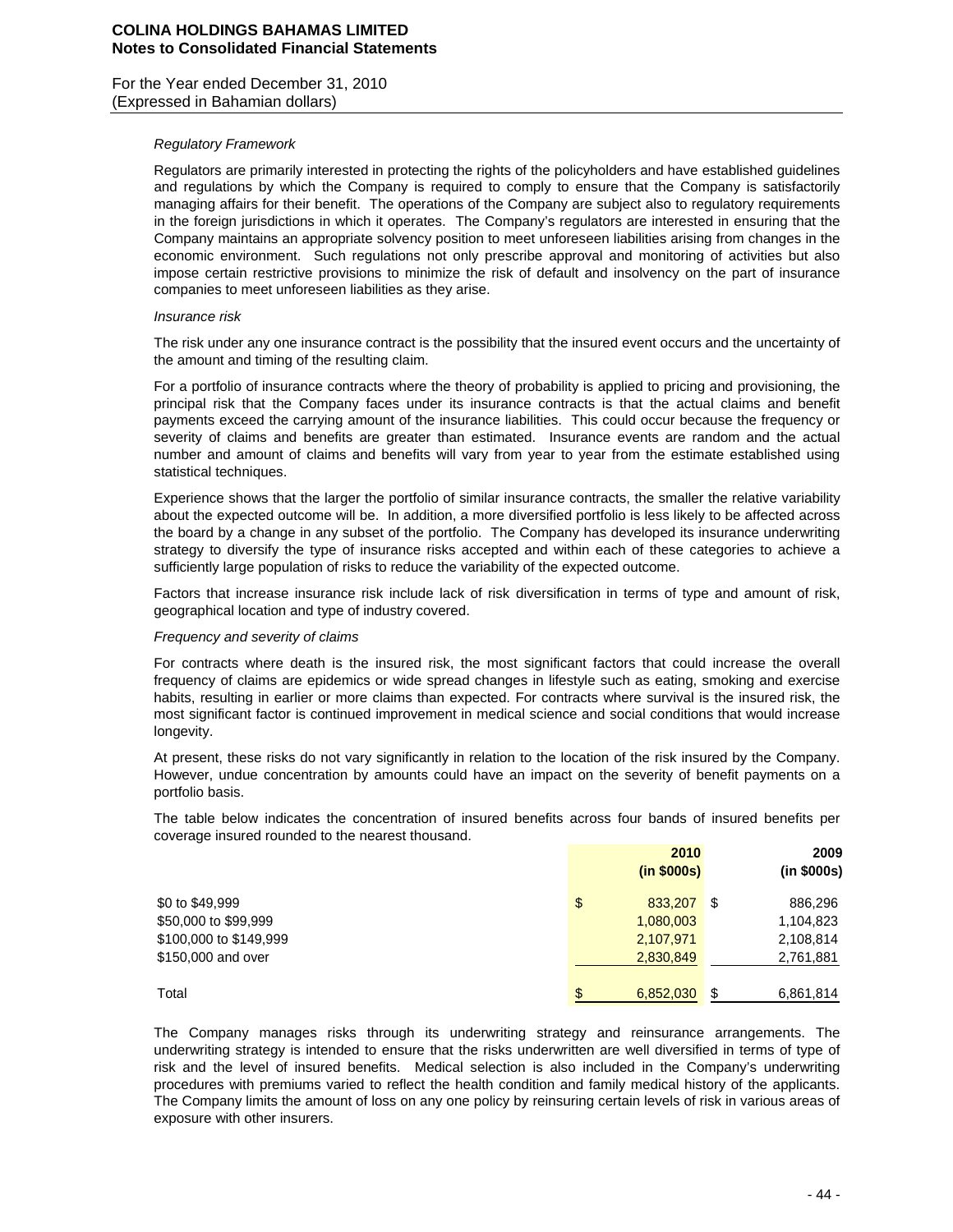For the Year ended December 31, 2010 (Expressed in Bahamian dollars)

Generally, the Company has retention limits on insurance policies as follows:

|                                               | 2010              | 2009    |
|-----------------------------------------------|-------------------|---------|
| Individual life                               | \$<br>$50.000$ \$ | 50.000  |
| Individual accidental death and dismemberment | \$<br>$50.000$ \$ | 50.000  |
| Individual personal accident                  | \$<br>$50,000$ \$ | 50.000  |
| Group accidental death and dismemberment      | \$<br>50,000      | 50.000  |
| Individual and Group Medical                  | \$<br>250,000     | 250,000 |

Reinsurance ceded does not discharge the Company's liability as the primary insurer and failure of reinsurers to honour their obligations could result in losses to the Company.

# *Financial risk*

The Company is exposed to financial risk through its financial assets, financial liabilities (investment contracts and borrowings), reinsurance assets and insurance liabilities. In particular, the key financial risk is that the proceeds from its financial assets are not sufficient to fund the obligations arising from its insurance and investment contracts. The most important components of this financial risk are interest rate risk, credit risk and liquidity risk.

These risks arise from open positions in interest rate and equity products, all of which are exposed to general and specific market movements. The risk that the Company primarily faces due to the nature of its investments and liabilities is interest rate risk.

The Company manages these positions within an asset liability management ("ALM") framework that has been developed to maximize long-term investment returns in excess of its obligations under insurance and investment contracts. The principal technique of the Company's ALM is to match cash flows from assets to the liability cash flows arising from insurance and investment contracts by reference to the type of benefits payable to contract holders. For each distinct category of liabilities, a separate portfolio of assets is maintained.

The Company's ALM is integrated with the management of the financial risks associated with the Company's other financial assets and liabilities not directly associated with insurance and investment liabilities.

# *Interest rate risk*

Colina is vulnerable to periods of declining interest rates given that most of its investments in government bonds and mortgages and commercial loans have floating interest rates tied to the Bahamian \$ Prime rate. The Company manages this risk by attempting to retain a level of assets to liabilities with similar principal values, effective interest rates and maturity dates.

The Company monitors interest rate risk by calculating the duration of the investment portfolio and the liabilities issued. The duration is an indicator of the sensitivity of the assets and liabilities to changes in current interest rates. The duration of the liabilities is determined by projecting expected cash flows from the contracts using best estimates of mortality, morbidity and terminations. No future discretionary supplemental benefits are assumed to accrue. The duration of the assets is calculated in a consistent manner. Any gap between the duration of the assets and the duration of the liabilities is minimized by means of buying and selling securities of different durations. The Company's sensitivity to interest rate risk is included in Note 18.

# *Credit risk*

Credit risk arises from the failure of a counterparty to perform according to the terms of the contract. From this perspective, the Company's credit risk exposure is primarily concentrated in its deposits placed with other financial institutions, loans to policyholders and other clients, and amounts due from reinsurers and insurance contract holders.

The Company's deposits are primarily placed with well-known high quality financial institutions. Loans to policyholders are generally collateralized by cash surrender values of the respective policies. Mortgage loans are adequately secured by properly registered legal charges on real property. With respect to the Company's unsecured commercial paper loans and other material unsecured receivables, management is satisfied that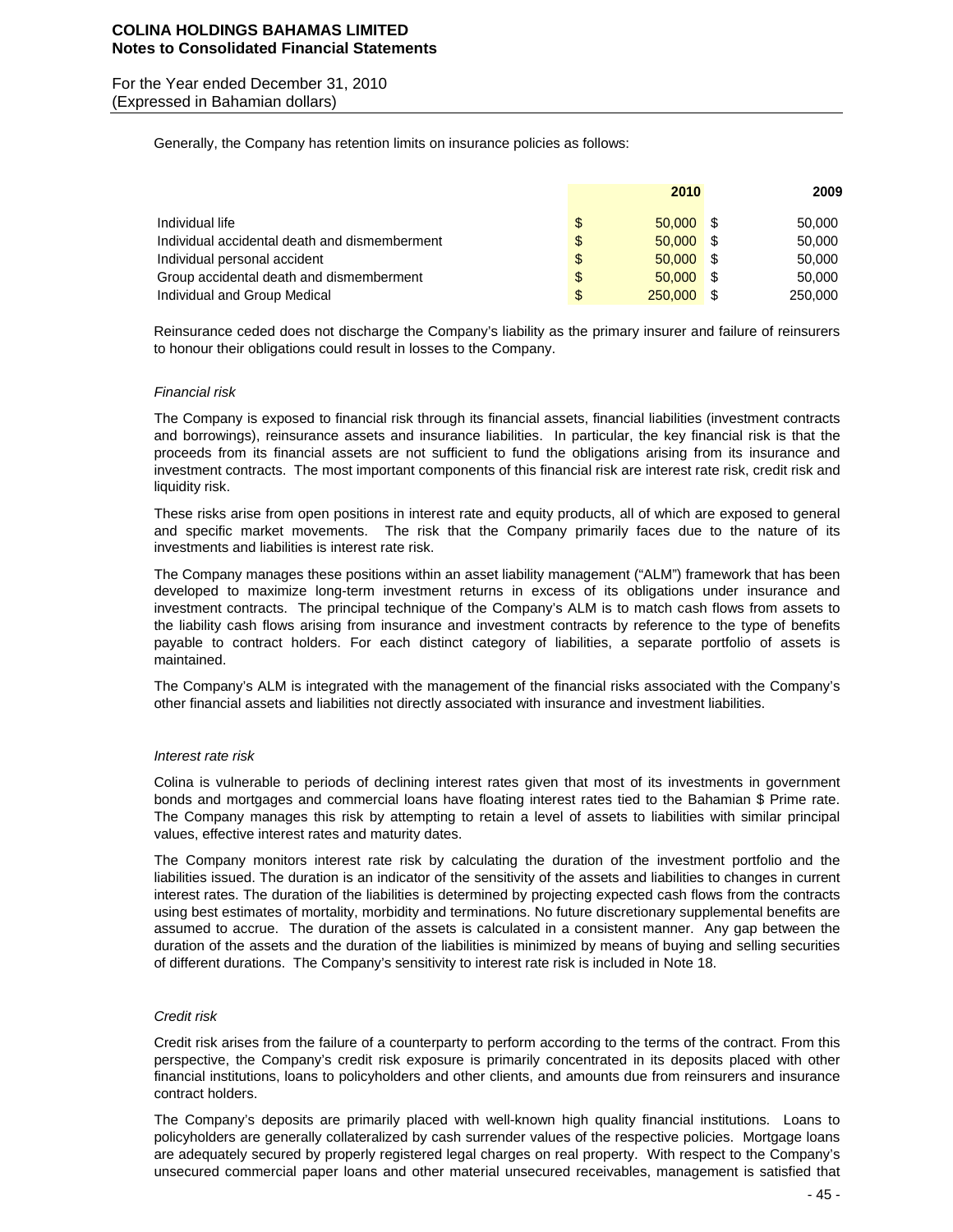> the debtors concerned are both financially able and willing to meet their obligations to the Company except in those instances where impairment provisions have been made.

> Reinsurance is used to manage insurance risk. This does not, however, discharge the Company's liability as primary insurer. If a reinsurer fails to pay a claim for any reason, the Company remains liable for the payment to the policyholder. The creditworthiness of reinsurers is considered on an annual basis by reviewing their financial strength prior to finalization of any contract. The Appointed Actuary advises management with respect to the Company's reinsurance placement policy and assists with assessing the creditworthiness of all reinsurers by reviewing credit grades provided by rating agencies and other publicly available financial information. The Company's main reinsurer is Munich Reinsurance Company Canada Branch (Life).

> The table below provides information regarding the credit risk exposure of the Company by classifying assets according to the Company's internal assessments of the credit ratings of counterparties. The table also includes an aging analysis of financial assets, providing information regarding the Company's exposures on amounts current, and past due:

| December 31, 2010<br>(in \$000s) | <b>Balances with</b><br>no scheduled<br>repayment dates | <b>Investment</b><br>Grade | <b>Current</b><br>Non-<br>Graded | <b>Unit</b><br><b>Linked</b> | $30 - 90$<br>days         | Past due but not impaired<br>$>90$ days | Past due<br>and/or<br>impaired | <b>Total</b>   |
|----------------------------------|---------------------------------------------------------|----------------------------|----------------------------------|------------------------------|---------------------------|-----------------------------------------|--------------------------------|----------------|
| Financial assets                 |                                                         |                            |                                  |                              |                           |                                         |                                |                |
| Term deposits                    | \$                                                      | - \$                       | $-$ \$<br>13.480 \$              | 1.693                        | - \$<br>$\Delta \sim 100$ | <b>S</b>                                | - \$                           | - \$<br>15,173 |
| <b>FVPL</b> securities           |                                                         | 5,043                      | 6,067                            | 21,439                       | $\overline{\phantom{a}}$  |                                         | $\overline{a}$                 | 32,549         |
| AFS securities                   |                                                         | 140,305                    | 34,829                           | $\overline{a}$               | $\overline{\phantom{a}}$  | $\overline{\phantom{a}}$                | $\overline{\phantom{a}}$       | 175,134        |
| Mortgages and commercial loans   |                                                         |                            | 38,950                           | ۰                            | 6,615                     | 14,293                                  | 9,019                          | 68,877         |
| Policy loans                     | 67.211                                                  | ۰                          | $\overline{\phantom{a}}$         | 1,319                        | $\overline{\phantom{a}}$  | $\overline{\phantom{a}}$                | 1,052                          | 69,582         |
| Cash and demand balances         | 19,848                                                  |                            | $\overline{\phantom{a}}$         | 164                          | $\overline{\phantom{a}}$  | $\overline{\phantom{a}}$                | $\overline{\phantom{a}}$       | 20,012         |
| Premiums receivable              |                                                         | $\overline{\phantom{a}}$   | 9,653                            | $\overline{\phantom{a}}$     | 1,354                     | 461                                     | $\overline{a}$                 | 11,468         |
| Reinsurance receivables          |                                                         | ٠                          | 7.676                            |                              | $\overline{\phantom{a}}$  | $\overline{\phantom{a}}$                | ۰                              | 7,676          |
| Other financial assets           | 4,806                                                   | 2,924                      | 9,865                            |                              |                           |                                         |                                | 17,595         |
| Total financial assets           | 91,865                                                  | 148,272<br>S               | 120,520<br><sub>\$</sub>         | 24,615                       | 7,969                     | 14,754                                  | 10,071                         | 418,066        |

| December 31, 2009<br>(in \$000s) | <b>Balances with</b><br>no scheduled<br>repayment dates |      | Investment<br>Grade |      | Current<br>Non-<br>Graded | Unit<br>Linked           |    | Past due but not impaired<br>$30 - 90$<br>days |   | >90 days                 |    | Past due<br>and/or<br>impaired |      | Total   |
|----------------------------------|---------------------------------------------------------|------|---------------------|------|---------------------------|--------------------------|----|------------------------------------------------|---|--------------------------|----|--------------------------------|------|---------|
| Financial assets                 |                                                         |      |                     |      |                           |                          |    |                                                |   |                          |    |                                |      |         |
| Term deposits                    | \$                                                      | - \$ |                     | - \$ | 10.408 \$                 | 1.739                    | -S | $\sim$                                         | S | $\sim$                   | -S |                                | - \$ | 12.147  |
| <b>FVPL</b> securities           |                                                         |      | 1.979               |      | 5.914                     | 14,116                   |    | $\overline{\phantom{a}}$                       |   |                          |    |                                |      | 22,009  |
| AFS securities                   |                                                         |      | 117.319             |      | 34,017                    | 15,169                   |    | $\overline{\phantom{a}}$                       |   | ۰                        |    | $\overline{\phantom{a}}$       |      | 166,505 |
| Mortgages and commercial loans   |                                                         |      |                     |      | 47,525                    | $\overline{\phantom{a}}$ |    | 7,279                                          |   | 12,870                   |    | 9,186                          |      | 76,860  |
| Policy loans                     | 69,420                                                  |      |                     |      | ۰                         | 1,273                    |    |                                                |   |                          |    | 1,050                          |      | 71,743  |
| Cash and demand balances         | 12.558                                                  |      | ۰                   |      | ۰                         | 263                      |    | $\blacksquare$                                 |   | $\overline{\phantom{a}}$ |    | $\overline{\phantom{a}}$       |      | 12.821  |
| Premiums receivable              |                                                         |      | ۰.                  |      | 786                       | $\overline{\phantom{a}}$ |    | 3,131                                          |   | 3.313                    |    | ٠                              |      | 7,230   |
| Reinsurance receivables          |                                                         |      |                     |      | 6.468                     |                          |    | $\overline{\phantom{a}}$                       |   | $\overline{\phantom{a}}$ |    |                                |      | 6,468   |
| Other financial assets           | 2,775                                                   |      | 2,648               |      | 11,510                    |                          |    |                                                |   |                          |    |                                |      | 16,933  |
| Total financial assets           | 84,753                                                  |      | 121.946             |      | 116,628                   | 32,560                   |    | 10,410                                         |   | 16,183 \$                |    | 10,236                         |      | 392,716 |

Management's internal credit rating assessment allows for Government Securities and listed equity securities to be included in the 'Investment Grade' classification.

#### *Liquidity risk*

The Company is exposed to daily calls on its available cash resources, mainly from claims arising from insurance contracts. Liquidity risk is the risk that cash may not be available to pay obligations when due at a reasonable cost. Management sets limits on the minimum proportion of maturing funds available to meet such calls and on the minimum level of borrowing facilities that should be in place to cover maturities, claims and surrenders at unexpected levels of demand.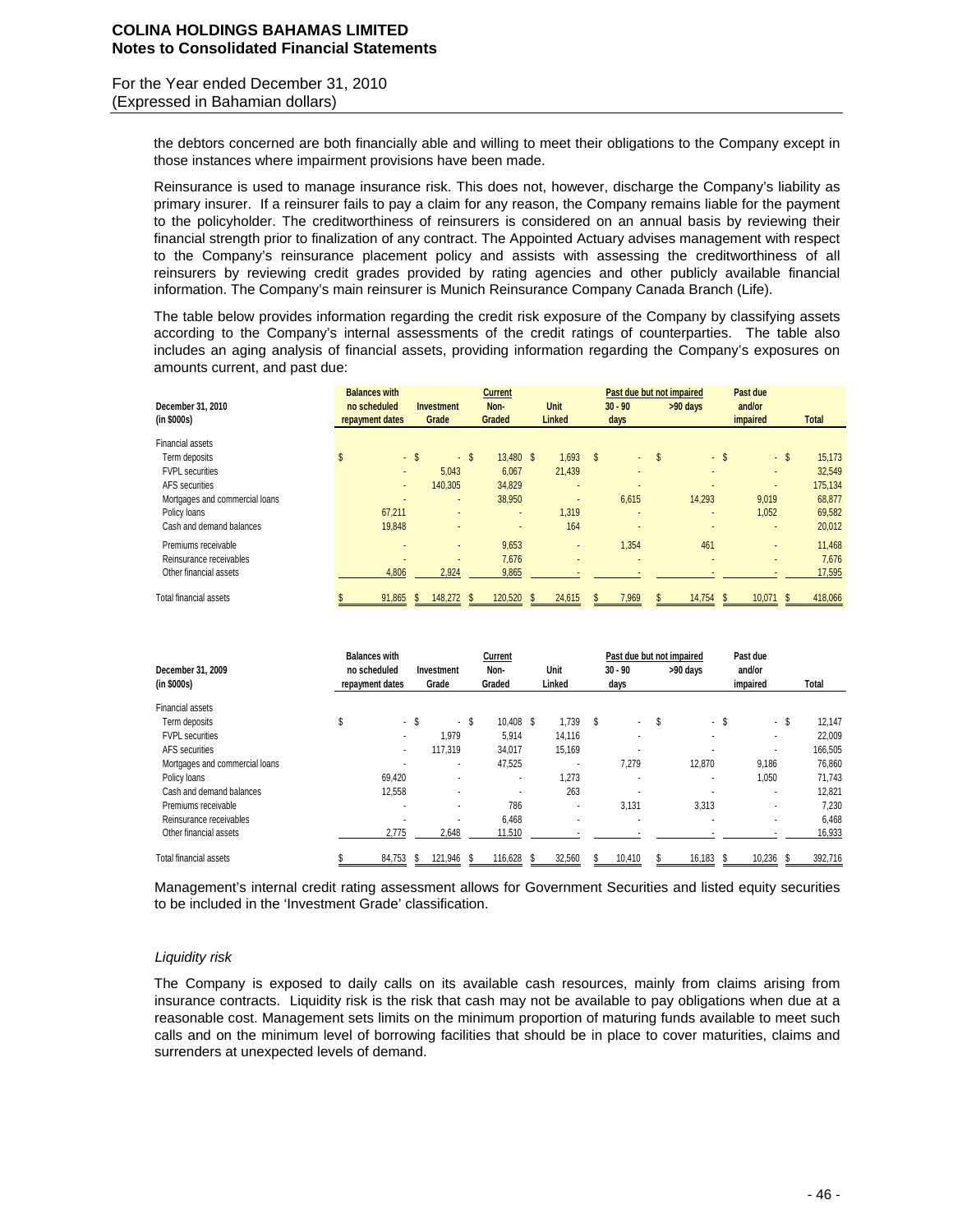# For the Year ended December 31, 2010 (Expressed in Bahamian dollars)

The table below summarizes the maturity profile of the financial liabilities of the Company based on remaining contractual obligations (undiscounted cash flow basis):

| December 31, 2010<br>(in \$000s)                                                                                | Up to a year |              | 1-5 years |            |    | Over <sub>5</sub><br>years |            | <b>No</b><br><b>Term</b> |    | <b>Not</b><br><b>Classified</b> |     | <b>Total</b> |  |
|-----------------------------------------------------------------------------------------------------------------|--------------|--------------|-----------|------------|----|----------------------------|------------|--------------------------|----|---------------------------------|-----|--------------|--|
| Insurance and Investment Contracts<br>Short-term insurance contracts<br>Long-term insurance and other contracts | \$           | $6,311$ \$   |           | $(118)$ \$ |    | 37S                        |            |                          | \$ | 6,307                           | \$  | 12,537       |  |
| -with fixed and guaranteed terms                                                                                |              | (10,690)     |           | (23, 715)  |    | 499,458                    |            |                          |    | 3,704                           |     | 468,757      |  |
| -with fixed and guaranteed terms, with DPF                                                                      |              | 4,791        |           | 32,777     |    | 626,199                    |            |                          |    | 5,867                           |     | 669,634      |  |
| -without fixed and quaranteed terms                                                                             |              | 1,665        |           | 6,633      |    | 26,216                     |            |                          |    | 531                             |     | 35,045       |  |
| -without fixed and quaranteed terms, with DPF                                                                   |              | 1,334        |           | 4,654      |    | 21,470                     |            |                          |    | 918                             |     | 28,376       |  |
| Long-term investment contracts with DPF<br><b>Financial Liabilities</b>                                         |              |              |           |            |    |                            |            |                          |    | 9,659                           |     | 9,659        |  |
| Policy dividends on deposit                                                                                     |              |              |           |            |    |                            |            | 31,489                   |    |                                 |     | 31,489       |  |
| Other financial liabilities                                                                                     |              | 40.704       |           |            |    |                            |            | 26,108                   |    |                                 |     | 66,812       |  |
| <b>Total</b>                                                                                                    |              | 44,115       | \$        | 20,231     | \$ | 1,173,380                  | \$         | 57,597                   | \$ | 26,986                          | \$. | 1,322,309    |  |
|                                                                                                                 |              |              |           |            |    | Over 5                     |            | <b>No</b>                |    | <b>Not</b>                      |     |              |  |
| December 31, 2009                                                                                               |              |              |           |            |    |                            |            |                          |    |                                 |     |              |  |
| (in \$000s)                                                                                                     |              | Up to a year |           | 1-5 years  |    | years                      |            | Term                     |    | <b>Classified</b>               |     | Total        |  |
|                                                                                                                 |              |              |           |            |    |                            |            |                          |    |                                 |     |              |  |
| Insurance and Investment Contracts<br>Short-term insurance contracts                                            | \$           | 6.947 \$     |           | $(167)$ \$ |    | 36                         | $^{\circ}$ |                          | \$ | 4.146                           | \$  | 10,962       |  |
| Long-term insurance and other contracts<br>-with fixed and quaranteed terms                                     |              | (10, 140)    |           | (23, 235)  |    | 490,203                    |            |                          |    | (3, 567)                        |     | 453,261      |  |
| -with fixed and guaranteed terms, with DPF                                                                      |              | 4,047        |           | 29,360     |    | 636,718                    |            |                          |    | 244                             |     | 670,369      |  |
| -without fixed and guaranteed terms                                                                             |              | 1,696        |           | 6,715      |    | 28,296                     |            |                          |    | 1,427                           |     | 38,134       |  |
| -without fixed and guaranteed terms, with DPF                                                                   |              | 1,002        |           | 3,740      |    | 32,634                     |            |                          |    | (558)                           |     | 36,818       |  |
| Long-term investment contracts with DPF                                                                         |              |              |           |            |    |                            |            |                          |    | 10,792                          |     | 10,792       |  |
| <b>Financial Liabilities</b><br>Policy dividends on deposit                                                     |              |              |           |            |    |                            |            | 32,329                   |    |                                 |     | 32,329       |  |
| Bank loan                                                                                                       |              | 504          |           | 2,400      |    |                            |            |                          |    |                                 |     | 2,904        |  |
| Other financial liabilities                                                                                     |              | 38.688       |           |            |    |                            |            | 24,516                   |    |                                 |     | 63,204       |  |

Due to system limitations, certain balances were not able to be classified and have been included in the caption 'not classified'.

The table below summarizes the expected recovery or settlement of assets:

| December 31, 2010<br>(in \$000s) | <b>Current</b>  | <b>Non-Current</b> | <b>Unit Linked</b>   | <b>Total</b> |  |  |
|----------------------------------|-----------------|--------------------|----------------------|--------------|--|--|
|                                  |                 |                    |                      |              |  |  |
| Term deposits                    | \$<br>13,480 \$ |                    | $-$ \$<br>$1,693$ \$ | 15,173       |  |  |
| Investment securities            |                 |                    |                      |              |  |  |
| <b>FVPL</b> securities           |                 | 26,074             | 6,475                | 32,549       |  |  |
| AFS securities                   |                 | 140,945            | 34,189               | 175,134      |  |  |
| Mortgages and commercial loans   | 299             | 68,578             |                      | 68,877       |  |  |
| Policy loans                     |                 | 69,582             |                      | 69,582       |  |  |
| Investment properties            |                 | 49,248             |                      | 49,248       |  |  |
| Investment in associates         |                 | 10,747             |                      | 10,747       |  |  |
| Cash and demand balances         | 19,848          |                    | 164                  | 20,012       |  |  |
| Receivables and other assets     | 52,297          |                    |                      | 52,297       |  |  |
| Property and equipment           |                 | 19,835             |                      | 19,835       |  |  |
| Goodwill                         |                 | 10,932             |                      | 10,932       |  |  |
| Other intangible assets          |                 | 1,211              |                      | 1,211        |  |  |
| <b>Total Assets</b>              | 85,924<br>S     | 397,152<br>S       | 42,521               | 525,597      |  |  |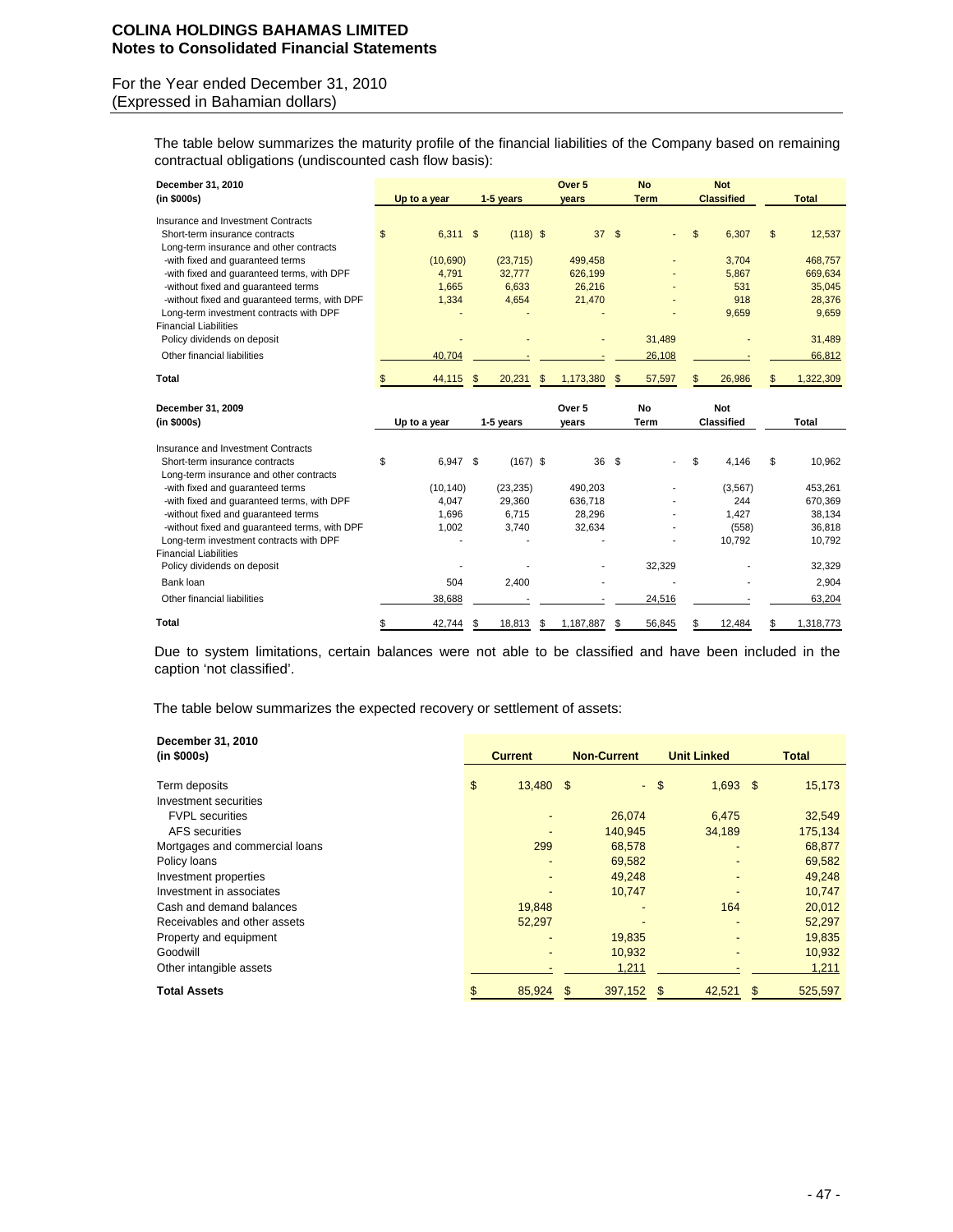# For the Year ended December 31, 2010 (Expressed in Bahamian dollars)

| December 31, 2009              |                 |   | <b>Non-Current</b> |    | <b>Unit Linked</b> | Total         |
|--------------------------------|-----------------|---|--------------------|----|--------------------|---------------|
| (in \$000s)                    | Current         |   |                    |    |                    |               |
| Term deposits                  | \$<br>10,408 \$ |   | $\sim$             | \$ | $1,739$ \$         | 12,147        |
| Investment securities          |                 |   |                    |    |                    |               |
| <b>FVPL</b> securities         |                 |   | 7,893              |    | 14,116             | 22,009        |
| AFS securities                 | 402             |   | 150,934            |    | 15,169             | 166,505       |
| Mortgages and commercial loans | 115             |   | 76,745             |    |                    | 76,860        |
| Policy loans                   | ٠               |   | 71,743             |    | ۰                  | 71,743        |
| Investment properties          |                 |   | 48,439             |    |                    | 48,439        |
| Investment in associates       |                 |   | 11,313             |    |                    | 11,313        |
| Cash and demand balances       | 12,558          |   |                    |    | 263                | 12,821        |
| Receivables and other assets   | 44.457          |   |                    |    |                    | 44,457        |
| Property and equipment         |                 |   | 20,938             |    |                    | 20,938        |
| Goodwill                       |                 |   | 11,034             |    |                    | 11,034        |
| Other intangible assets        |                 |   | 267                |    |                    | 267           |
| <b>Total Assets</b>            | \$<br>67,940    | S | 399,306            | S  | 31,287             | \$<br>498,533 |

#### *Operational risk*

Operational risk is the risk of loss resulting from inadequate or failed internal processes or systems. Internal processes include activities relating to accounting, reporting, operations, compliance and personnel management. Such risk manifests itself in various breakdowns, errors and business interruptions and can potentially result in financial losses and other damage to the Company.

The Company regularly assesses new systems which will better enable the Company to monitor and control its exposure to operational risk in order to keep operational risk at appropriate levels.

# *Capital Management*

Externally imposed capital requirements for Colina are set and regulated by the Insurance Commission of The Bahamas. These requirements are put in place to ensure sufficient solvency margins. Further objectives are set by the Company to maintain a strong credit rating and healthy capital ratios in order to support its business objectives and maximize shareholders' value. For the purposes of assessing its capital position, Colina uses the capital on its consolidated balance sheet excluding goodwill and with limitations placed on all but the strongest forms of capital.

Colina measures its solvency ratio using Canadian reserving methodologies and solvency standards as measured by the Minimum Continuing Capital and Surplus Requirement ("MCCSR"). The Canadian Insurance regulator has set a MCCSR supervisory target of 150%. At December 31, 2010, Colina's MCCSR exceeded the target.

The Company manages its capital requirements by assessing shortfalls between reported and required capital levels on a regular basis. Adjustments to current capital levels are made in light of changes in economic conditions and risk characteristics of the Company's activities. In order to maintain or adjust the capital structure, the Company may adjust the amount of dividends paid or return of capital to the shareholders.

The Company fully complied with all externally imposed capital requirements during the reported financial period and no changes were made to its capital base, objectives, policies and processes from the prior year.